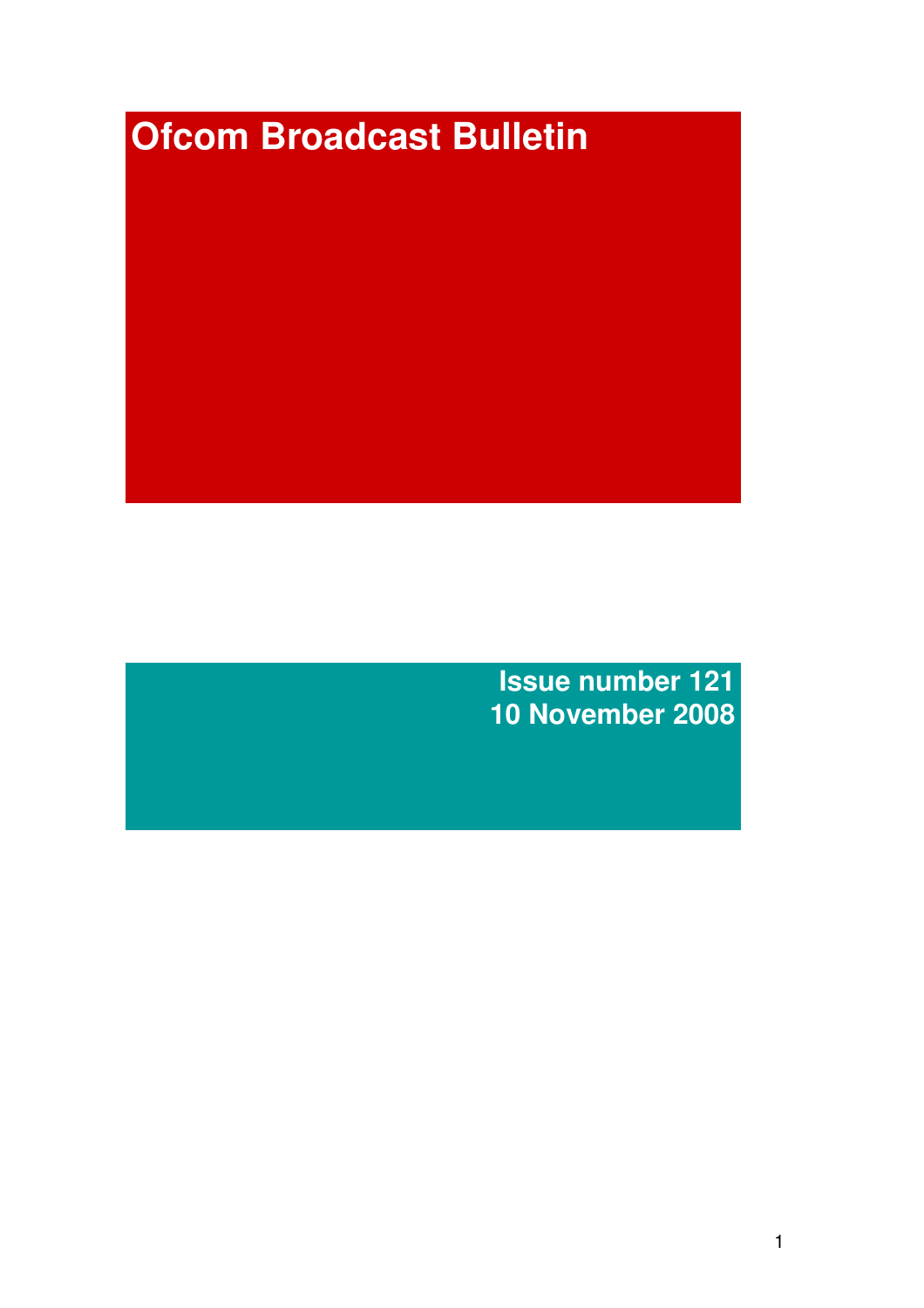# **Contents**

| Introduction                                                                                                          | 3  |
|-----------------------------------------------------------------------------------------------------------------------|----|
| <b>Standards cases</b>                                                                                                |    |
| <b>Notice of Sanction</b>                                                                                             |    |
| <b>DM Digital Television Limited</b><br>Health is Wealth, DM Digital, 8 March 2007, 07:45                             | 4  |
| <b>In Breach</b>                                                                                                      |    |
| Premium rate services promoted in programme content<br>DM Digital, various dates in 2007                              | 5  |
| <b>Good Morning Manchester</b><br>DM Digital, 11 & 12 February 2008, 08:00                                            | 6  |
| "Shine a Light" competition<br>The Morning After, Kerrang! Radio (West Midlands),<br>2 April 2008, 08:20              | 8  |
| <b>Dickinson's Real Deal</b><br>STV, 27 June 2008, 14:00                                                              | 10 |
| <b>Ayurvedic Nature Cure Sponsorship</b><br>Maru Gujarat, MATV, 20 August 2008, 19:00                                 | 11 |
| <b>Scott Mills</b><br>Radio 1, 12 August 2008, 16:00                                                                  | 13 |
| Resolved                                                                                                              |    |
| <b>After You've Gone</b><br>BBC1, 28 July 2008, 19:30                                                                 |    |
| Out of Remit                                                                                                          | 15 |
| <b>Aalim Online</b><br>Geo UK/Geo TV                                                                                  | 17 |
| <b>Fairness &amp; Privacy cases</b>                                                                                   |    |
| <b>Upheld and Partly Upheld</b>                                                                                       |    |
| <b>Complaint by Mr Nicholas Beardshaw and</b><br><b>Mrs Michaela Beardshaw</b><br>Weekend Nazis, BBC1, 27 August 2007 | 19 |
| <b>Complaint by Mr Glenn Swallow</b><br>Weekend Nazis, BBC1, 27 August 2007                                           | 35 |
| Other programmes not in breach/resolved                                                                               | 47 |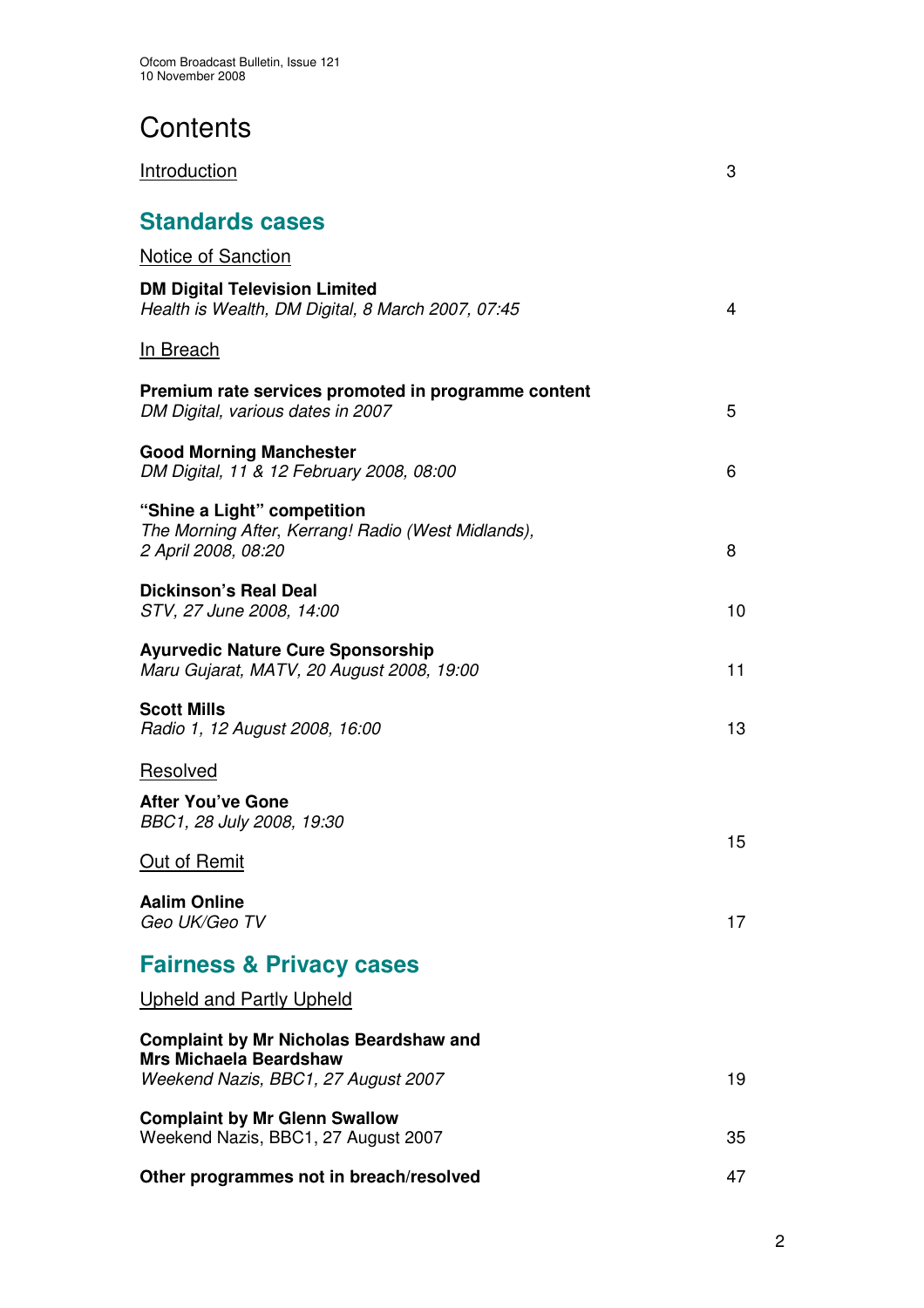# Introduction

The Broadcast Bulletin reports on the outcome of investigations into alleged breaches of those Ofcom codes which broadcasting licensees are required to comply. These include:

- a) Ofcom's Broadcasting Code ("the Code") which took effect on 25 July 2005 (with the exception of Rule 10.17 which came into effect on 1 July 2005). This Code is used to assess the compliance of all programmes broadcast on or after 25 July 2005. The Broadcasting Code can be found at http://www.ofcom.org.uk/tv/ifi/codes/bcode/
- b) the Code on the Scheduling of Television Advertising ("COSTA") which came into effect on 1 September 2008 and contains rules on how much advertising and teleshopping may be scheduled in programmes, how many breaks are allowed and when they may be taken. COSTA can be found at http://www.ofcom.org.uk/tv/ifi/codes/code\_adv/tacode.pdf.
- c) other codes and requirements that may also apply to broadcasters, depending on their circumstances. These include the Code on Television Access Services (which sets out how much subtitling, signing and audio description relevant licensees must provide), the Code on Electronic Programme Guides, the Code on Listed Events, and the Cross Promotion Code. Links to all these codes can be found at http://www.ofcom.org.uk/tv/ifi/codes/

From time to time adjudications relating to advertising content may appear in the Bulletin in relation to areas of advertising regulation which remain with Ofcom (including the application of statutory sanctions by Ofcom).

It is Ofcom policy to state the full language used on air by broadcasters who are the subject of a complaint where it is relevant to the case. Some of the language used in Ofcom Broadcast Bulletins may therefore cause offence.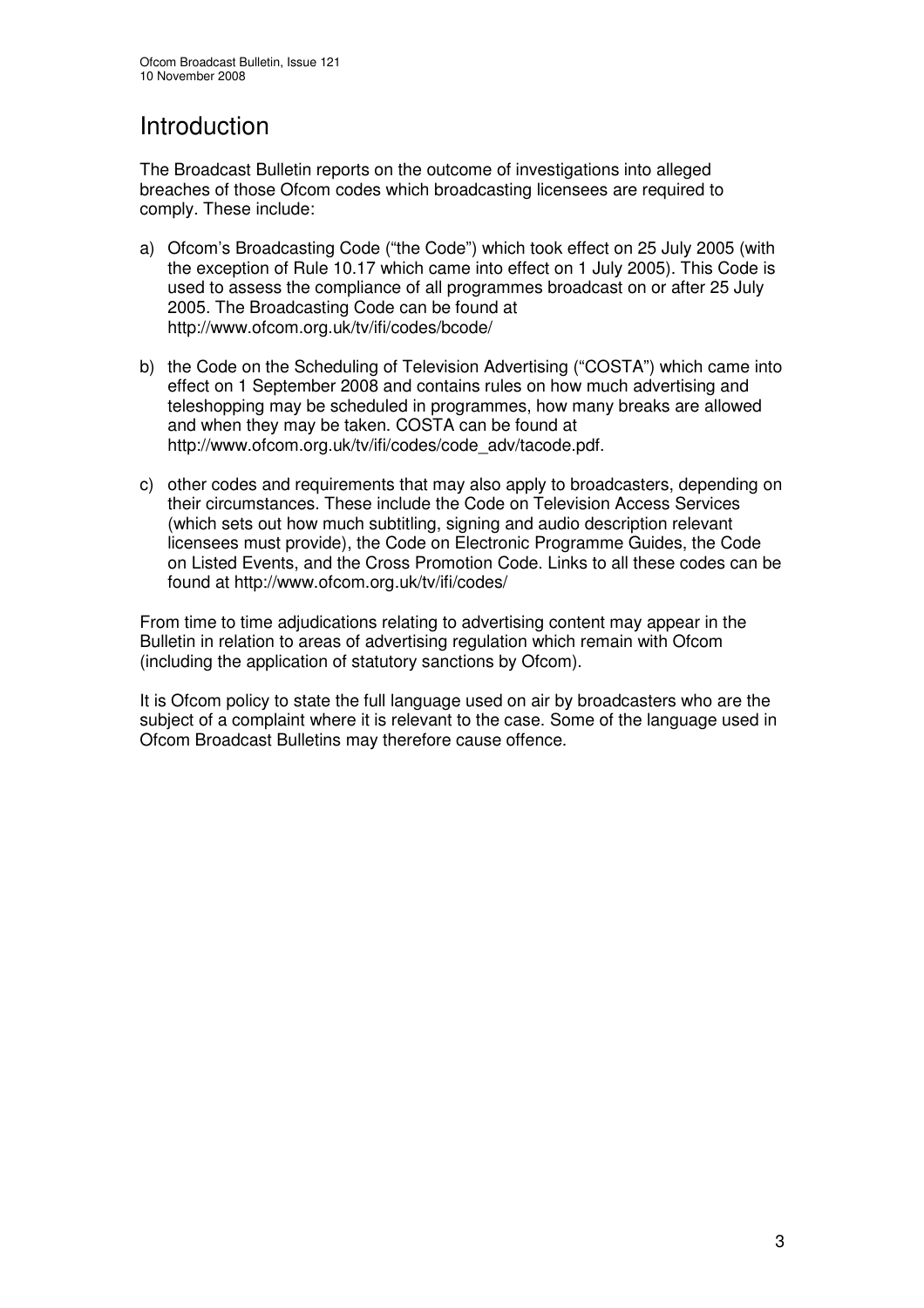# **Standards cases**

# **Notice of Sanction**

# **DM Digital Television Limited**

*Health is Wealth, DM Digital, 8 March 2007, 07:45*

On 28 October 2008, Ofcom published its decision to impose a statutory sanction on DM Digital Television Limited in respect of its service DM Digital. The sanction was for breaches of the following Code Rules:

- Rule 2.1 (generally accepted standards must be applied to the contents of television services so as to provide adequate protection for the public from harmful material);
- Rule 9.4 (sponsor must not influence content);
- Rule 9.5 (no promotional reference to sponsor);
- Rule 9.6 (clear identification of sponsorship by name/logo); and
- Rule 9.7 (sponsorship relationship must be transparent).

Ofcom found that these Rules were breached as follows:

- During the programme *Health is Wealth*, a homeopathic practitioner, Dr Professor Mohammed Jamil Jilu ("Dr Jamil"), was allowed to make unsubstantiated and potentially dangerous claims regarding the ability of his homeopathic treatments to cure cancer and other serious illnesses, such as diabetes and hepatitis. This could have resulted in viewers with treatable serious medical problems choosing to dispense with orthodox medical treatment in favour of Dr Jamil's treatments. This risked serious harm to viewers (breach of Rule 2.1);
- Dr Jamil was the sponsor of *Health is Wealth* and had entirely determined the content of the programme. The channel's editorial independence had therefore been compromised (breach of Rule 9.4);
- The programme was used to promote Dr Jamil's homeopathic health clinic and associated treatments and services (breach of Rule 9.5); and
- The programme's sponsorship and the relationship between the sponsor and the programme were not made clear to viewers (breach of Rules 9.6 and 9.7).

For the reasons set out in the adjudication Ofcom imposed a financial penalty of **£15,000** on DM Digital Television Ltd (payable to HM Paymaster General) and directed it to broadcast a statement of Ofcom's findings in a form to be determined by Ofcom on two specified occasions. The full adjudication is available at: http://www.ofcom.org.uk/tv/obb/ocsc\_adjud/dmdigital.pdf

There are two further cases in this bulletin (see pages 5-7) where Ofcom has recorded breaches of the Code in respect of DM Digital. Ofcom has very serious concerns about this Licensee and its compliance ability. Ofcom is requiring DM Digital to attend a meeting at Ofcom. Any further breaches of the Broadcasting Code will be taken extremely seriously and in such circumstances Ofcom will consider further and greater regulator action.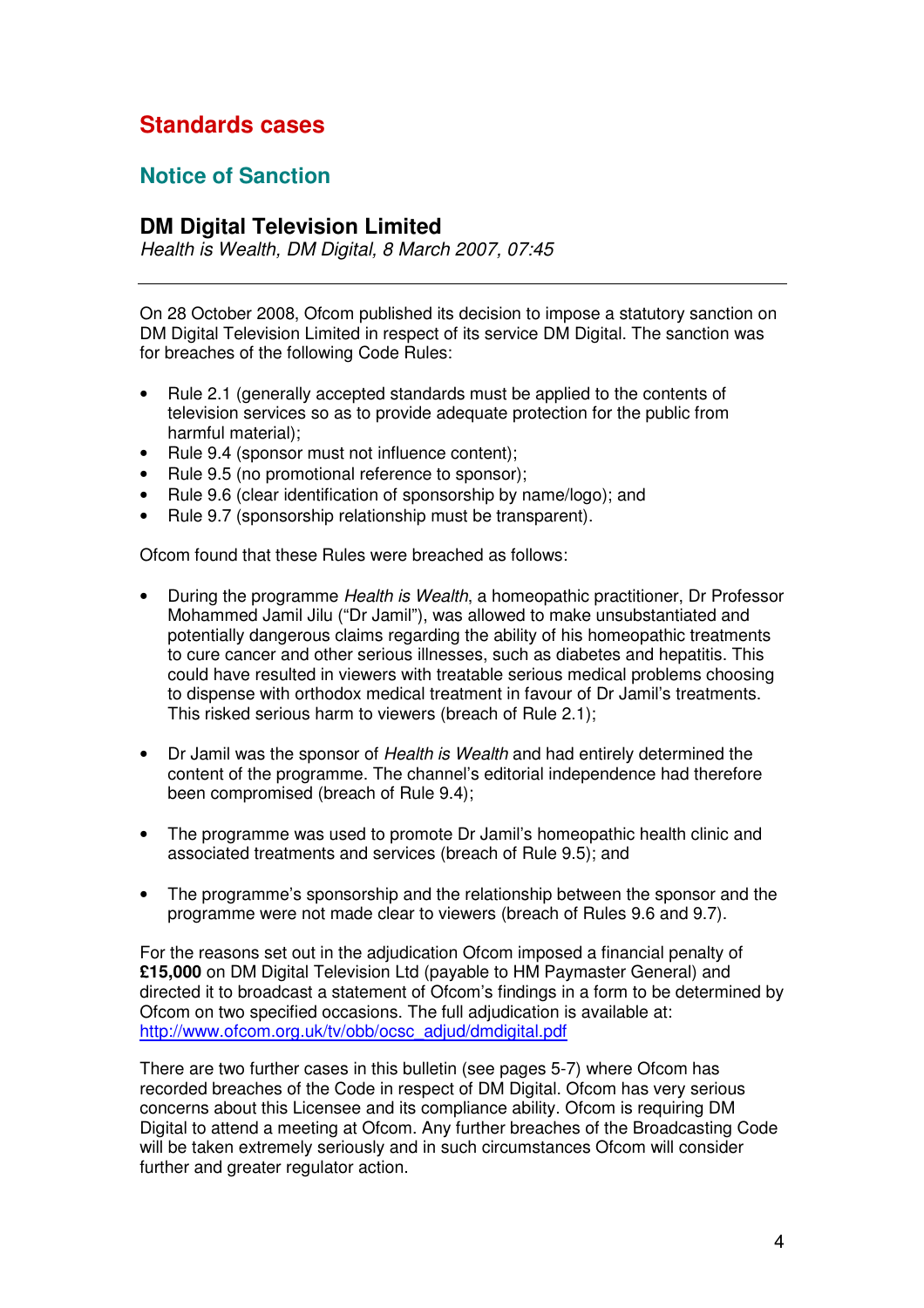# **In Breach**

# **Premium rate services promoted in programme content**

*DM Digital, various dates in 2007*

### **Introduction**

On 17 January 2008, PhonepayPlus recorded breaches of its Code of Practice against a premium rate service provider in respect of a live tarot premium rate telephone service promoted in a programme broadcast on DM Digital on various dates in 2007. These breaches related to not holding the correct prior permission certificate for a live tarot service, keeping callers on hold for lengthy periods of time and lack of clear on-screen pricing information. PhonepayPlus fined the service provider £25,000.

Rule 10.10 of the Code requires that any use of premium rate numbers must comply with the Code of Practice issued by PhonepayPlus (formerly known as ICSTIS).

### **Response**

In response to Ofcom's inquiries, the broadcaster advised that it had taken specific compliance steps to ensure that the problems identified by PhonepayPlus did not occur again.

### **Decision**

Notwithstanding the broadcaster's assurances, Ofcom was concerned that the broadcaster had failed to ensure sufficient oversight of premium rate services ("PRS") promoted within its programmes and to understand its own responsibilities regarding those services. Ofcom also noted that viewers calling the tarot service were kept on hold for lengthy periods of time and suffered financial loss. Since the use of PRS in this case did not comply with the PhonepayPlus Code there was a breach of Rule 10.10.

This is a serious breach of the Code and will be held on record.

### **Breach of Rule 10.10 of the Code**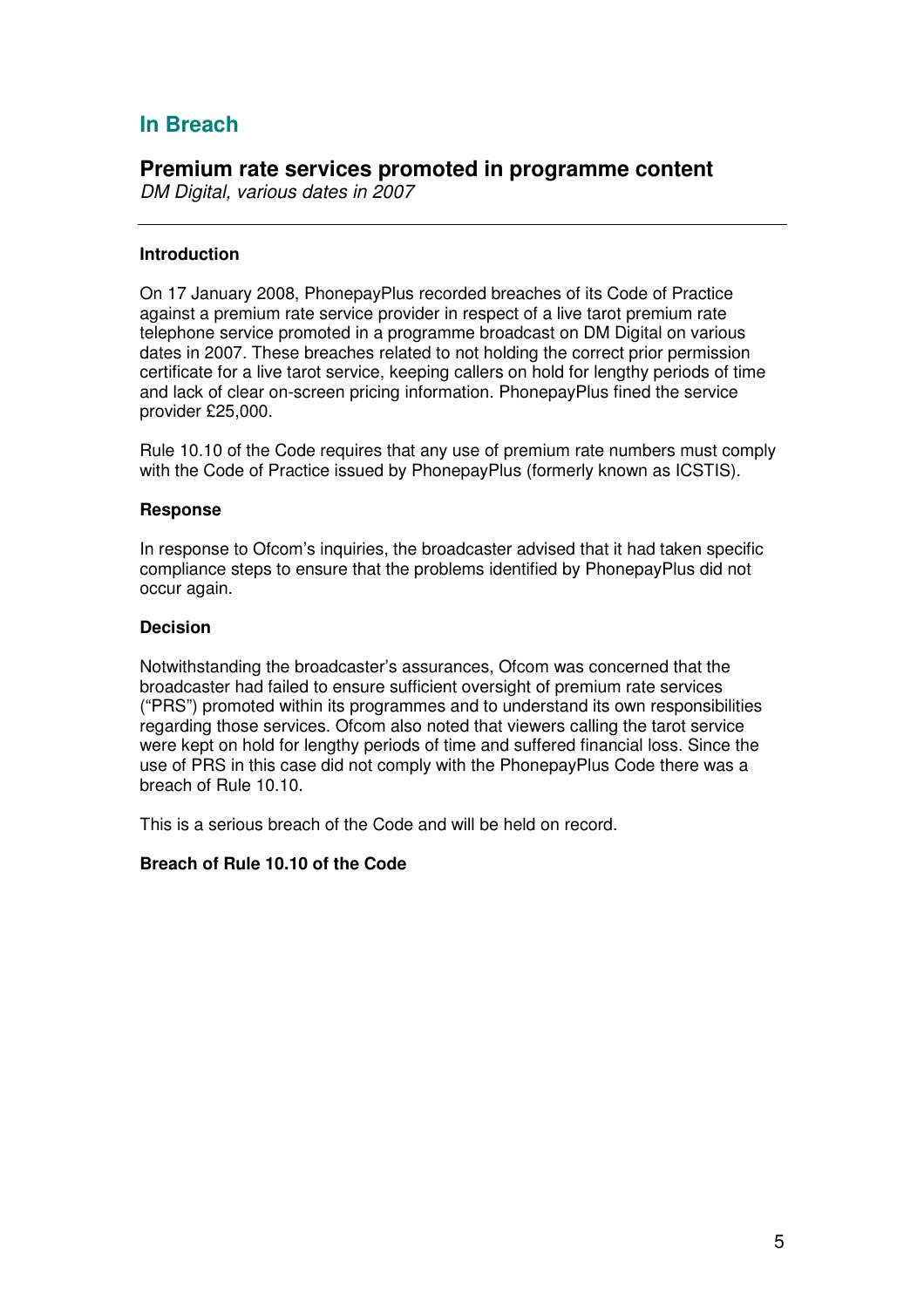# **Good Morning Manchester**

*DM Digital, 11 & 12 February 2008, 08:00*

### **Introduction**

*Good Morning Manchester* is a weekday live interactive morning programme, which includes extended interviews and a regular feature concerning general health and wellbeing issues. The premium rate number for viewers to call if they wish to participate in the programme is displayed on screen throughout the programme.

On 11 and 12 February 2008, the programme's two presenters interviewed a herbalist and homeopath, Hakeem Shafqat Ali Shah, who also gave general advice to callers. Throughout the extended interview a large banner was displayed on screen intermittently, stating Mr Shah's contact details (mobile and landline telephone numbers and full postal address). These details also appeared regularly in a scrolling caption at the bottom of the screen, which ran throughout the programmes.

A viewer asked Ofcom whether the display of such information was permissible.

When reviewing the broadcasts, Ofcom also noted the following:

- one of the presenters stated Mr Shah's full contact details on air;
- Mr Shah invited a caller to contact him after the programme had ended; and
- the on-screen scrolling caption included both programme-related messages and an advertising message (i.e. the promotion of sponsorship opportunities on DM Digital, including full contact details).

We therefore asked the broadcaster for its comments with regard to the following:

### Code Rules

Rule 10.2 – "Broadcasters must ensure that the advertising and programme elements of a service are kept separate";

Rule 10.4 – "No undue prominence may be given in any programme to a product or service"; and

Rule 10.5 – "Product placement is prohibited";

### Rules on the Amount and Distribution of Advertising ("RADA"<sup>1</sup>)

Rule 1.2 – "In any one clock hour there must be no more than 12 minutes of advertising spots and/or teleshopping spots."

### **Response**

DM Digital said that it provided guests' contact details on air "for certain topics", as it was "beneficial to [its] audience and relevant to the editorial content of the programme." The broadcaster added that, in this case, such information was "displayed with the guest's name at intervals in order to not give undue prominence" and that Mr Shah "did not pay to be on the programme or to have his practice mentioned."

<sup>&</sup>lt;sup>1</sup> At the time of the broadcasts in question RADA was in force. On 1 September 2008, RADA was replaced by the Code on the Scheduling of Television Advertising ("COSTA" http://www.ofcom.org.uk/tv/ifi/codes/code\_adv/tacode.pdf).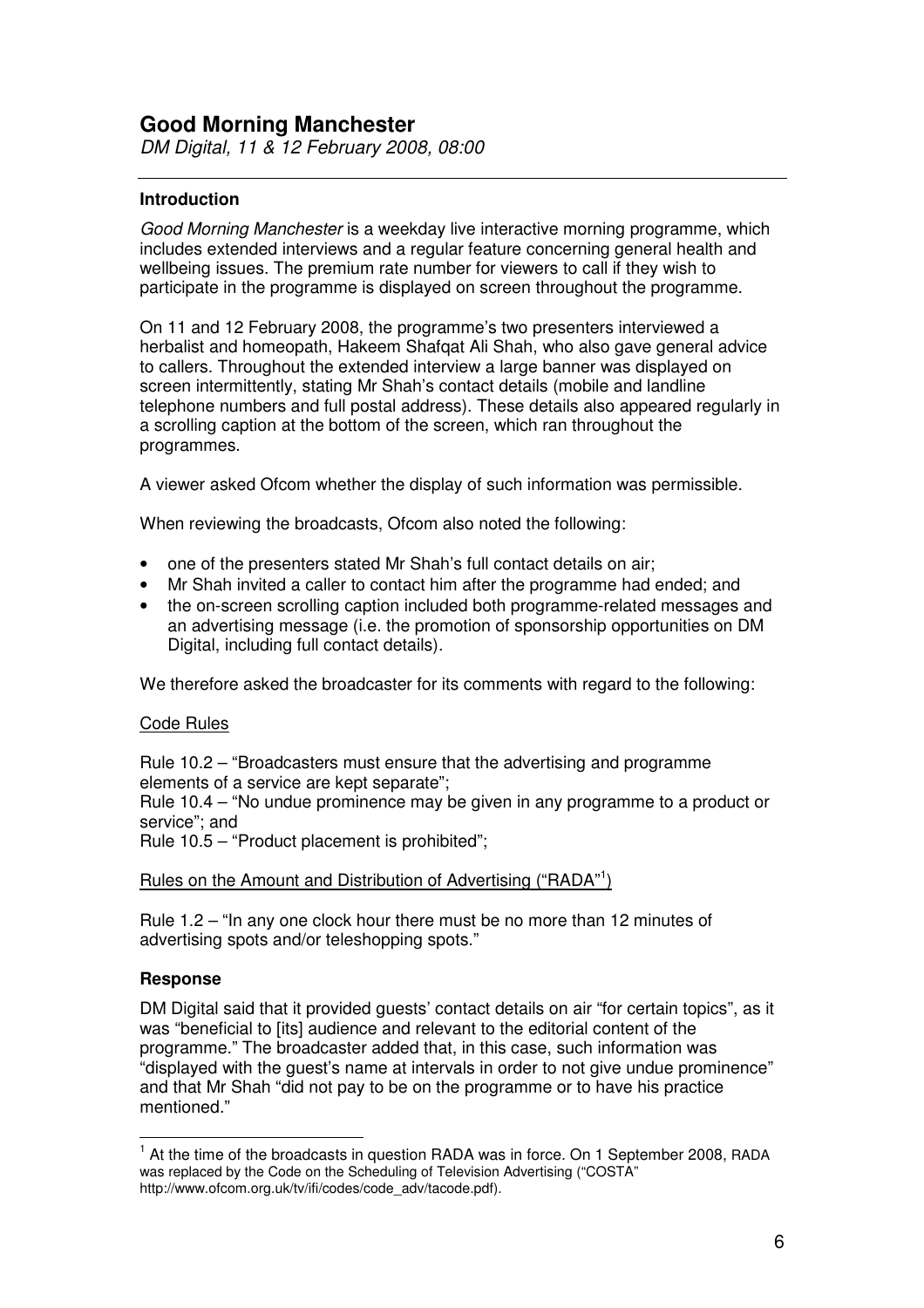With regard to the on-screen promotion of sponsorship opportunities on DM Digital, the broadcaster said that it did not believe the provision of its own contact details to be advertising content. It added that, in any event, the information was kept separate from the programme, as it ran in the scroll. The broadcaster confirmed that it generally broadcast between 9 and 12 minutes of advertising spots in any clock hour, adding that scrolled information did not generally contain advertising.

### **Decision**

Generally, when introducing and/or interviewing a guest, it is editorially justified to explain their appearance in a programme. This might include, for instance, stating or describing their relevant expertise, or if appropriate briefly crediting the company or organisation they represent. However, in this case, after the presenters had introduced Mr Shah, the programme regularly provided viewers with his full contact details. These were not only mentioned by a presenter, but also intermittently displayed on-screen in a large banner and regularly scrolled across the screen. In addition, Mr Shah solicited a caller to contact him later.

Ofcom has a duty to ensure that programmes are not distorted for commercial purposes. We accept that a studio guest's contact details *may* sometimes be useful for viewers and therefore editorially justified. For example, broadcasters can generally make a brief passing reference to such details being available on their own [channel] website, if it is editorially justified to do so. However, in this case, Ofcom can find no editorial justification for the regular and frequent provision of Mr Shah's full contact details throughout the interviews. His services were therefore given undue prominence within the programmes, in breach of Rule 10.4 of the Code.

Ofcom notes the broadcaster's view that the on-screen promotion of sponsorship opportunities on DM Digital was not advertising content. However, we disagree. A broadcaster promoting sponsorship opportunities is advertising. The licensee is advertising a service where a third party can promote its goods or services in return for payment. Programme sponsorship is a commercial opportunity, not only for potential sponsors but also for the broadcaster. As such, its promotion is advertising content, which should be clearly separated from programming. In this case, the permanent scroll (which ran throughout the programmes) featured not only programme-related messages (e.g. alternative premium rate numbers – for participation in the programme from other countries – and the promotion of the channel's *Valentine Special*), but also DM Digital's promotion of programme sponsorship opportunities *("For sponsorship contact +44… or email info@dmdigitaltv.co.uk… For Pakistan +92…"*). The content of the scroll was therefore a mix of programme and advertising elements of DM Digital's service, which were not clearly separated, in breach of Rule 10.2 of the Code.

The recordings provided by DM Digital did not contain the advertising breaks featured in or around *Good Morning Manchester*. Nevertheless, the broadcaster confirmed that less than 9 minutes of advertising spots were unlikely to occur in any clock hour of its output. In this case, given also the regular advertisement spots for DM Digital programme sponsorship opportunities contained in the on-screen scroll, it is clear that the broadcaster had included more than 12 minutes of advertising spots in the clock hour (08:00-09:00) during which the programmes were broadcast, in breach of Rule 1.2 of RADA.

**Breach of Rules 10.2 and 10.4 of the Code Breach of Rule 1.2 of RADA**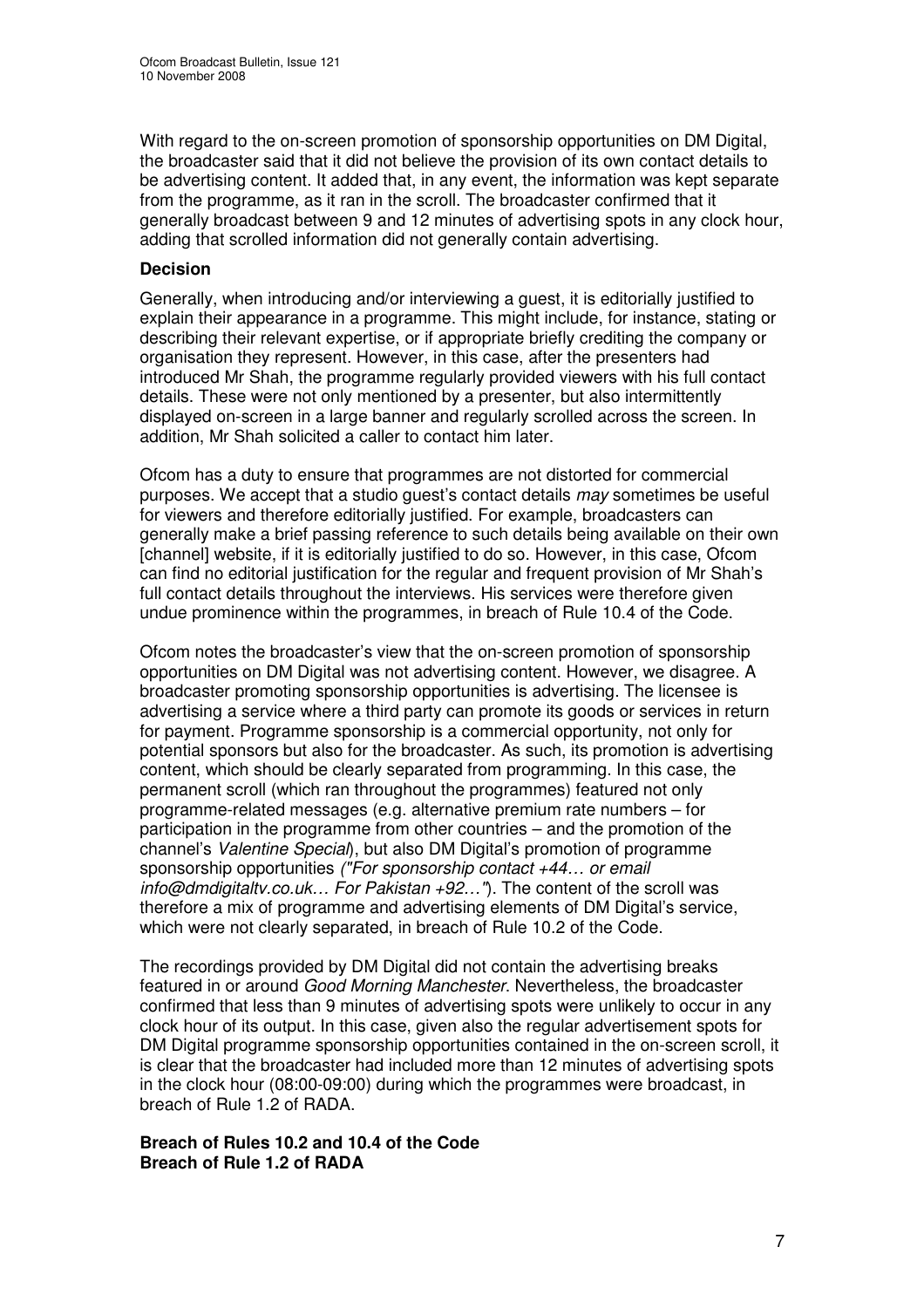# **"Shine a Light" competition**

*The Morning After*, *Kerrang! Radio (West Midlands), 2 April 2008, 08:20*

### **Introduction**

During this breakfast show the presenter, Tim Shaw, ran a competition to win two tickets to attend the premiere in London (that evening) of the film "Shine a Light", a feature-length documentary on the Rolling Stones. Listeners were invited to call a standard rate (0845…) telephone number for a chance to enter. They were told that the first listener to be put through to the studio and answer a question correctly would win the tickets. The presenter said that he wanted a Rolling Stones fan to win and his co-presenter then posed the question, *"Where was Brian Jones born?"* The first person aired, answered the question correctly, and was awarded the prize.

A complainant claimed that the presenter had planned to award the tickets to a friend, pre-recorded his 'entry' and played it 'as live', instead of running a genuine competition.

Rule 2.11 of the Code requires that "competitions should be conducted fairly…". We therefore asked Bauer Radio, which runs Kerrang! Radio, for its comments on the matter.

### **Response**

Bauer Radio ("Bauer" or "the broadcaster") said that as soon as it had received the allegation from Ofcom it suspended the presenter, interviewed each employee connected with the competition (i.e. the presenter, the co-presenter and the programme's producer) and visited the winner, to verify "an accurate record of events."

The broadcaster said the presenter concerned was experienced but had admitted that he had run the competition as alleged. However, he had told Bauer that he believed he was "doing the right thing by rewarding a loyal and deserving listener", who he knew both suffered from a chronic and debilitating illness and was a fan of the Rolling Stones.

Bauer said that the presenter had contacted the listener the day before the broadcast to let him know there would be a feature of interest to him the following morning. The presenter explained the mechanic of the competition to him but the listener said that, due to his medical condition, he was not confident that he would be able to respond quickly on air. To show the listener that he was capable of a quick response, the presenter decided to record him as if on air and play it back to him. However, this did not convince the listener. Wishing to give him the opportunity to win that he was denying himself, the presenter decided to play the recording on air the following morning, 'as live', pretending that he was the first caller to the studio. The presenter told Bauer that he had had no intention of using the recording unless the listener called on the day. However, after his co-presenter had asked the question, the presenter noted that no calls were lined up for selection and decided to play it. During playback he noticed two attempted calls but answered neither.

Bauer said that it had "rigorous compliance procedures in place to ensure that all ... on-air staff are fully conversant with the Code rules." This included "regular on-site training and refresher sessions [which the presenter had attended], circulars issued to all staff highlighting regulatory and compliance issues as they arise" and "comprehensive written guidance specifically about competitions, which included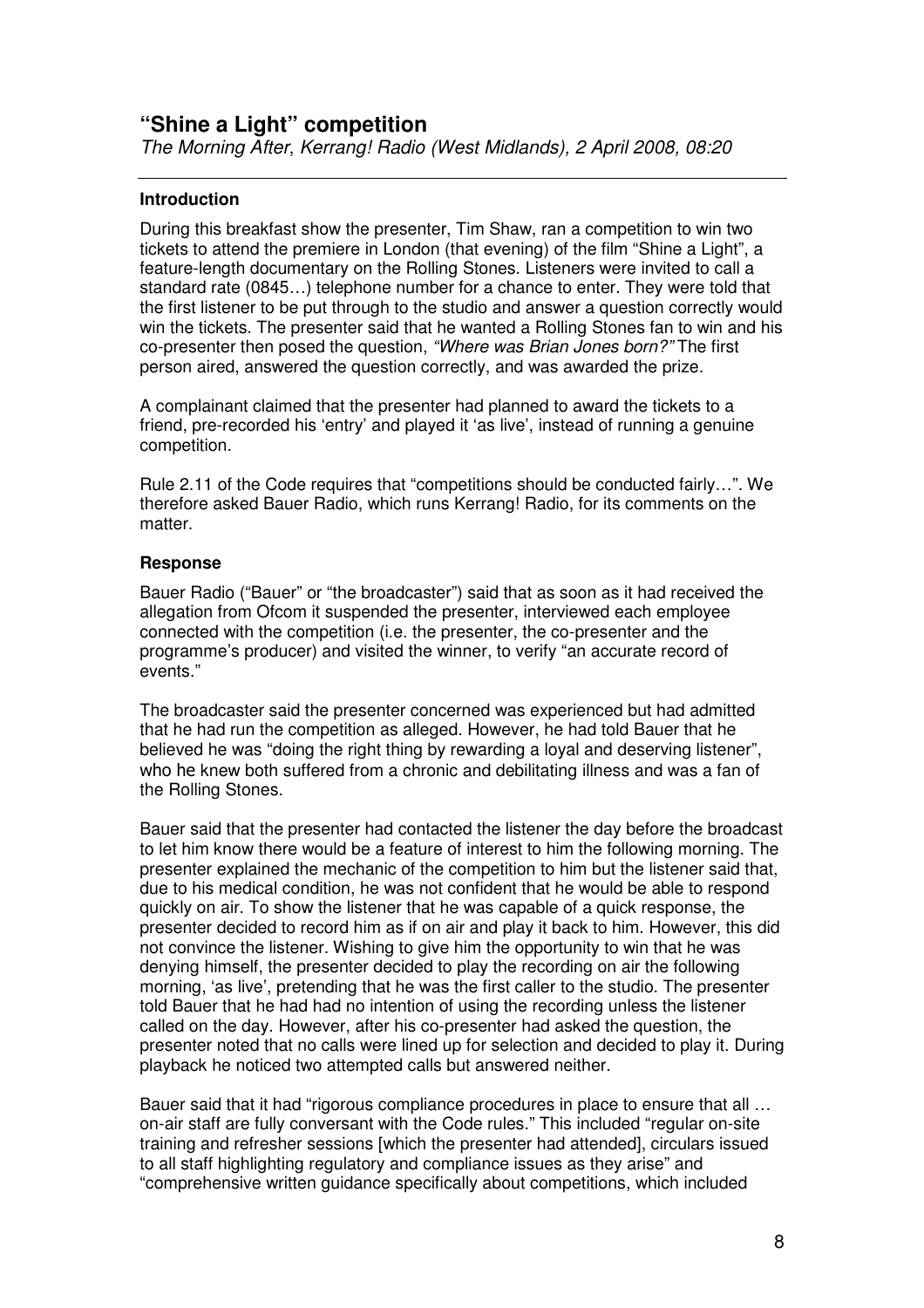precise references to the requirement that all competitions must be conducted fairly and transparently...", with a checklist to help ensure this.

Bauer said that the presenter had acted alone. His co-presenter was relatively inexperienced and had not realised what had happened. Also, while the programme's producer had agreed the competition mechanic with the presenter the previous day, she had left the studio for a short period, during which the feature had been broadcast. Bauer noted that the presenter's misguided actions had been wellintentioned. Nevertheless, it accepted that he had had considerable time to reflect on his proposed action after recording the output the previous day. Bauer was therefore extremely disappointed that a presenter of his experience should have "ignored or overlooked the rules and damaged the trust between broadcaster and audience."

On 9 May 2008 Kerrang! Radio broadcast an apology hourly throughout daytime and the presenter was dismissed.

### **Decision**

Broadcasters must at all times ensure that the audience is not misled as to the fair conduct of an audience competition. It is never acceptable for a presenter to intervene in the operation of a competition in a way likely to disadvantage any potential entrants. Broadcasters must therefore ensure that employees responsible for conducting competitions are fully aware of Code requirements and the specific issues of trust involved i.e. between broadcaster and audience, presenter and audience, and, as highlighted in this case, presenter and broadcaster.

In this instance, the broadcaster had clearly intended that tickets for the premiere of the film, "Shine a Light" were awarded as a competition prize and the presenter was aware of this. However well-intentioned the presenter's intervention may have been in these particular circumstances, his decision to ensure a specific winner was not only in contravention of the competition's terms and conditions, but was also a serious breach of trust with the audience.

Further, Ofcom noted that the presenter had also explained his decision to play the pre-recorded content on the basis that there were no other callers lined up at the time who could be put to air. However given that the time between the question being asked on air and the pre-recorded entry being broadcast was approximately 13 seconds, Ofcom considered that other listeners would not yet have had sufficient time to attempt to enter the competition, as evidenced by calls being lined up for selection *after* the presenter's intervention.

The competition was therefore conducted unfairly, in breach of Rule 2.11 of the Code.

The breach of audience trust by the presenter intervening in the operation of a broadcast competition in this way – regardless of the circumstances in which it occurs – has the potential to cause considerable listener harm. Ofcom considered referring this case to the Content Sanctions Committee for the imposition of a statutory sanction. However, we noted that, on this occasion, consumer harm was limited, as no calls were answered. Further, on receiving the allegation made to Ofcom, the broadcaster took swift action to investigate fully and resolve the matter, including the regular broadcast of an appropriate apology. Nevertheless, Ofcom puts Kerrang! Radio on notice that it is likely to take further regulatory action in the event of any similar breach of Rule 2.11 of the Code.

### **Breach of Rule 2.11**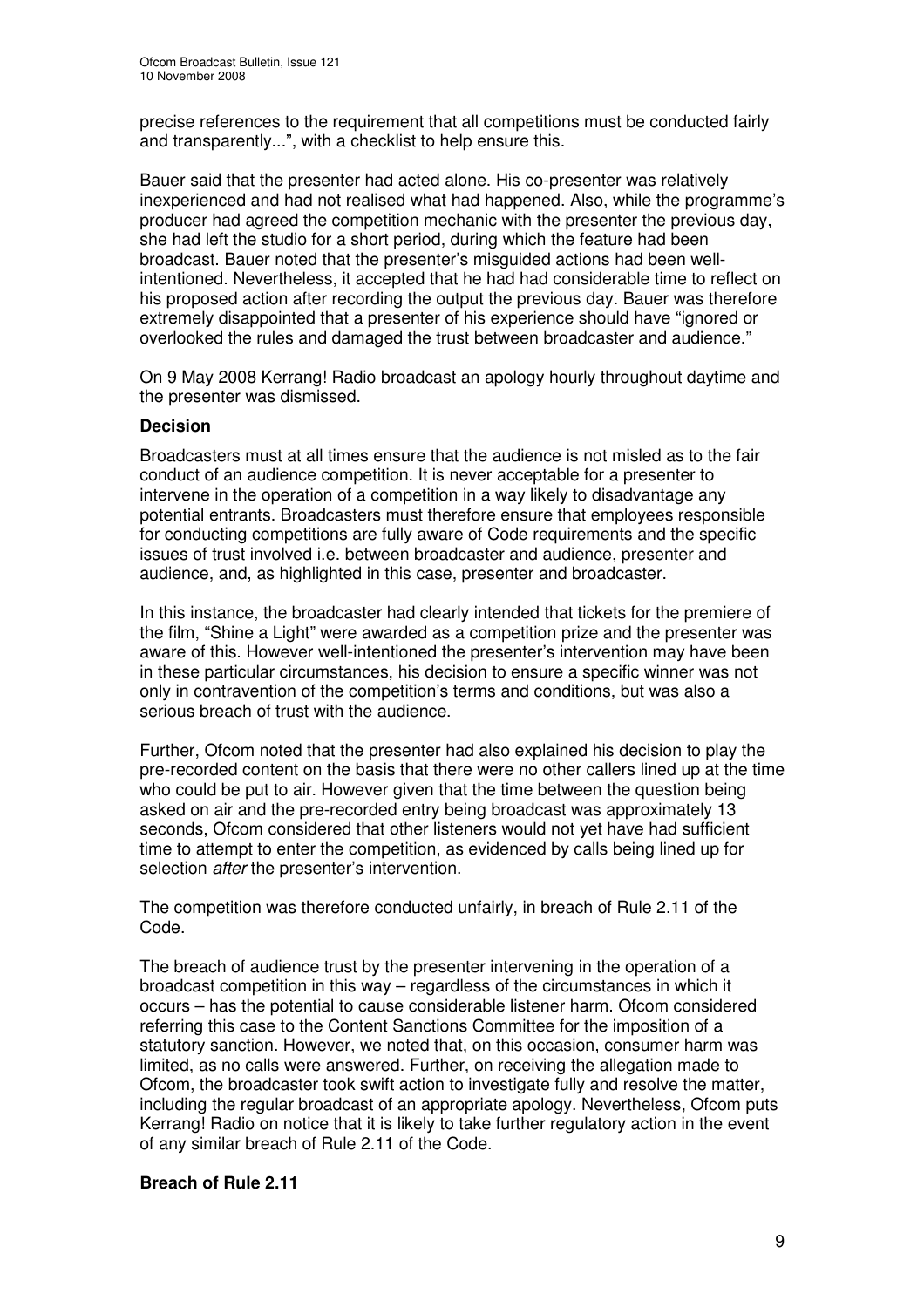*STV, 27 June 2008, 14:00*

### **Introduction**

*Dickinson's Real Deal* is a daytime antique-themed programme broadcast on the ITV network and shown a week later on STV. Each edition includes a viewer competition to win the sum of money that a particular item fetches at auction. Entry is via a premium rate telephone number or text message.

During STV's repeat broadcast of this programme, a caption was displayed across the bottom of the screen to advise viewers that the competition was closed. Two viewers complained that since the telephone number was still clearly legible and read out on air, and the line was in operation at the time of the repeat broadcast on STV (for the subsequent edition's competition, broadcast simultaneously on ITV), the caption was insufficient to prevent viewers from attempting to enter that programme's competition which had now, in fact, been concluded.

Ofcom asked STV for its comments under Rule 2.11 of the Code which states that "competitions should be conducted fairly" and "rules should be clear and appropriately made known".

### **Response**

STV explained that while it considered covering the full screen so that the telephone number was obscured, it opted for a significantly sized visual message which covered one quarter of the screen and stated *"the competition is closed"* to make it clear that the competition was indeed, closed. In its view, this sufficiently informed its audience that they should not call and as such, the fact the line was live did not create any issue of harm.

STV added that it has not received any complaints that suggested viewers had been misled.

### **Decision**

Ofcom acknowledges the measures taken by the broadcaster to minimise the potential for viewers to suffer material harm. However, the guidance<sup>1</sup> to Rule 2.11 advises that "text stating 'pre-recorded' is likely to be insufficient unless the telephone line is dead or the number on screen is illegible",

While recognising that the advice *"competition is closed"* contained in the on-screen caption was more informative than merely indicating that the material was prerecorded, Ofcom is concerned that the premium rate telephone line promoted for the programme's competition was neither obscured nor inactive. It therefore considers that the caption may have been insufficient in preventing viewers from attempting to enter a concluded competition.

Ofcom expects all broadcasters to exercise extreme caution in the use of premium rate services in programmes.

### **Breach of Rule 2.11**

<sup>&</sup>lt;sup>1</sup> This guidance is available at http://www.ofcom.org.uk/tv/ifi/guidance/bguidance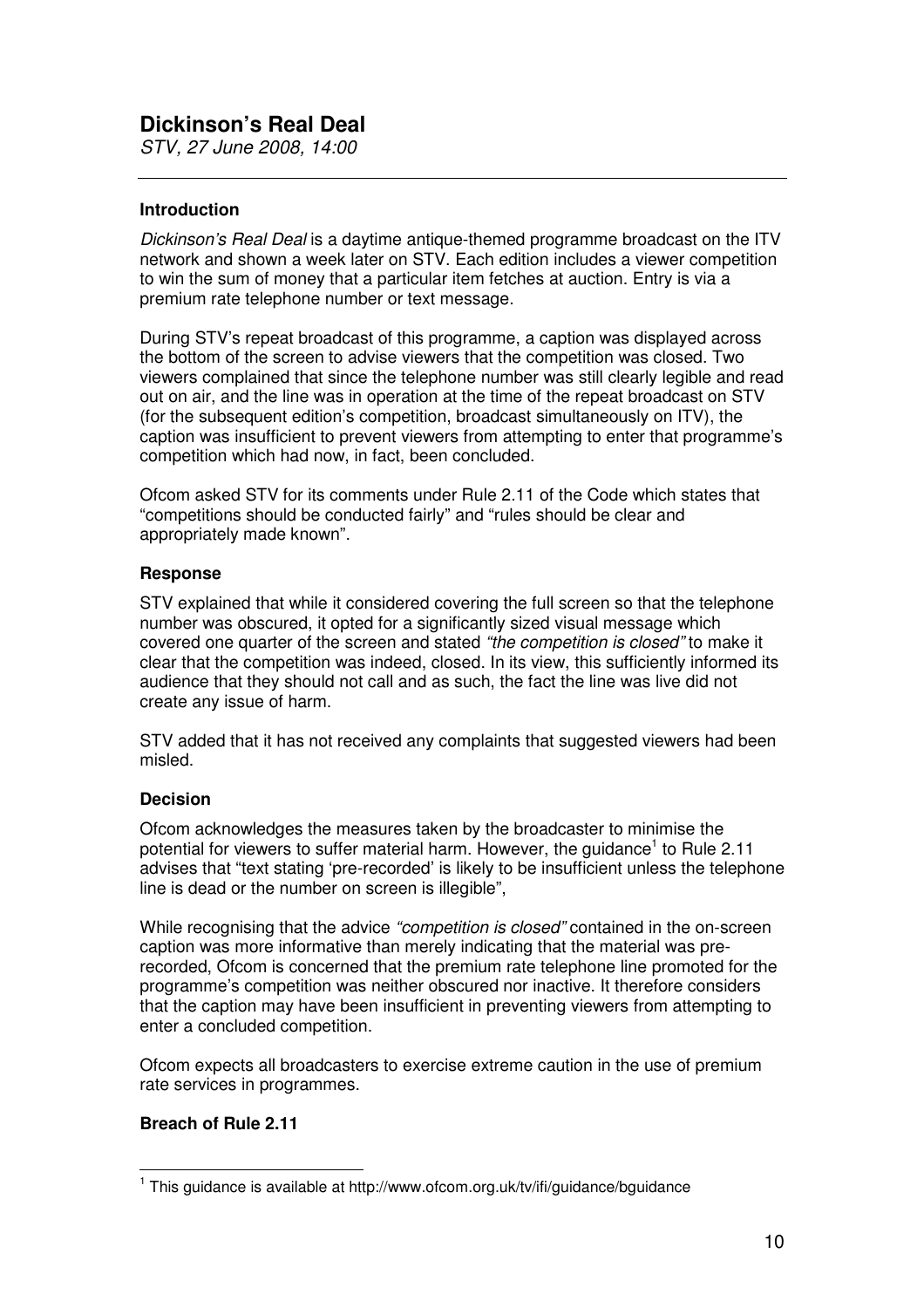# **Ayurvedic Nature Cure Sponsorship**

*Maru Gujarat, MATV, 20 August 2008, 19:00*

### **Introduction**

MATV provides a news and family entertainment service for the Asian community. During routine sampling of the channel's output, it was noted that a sponsorship credit for the programme *Maru Gujarat* appeared to contain advertising claims for the hair loss treatments provided by its sponsor, Ayurvedic Nature Cure.

The credit included the claim, *"We specialise in the prevention of hair loss and provide regrowth solutions".* It also provided the company's address, telephone number, email address and website address. Several products which appear to be used or sold by Ayurvedic Nature Cure were shown, as well as 'before and after' pictures of hair loss treatment. The voice over stated, *"Are you suffering from hair problems? We have the most effective products and treatments available. Initial consultation is free. For more information contact Ayurvedic Nature Care - 0161 766 2700".*

Ofcom asked the broadcaster for comments with regard to Rule 9.13 of the Code which states, "Sponsorship must be clearly separated from advertising. Sponsor credits must not contain advertising messages or calls to action. In particular, credits must not encourage the purchase or rental of the products or services of the sponsor or a third party".

### **Response**

MATV claimed that there were no sales messages in the "advertisement", but that there was a voice over encouraging viewers to contact the company if they suffered from hair loss.

### **Decision**

The purpose of a sponsorship credit is to inform the audience that a programme is sponsored and to identify the sponsor. Credits do not count towards the time broadcasters are allowed to advertise (advertising minutage). To prevent credits becoming advertisements, and therefore increasing the amount of advertising transmitted, broadcasters are required to ensure that sponsorship credits do not include advertising messages. This reflects the requirements of European legislation (i.e. the European Television Without Frontiers Directive).

Ofcom's published guidance states that sponsors may include basic contact details in sponsorship credits. If sponsor credits contain contact details, these should include the minimum information necessary to allow viewers to make initial contact with the sponsor should they so wish. Contact details may include a description of the means of contact (e.g. tel:, text:) but must not invite or exhort viewers to contact the sponsor. The guidance also states that any direct appeals to the viewer to buy or try the sponsor's goods or services or to contact the sponsor for more information are likely to breach Rule 9.13.

This particular sponsor credit included the company's address, telephone number, email address and website address, which we considered to be an excessive amount of contact information. This, taken together with the references to the sponsor's products and services (e.g. *"we have the most effective products and treatments available" and "initial consultation is free"*) and the call to action (*"for more information*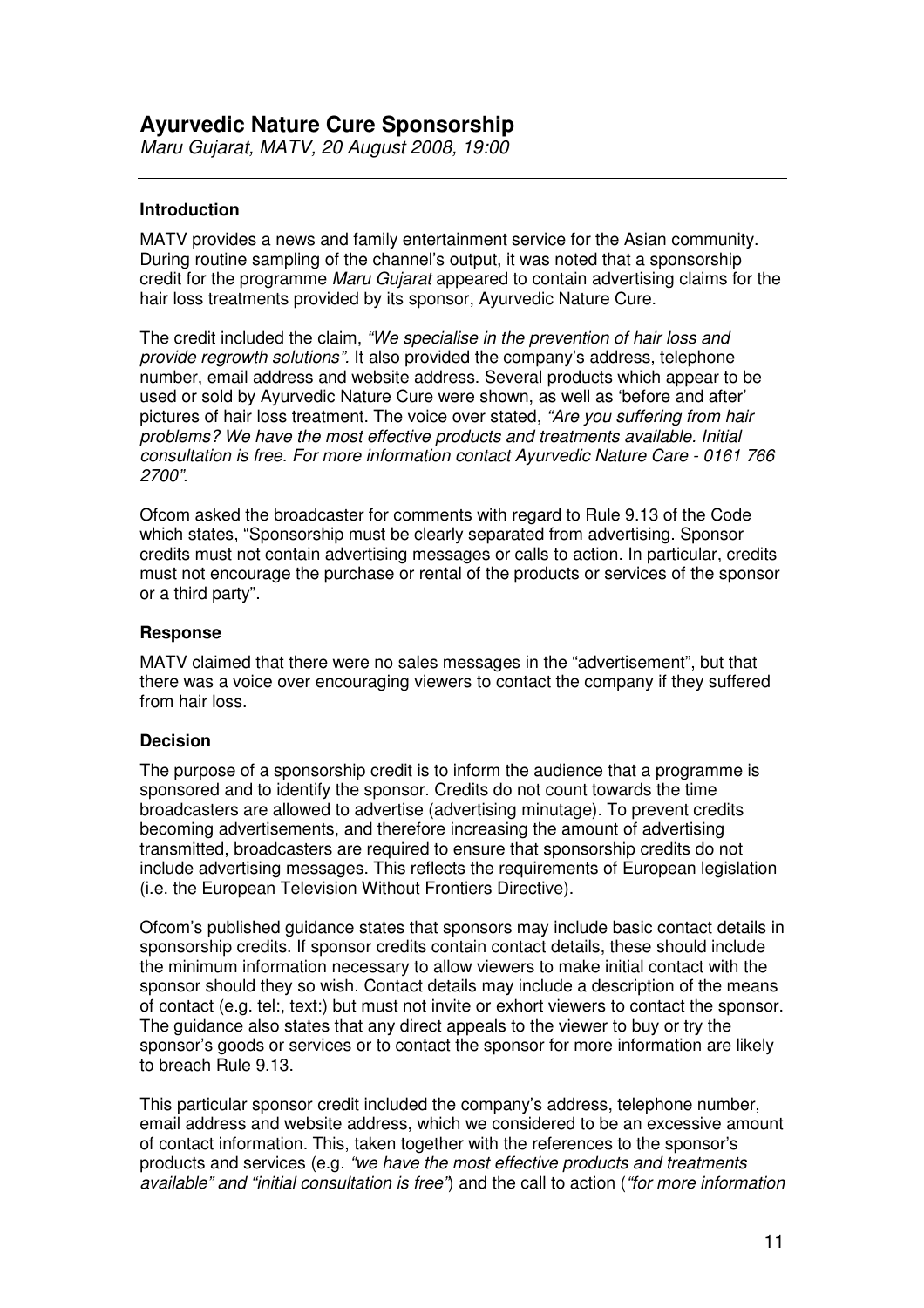*contact Ayurvedic Nature Cure - 0161 766 2700"*), were clear advertising messages included to promote Ayurvedic Nature Cure.

Ofcom judged that the sponsorship credit contained advertising messages, including claims for the efficacy of the products. The inclusion of the advertising messages within the credit was unacceptable and in breach of Rule 9.13.

Rule 9.3 of the Code requires sponsorship to comply with the advertising content rules. In this case, because no advertising messages should have appeared in the sponsorship credit, Ofcom did not assess the substantiation supplied to support the claims made in the advertising messages. However, Ofcom did note that Ervamatin one of the products which appeared in the sponsorship credit - was the subject of two adjudications<sup>1</sup> by the Advertising Standards Authority ("ASA"). The ASA found the inclusion of Ervamatin in advertisements broadcast on other television channels to be in breach of the Broadcast Committee of Advertising Practice's ("BCAP") Television Advertising Standards Code and concluded that Ervamatin should not be advertised without adequate substantiation of the claims made about it.

### **Breach of Rule 9.13**

 $1$  The full adjudications can be found at:

http://www.asa.org.uk/asa/adjudications/Public/TF\_ADJ\_42384.htm and http://www.asa.org.uk/asa/adjudications/Public/TF\_ADJ\_44024.htm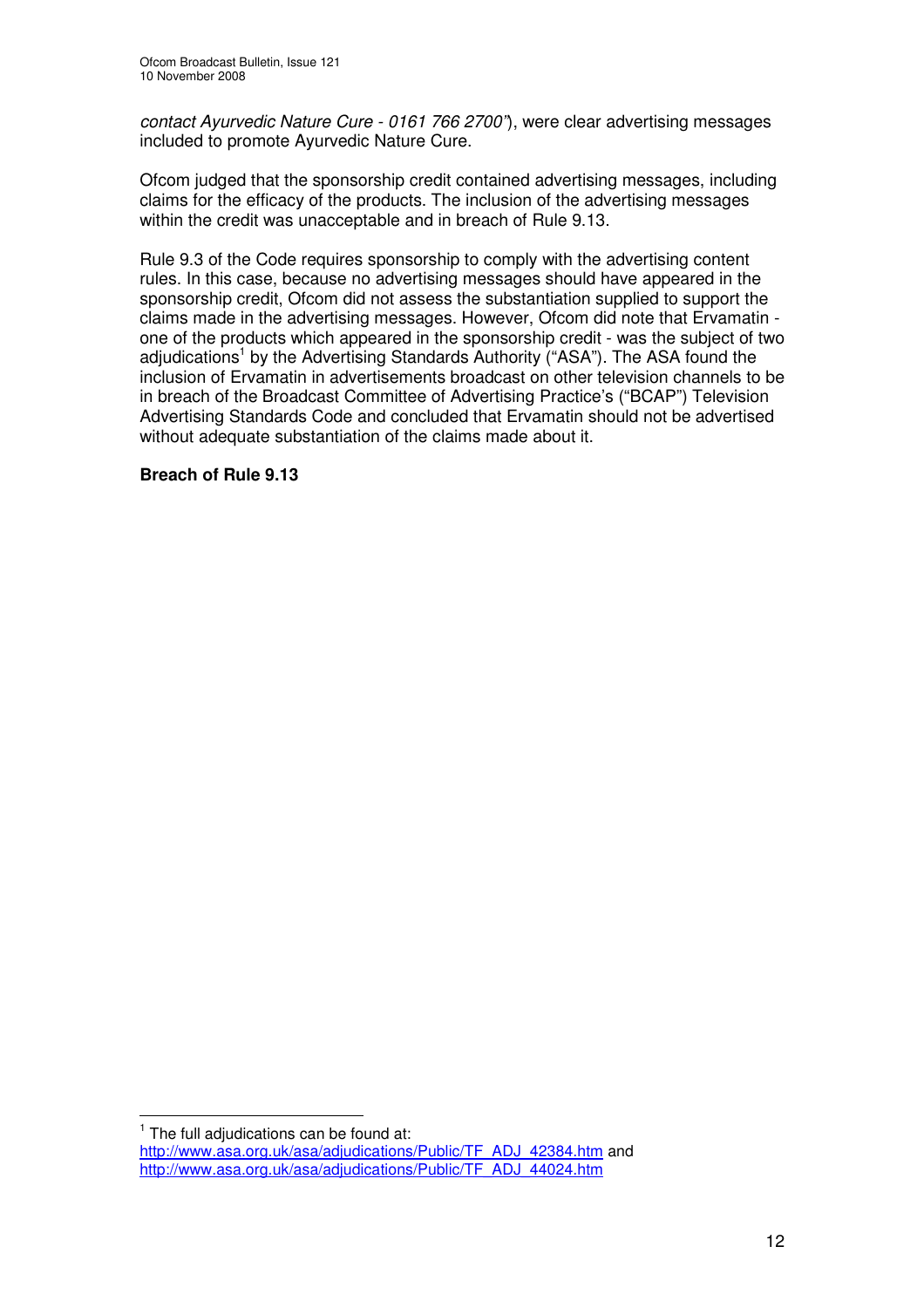### **Introduction**

A listener complained about an item called *"Badly Bleeped TV"* - a regular feature in this radio programme, in which extracts from TV or radio are played with words 'bleeped' out. The words themselves are later revealed as being not offensive. However, the remaining beginning and ending sounds of the words give the impression that the 'bleep' is masking an offensive word, or create the beginning and end sound of an offensive word on either side of the 'bleep'.

On this occasion, two of the clips included words that began with 'f' and these were edited in such a way that the listener believed that he had heard the word "fuck".

Ofcom wrote to the BBC for its comments under Rule 1.14 of the Code (the most offensive language must not be broadcast before the watershed or when children are particularly likely to be listening).

### **Response**

The BBC responded that *"Badly Bleeped TV"* is one of the more popular items on *Scott Mills* and that it considered that the item is in line with the level of satire and humour that the programme's audience would expect from the show. It acknowledged that the feature is somewhat "risqué". However it maintained that the words omitted from the extracts are "entirely innocuous" in nature, with the humour of the item resting in the listeners recognising in their minds a similarity between the remaining parts of the 'bleeped' word and a potentially offensive word. It belongs to "the saucy seaside postcard tradition of comedy, than to anything more offensive".

The BBC said that the words that were 'bleeped', as referred to by the complainant, were "fated to meet" and "fantastic". The word "fuck" was therefore not used and the words that were 'bleeped' bore no resemblance to that word. It said the real missing words were revealed very quickly, leaving the listener in no doubt as to what was omitted.

### **Decision**

Ofcom accepts that the feature itself was in keeping with the irreverent humour of the *Scott Mills* show and that its suggestive style was likely to have been in line with the expectations of regular listeners. A variety of 'bleeped' words were included which gave the first impression of being something offensive, but which it transpired were innocent. In these cases, no offence could be caused to the audience since the potentially offensive words were not audible.

In respect of the complaint, Ofcom considered the two words that began with 'f'.

As regards the first instance, Ofcom noted that while listeners had been led to believe the word "fucked" was the missing word, the word "fucked" was not clearly audible.

However in relation to the second word in the broadcast which began with an 'f', Ofcom noted that the beginning and end sounds of the 'bleeped' word were 'f' at the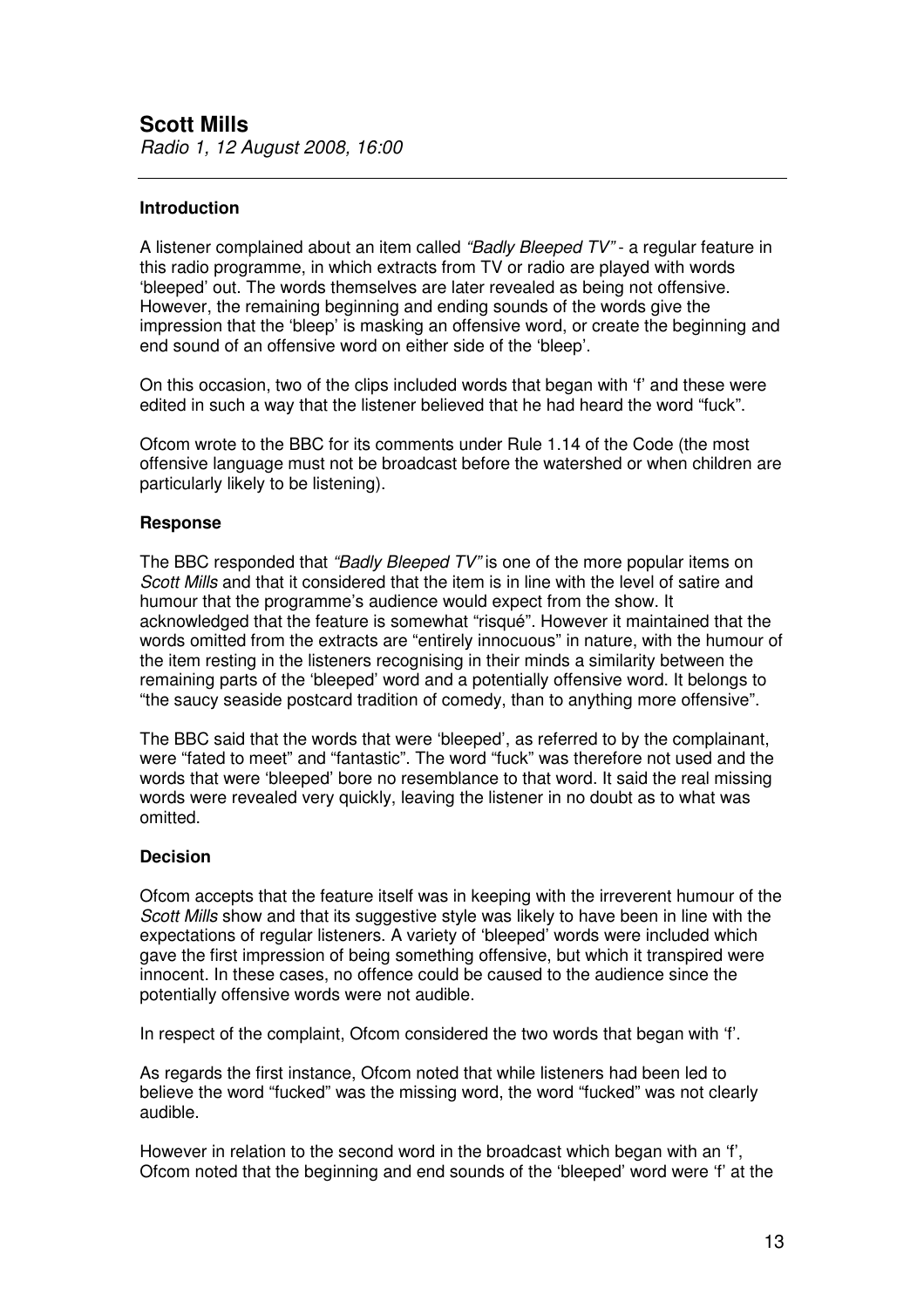beginning, and a strong 'ck' after the 'bleep'. This was played twice and clearly - for all intents and purposes - sounded like the word "fuck".

Ofcom research<sup>1</sup> has demonstrated that the word "fuck" and its derivatives are considered by most people as examples of the most offensive language. Rule 1.14 does not allow for editorial justification in the use of such language. In this instance, the programme was broadcast at 16:00, during school holidays, and was therefore on air at a time when children were likely to be listening.

Ofcom found that, by broadcasting a word that had been purposefully edited to sound identical to the word "fuck", the programme was in breach of Rule 1.14 of the Code.

### **Breach of Rule 1.14**

<sup>&</sup>lt;sup>1</sup> Language and Sexual Imagery in Broadcasting: A Contextual Investigation (2005) http://www.ofcom.org.uk/research/radio/reports/bcr/language.pdf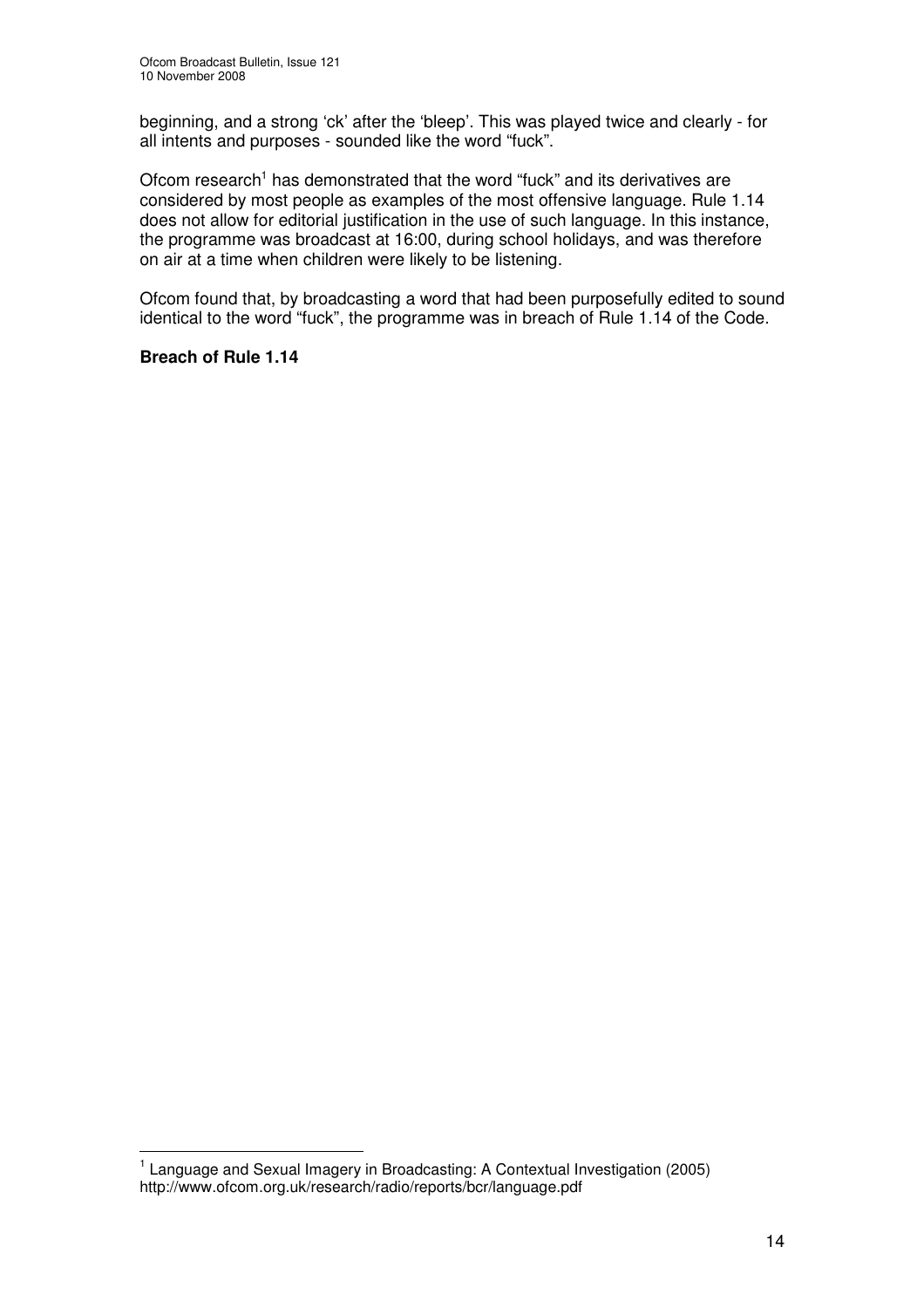# **Resolved**

### **After You've Gone** *BBC1, 28 July 2008, 19:30*

### **Introduction**

*After You've Gone* is a comedy series featuring the character Jimmy, whose motherin-law has moved in with the family after his divorce.

In this episode Jimmy has a painful hernia and is unable to move off the sofa. In the scene in question, Jimmy craves a sweet biscuit but his mother-in-law, Diana, leaves him with a healthier rice cake to eat and his prescription painkillers in a bottle. She advises him to take two tablets every four hours. After Diana has left the house Jimmy looks at the tablet bottle and says *"these are bound to have some sugar in them"* and proceeds to shake out a handful of tablets and swallow them. He then swallows another handful.

In the next scene, Jimmy wakes disorientated and under the influence of the overdose of tablets. In his drug-induced state, he is shown to be in a mellow and relaxed mood, demonstrating a comic softening of his more uptight attitude towards his children and Diana, before falling asleep contented on the sofa. He wakes later, believing he has experienced a dream and showing no adverse side effects of the overdose of drugs. Later in the programme his mother-in-law attributes his more relaxed behaviour as being the result of *"one too many happy pills"*.

A viewer expressed concern that the overdose of painkillers shown in this episode was unsafe, appeared to show no adverse health consequences and that this demonstrated irresponsibility on the broadcaster's behalf. Ofcom asked the BBC for comments under Rule 1.10 (the abuse of drugs must generally be avoided before the watershed.)

### **Response**

The BBC asked Ofcom to take into consideration that the script made it clear that the drugs were prescription painkillers, that Jimmy did not take the drugs for their effect but because he thought they would have sugar in them. This was consistent with the character's foolishness, and what he did under the influence of the drugs gave him great cause for concern.

Furthermore, the BBC argued that by taking the drugs Jimmy suffered negative consequences and "scaled new heights of foolishness to his considerable embarrassment". In the BBC's view, it was therefore unlikely that Jimmy's actions condoned or glamorised the abuse of drugs.

The BBC added that *After You've Gone* was broadcast "well after" the end of programming aimed at children and that by 19:30 the youngest children were not normally watching BBC1. It added that the programme required a reasonably mature understanding of social class and family dynamics and was therefore unlikely to appeal to the youngest children. Those old enough to understand it would have appreciated that the content relied on numerous absurdities.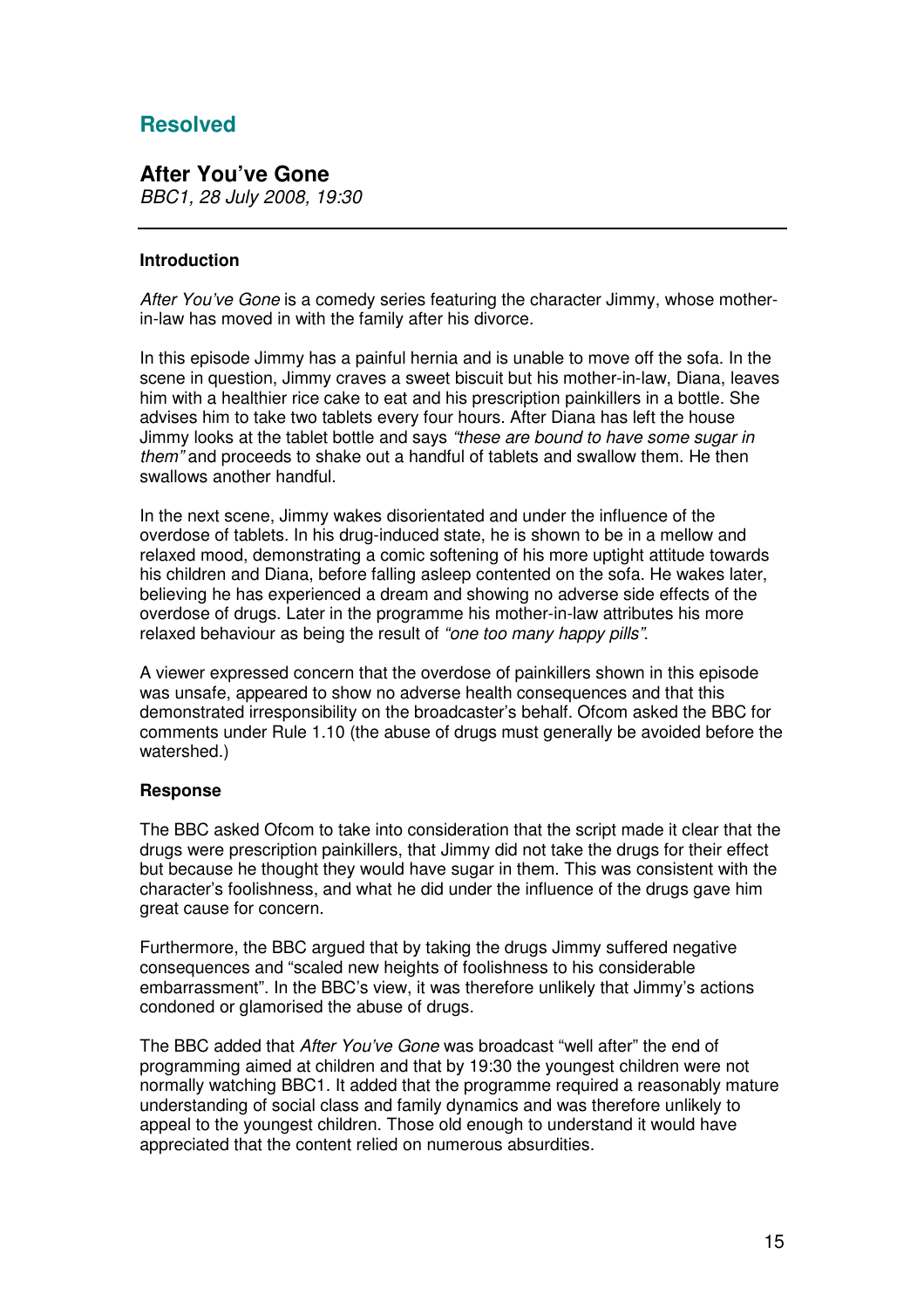However, the BBC accepted that this particular episode was broadcast during July when many schoolchildren would have been on holiday and therefore perhaps staying up later than usual. *After You've Gone* was originally commissioned for broadcast at 20:30 by which time a higher proportion of younger viewers would have gone to bed. The BBC said it now recognised that this programme was not appropriate for younger viewers and should therefore not have been broadcast in this earlier timeslot. The BBC assured Ofcom that, in light of its content, the episode would not be broadcast again before 20:30.

### **Decision**

Rule 1.10 requires broadcasters to avoid generally the abuse of drugs, and in any case such abuse should not be condoned, encouraged or glamorised in programmes broadcast before the watershed, unless there is editorial justification. This Rule covers all drugs, not just recreational or illicit drugs.

In this episode it is made clear that the character Jimmy chooses to exceed the recommended dosage of prescription medication. In reality, any abuse of painkilling medication carries the risk of very serious and even fatal side effects. In the scene, however, Jimmy is shown to experience only a relaxing of his inhibitions. The hallucinatory side effects of the overdose and his subsequent behaviour are accompanied by canned audience laughter which serves to emphasise the intended comedy of the situation.

Ofcom notes the broadcaster's argument that Jimmy did not take the drugs for their intended medical effect, but because he thought they might have sugar in them and this behaviour was consistent with the "well established ignorance and foolishness" of Jimmy in this long-running series. Although Jimmy appeared to suffer no adverse effects through his overdose, we took into account that by the conclusion of the episode Jimmy was shown to be embarrassed by his behaviour under the influence of the medication.

Ofcom recognises this was a comedy and therefore the scene was intended for humorous effect. Humour often derives from exaggerating a situation to the point of absurdity, but it is Ofcom's view that where the content includes the abuse of drugs, particularly when the programme is broadcast at a time when younger children may be watching, broadcasters should exercise particular caution.

Audience data shows that some 9% of the audience consisted of children under the age of 15 (a total of about 224,000). Ofcom considers that younger viewers may not appreciate the potential dangers of the behaviour portrayed in the scene in question, particularly given its portrayal in an amusing light and possible 'fun' consequences. We therefore welcome the BBC's recognition that given its content this programme was not appropriately scheduled for younger viewers and its assurances that it would not therefore broadcast this episode again before 20:30. In light of this, Ofcom considers the matter resolved.

### **Resolved**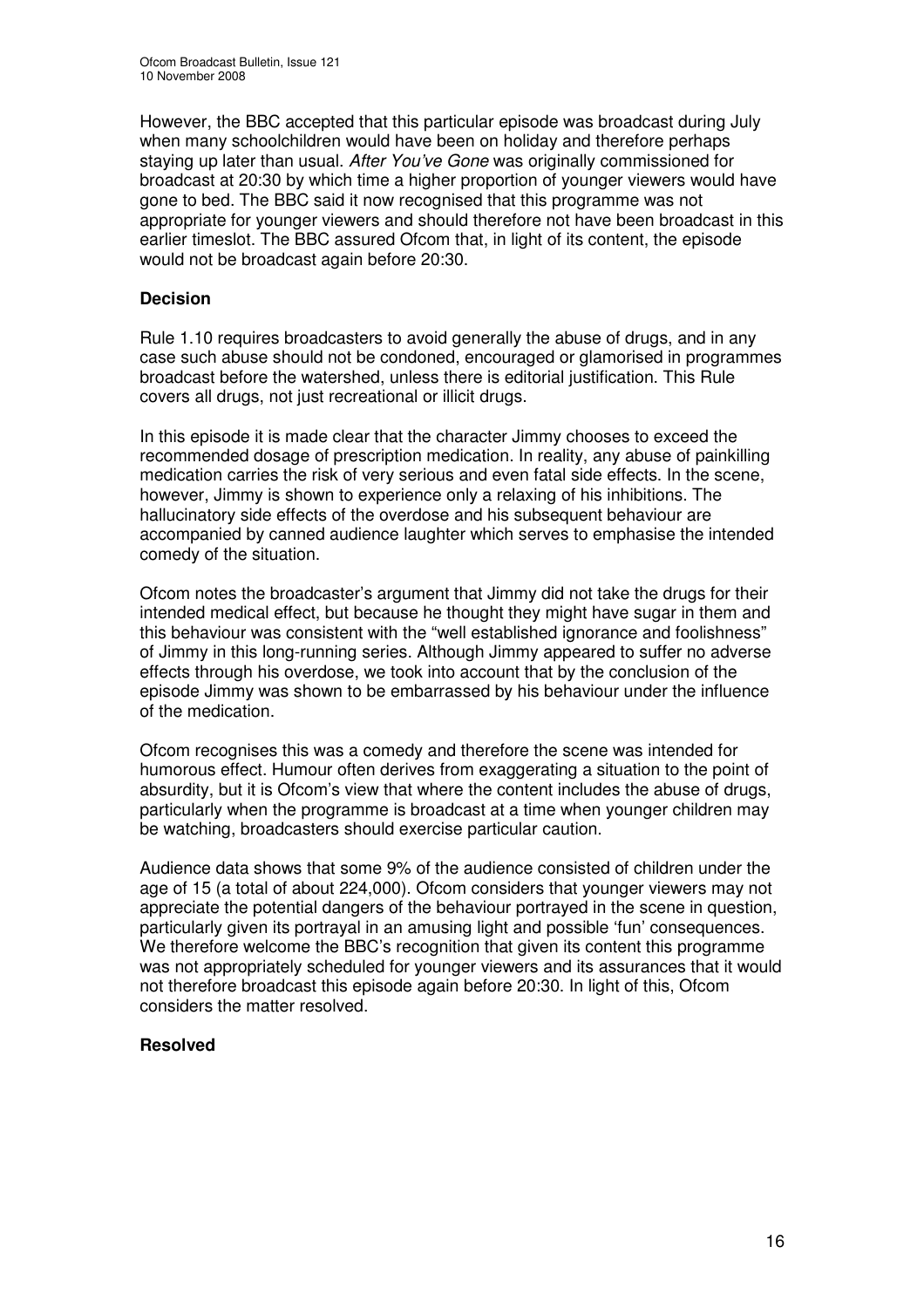# **Out of Remit**

### **Aalim Online**

*Geo UK/Geo TV*

### **Introduction**

Geo UK is a general entertainment and news channel broadcasting on the Sky platform, to an Urdu speaking audience. *Aalim Online* is a religious discussion programme, hosted by Dr Aamer Liaquat Hussain.

Ofcom received 1,570 complaints concerning the programme. There was evidence that the complaints were part of an orchestrated campaign. Complaints stated that the programme was broadcast on 7 September 2008. This programme included a discussion concerning the movement of Ahmadiyya<sup>1</sup>. Two complainants provided recordings of the programme obtained from the internet.

The complainants objected to the programme on a number of grounds, including that:

- $\bullet$  the programme was broadcast on the 34<sup>th</sup> anniversary of the Ahmadi community being declared non-Muslim by the authorities in Pakistan;
- the programme was extremely offensive to followers of the Ahmadi faith; and
- there were comments in the programme that constituted an incitement to harm or kill Ahmadis.

Several clerics contributed to the programme by telephone and in the studio, and according to a certified translation received by Ofcom, from a firm of lawyers representing one complainant, one cleric, speaking by telephone, said:

*"As long as this evil exists and a single Qadiani* 2 *is on this land, Dr.Sahib, there is a need for his removal. Maybe you or the viewers have understood my point".*

Later in the programme, another cleric in the studio said:

*"Anyone who will make such a claim* 3 *is a liar, and it is obligatory to kill him in the sight of certified religious scholars of the Muslim ummah* 4 *as well".*

Complainants pointed to the fact that, in the days following the broadcast, two prominent Ahmadis were killed in Pakistan.

Ofcom contacted Geo UK outlining the complaints that it had received, and requested a recording of the programme.

<sup>1</sup> A movement that grew out of mainstream Islam in the 19<sup>th</sup> Century, although Ahmadis still consider themselves Muslims.<br><sup>2</sup> A term for an Abmodi, which

A term for an Ahmadi, which is seen as derogatory by members of the Ahmadiyya.

<sup>&</sup>lt;sup>3</sup> Concerning a claim of false prophethood.

<sup>&</sup>lt;sup>4</sup> An Arabic word, which in connection to Islam, is held to mean "the community of the believers" or the whole Muslim world.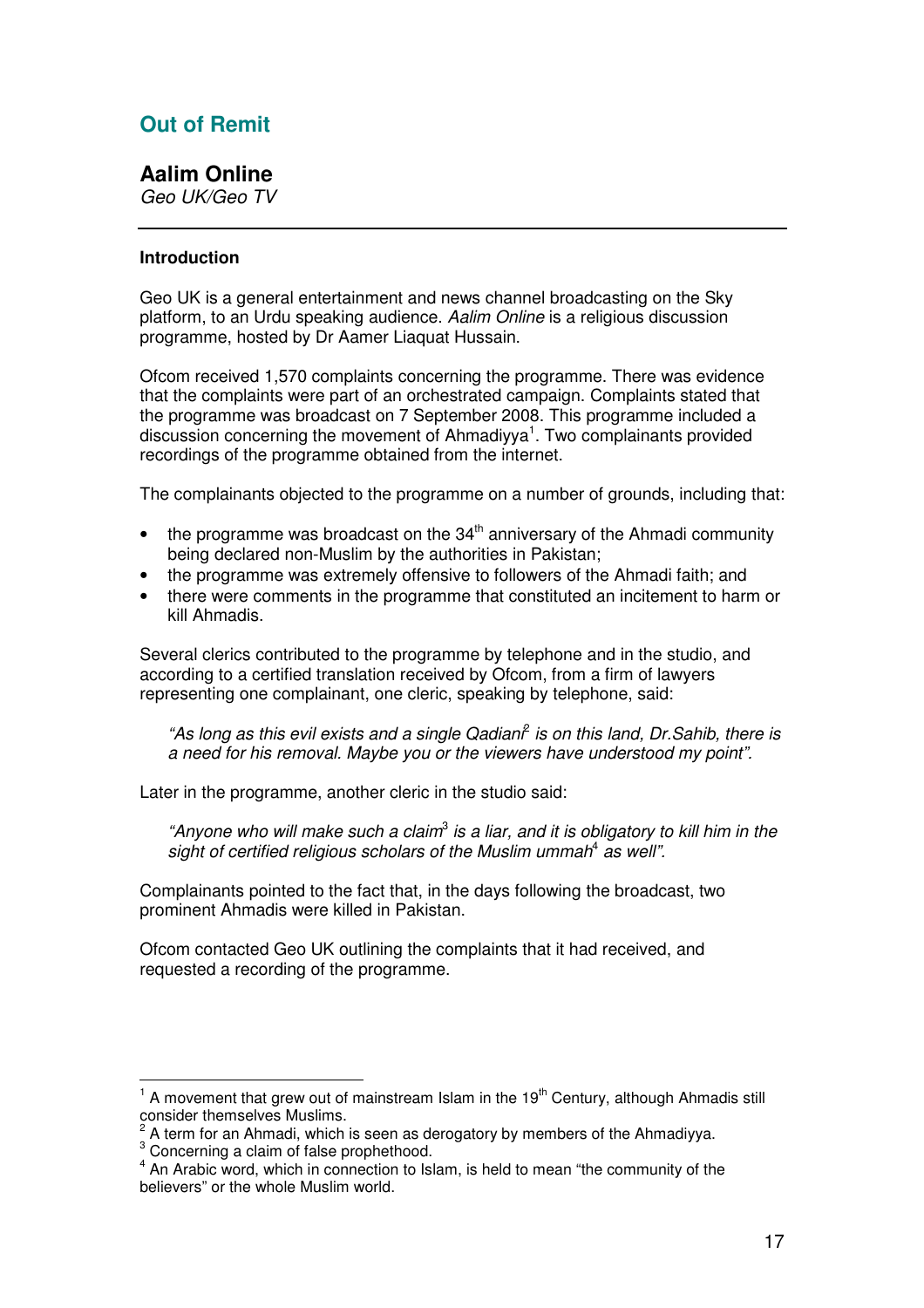### **Response**

Geo UK stated that the programme had been broadcast only on its Pakistan service, "Geo TV". The broadcaster said that it had not been broadcast on its Ofcom licensed service "Geo UK".

The broadcaster said Geo UK broadcasts the same content as Geo TV, on a timeshift basis, five hours after it is broadcast in Pakistan.

However, in relation to the edition of *Aalim Online* of 7 September 2008, Geo UK said that it realised that the programme, as broadcast on the Geo TV service in Pakistan, would not comply with the Code. As a consequence, the broadcaster said that the programme in question was not broadcast on Geo UK, and instead a recording of the previous day's edition of *Aalim Online* was broadcast in its place.

Geo UK also made representations to Ofcom concerning the translation that Ofcom had received of the programme. It offered a different interpretation of that translation on a couple of points.

### **Decision**

The Geo TV service broadcast in Pakistan is not licensed or regulated by Ofcom.

After receiving the recording of its service from Geo UK, given the gravity of the allegations made against the broadcaster, Ofcom took steps to authenticate the recording. First, it arranged for the material to be viewed by an Urdu speaker, who confirmed that the programme complained of did not appear to be transmitted on the Geo UK service (i.e. it did not appear on the recording provided by Geo UK). Second, Ofcom noted that during the recording (provided by Geo UK) there were regular onscreen graphics displaying the time of "Iftar"<sup>5</sup> in London, and the time displayed tallied with the publicly published times for Iftar in London for 7 September 2008. As the time of Iftar will change daily, it was clear that the recording was of the broadcast of Geo UK's output for the early evening segment of 7 September 2008.

Finally, Ofcom noted that the on-screen appearance of the recording matched the on-screen appearance of the Geo UK service broadcast on the Sky platform, and was distinct from the on-screen appearance of the material on the recordings provided by complainants, which were all from a particular website hosting the original programme, that had been broadcast on Geo TV in Pakistan.

Given the above, Ofcom was satisfied that the programme that had been complained about was not broadcast on Geo UK, the television service licensed by Ofcom but in fact on the Pakistani Geo TV service. The version the complainants had complained about had been broadcast only on the Pakistani service and had been available on the internet and as a consequence, none of the complaints could be entertained.

### **Not in Remit**

 $^5$  The evening meal that marks the break of the daily fast during the month of Ramadan. The time displayed on screen for Iftar in London for 7 September 2008 was indicated to be 7:37pm.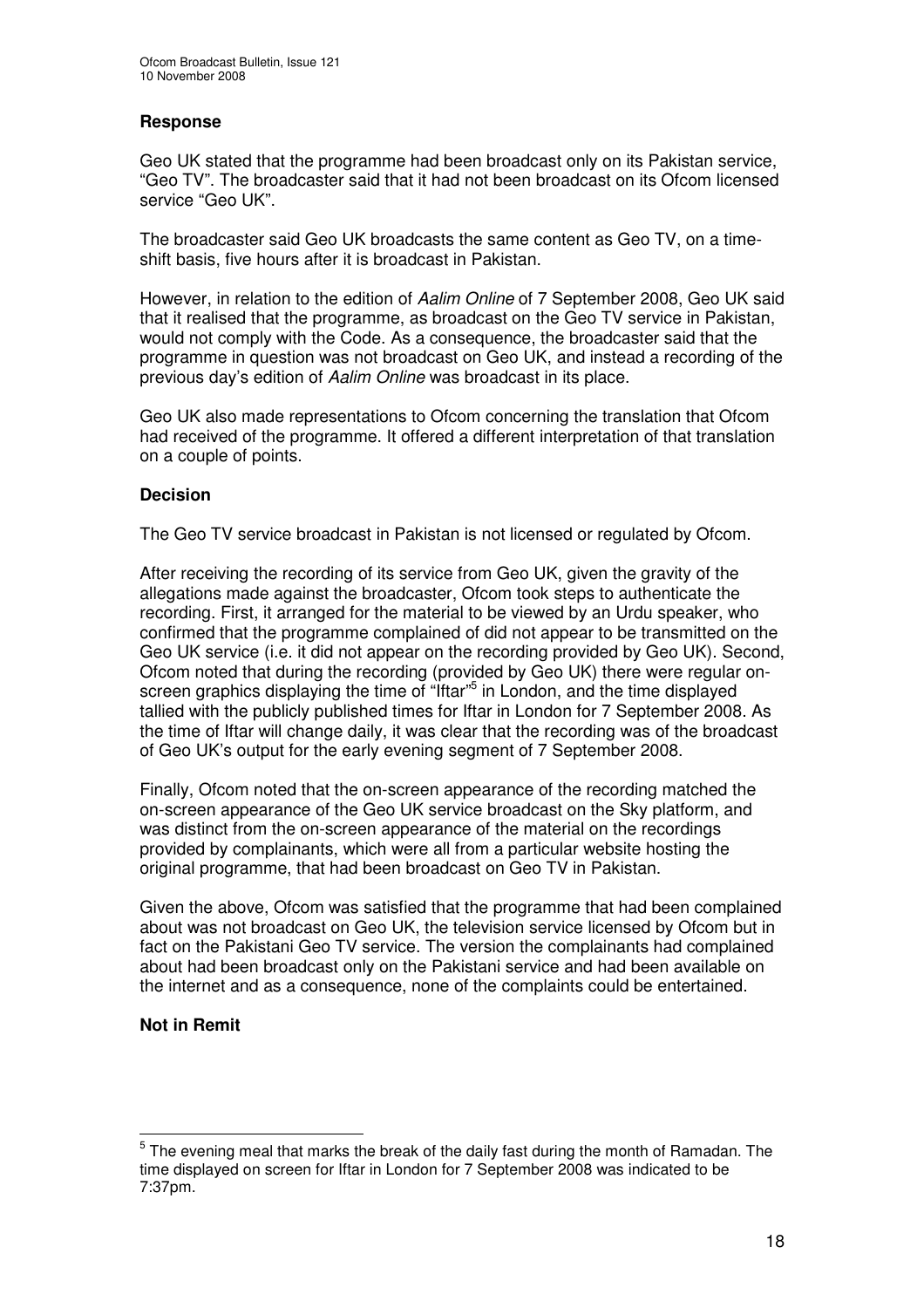# **Fairness and Privacy Cases**

# **Upheld and Partly Upheld**

# **Complaint by Mr Nicholas Beardshaw and Mrs Michaela Beardshaw**

*Weekend Nazis, BBC1, 27 August 2007*

**Summary:** Ofcom has partly upheld this complaint of unfair treatment by Mr Nicholas Beardshaw and Mrs Michaela Beardshaw. Ofcom has not upheld the Beardshaws' complaint of unwarranted infringement of privacy in the making and broadcast of the programme.

On 27 August 2007, BBC1 broadcast the documentary Weekend Nazis which focused on the annual "War and Peace Show" in Kent. During this event, World War Two reenactment groups from around the world put on displays and engaged in mock battles. The programme questioned why the majority of the World War Two re-enactors chose to depict German soldiers rather than British soldiers and why, out of those depicting German soldiers, the majority chose to depict the "Waffen-SS" rather than the regular German Army.

Mr Nicholas Beardshaw and Mrs Michaela Beardshaw ("Mr and Mrs Beardshaw") are military re-enactors who play the part of German Army medics. In 2007, they were married at the annual War and Peace Show and footage of their wedding was shown in the programme.

Mr and Mrs Beardshaw complained to Ofcom that they were treated unfairly in the programme and that their privacy was unwarrantably infringed in both the making and broadcast of the programme.

Ofcom found as follows:

- The Beardshaws were not told the true nature of the programme when they agreed that their wedding could be filmed and this resulted in unfairness.
- No unfairness resulted from the programme makers not including footage of what the Beardshaws said was Mrs Beardshaw's apparent distress at an interview conducted with them shortly after the wedding ceremony.
- The use of the German National Anthem over shots of their wedding invitation and their arrival for their wedding in the context of this programme resulted in unfairness to the Beardshaws.
- No unfairness resulted from the portrayal of the guests who attended the wedding, many of whom were dressed in German military uniform.
- The Beardshaws were not given an opportunity to respond to an allegation made in the programme that they wore SS symbols in civilian life and this resulted in unfairness.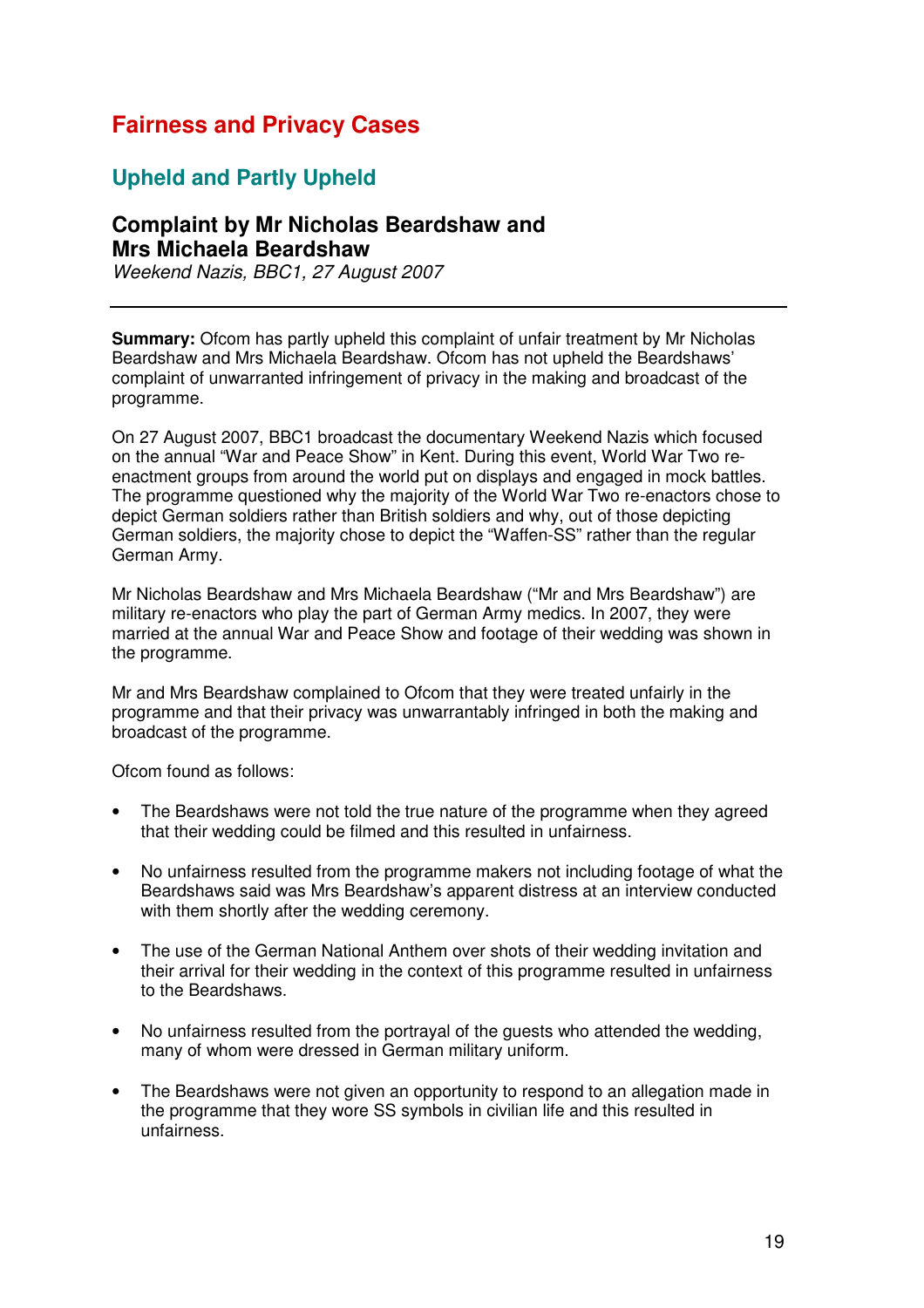• There was no unwarranted infringement of privacy of the Beardshaws in relation to the making or broadcast of the programme.

### **Introduction**

On 27 August 2007, BBC1 broadcast the documentary *Weekend Nazis* which focused on the annual "War and Peace Show" in Kent which hosts the world's biggest military vehicle show. During this event, World War Two re-enactment groups from around the world put on displays and engage in mock battles. The programme questioned why the majority of the World War Two re-enactors chose to depict German soldiers rather than British soldiers and why, out of those depicting German soldiers, the majority chose to depict the "Waffen-SS" rather than the regular German Army. In light of this, the programme questioned whether there was a "dark side" (that is, the presence of extremist right wing views) to what is regarded by many in the re-enactment community as innocent fun in recreating "living history". During filming, the programme makers came across people selling and displaying Nazi memorabilia. They also found people making overtly racist remarks when they were filming undercover.

Mr Nicholas Beardshaw and Mrs Michaela Beardshaw ("Mr and Mrs Beardshaw") are military re-enactors who play the part of German Army medics. Mrs Beardshaw is German. In 2007, they were married at the annual War and Peace Show and footage of their wedding was shown in the programme. Mr and Mrs Beardshaw had agreed that the programme makers could film their wedding. Many of the guests shown in the footage included in the programme were dressed in "Waffen-SS" and German Army uniforms. Mr Beardshaw was shown dressed in a WWII German Army uniform and Mrs Beardshaw wore a period wedding dress. Footage of their wedding invitation, headed by the German eagle and swastika emblem, was also shown in the programme. Shortly after the wedding ceremony Mr and Mrs Beardshaw were interviewed by the programme's reporter, John Sweeney, during which Mr Beardshaw said that there was no political motivation for getting married in the way they chose.

Mr and Mrs Beardshaw complained to Ofcom that they were treated unfairly in the programme and that their privacy was unwarrantably infringed in both the making and broadcast of the programme.

### **The Complaint**

### *Unfairness*

In summary, the Beardshaws complained that they were treated unfairly in the programme in that:

- a) they were not told the true nature of the programme. They said the programme makers had told them that they were making a documentary about how World War Two re-enactments are low key in Europe and even banned in Germany but how people can depict German forces in the UK. Mr and Mrs Beardshaw said that they had no knowledge of the programme's intention (that is, finding Nazi supporters in the re-enactment community) or that they would be interviewed by the programme's reporter in a way which linked their portrayal of "German forces…to the word Nazi and Nazi wedding", and which used their wedding as a platform to search for real Nazi/right wing sympathisers.
- b) the footage of the wedding was edited unfairly which showed their wedding in a bad light and resulted in portraying Mr and Mrs Beardshaw unfairly. In particular, they said that: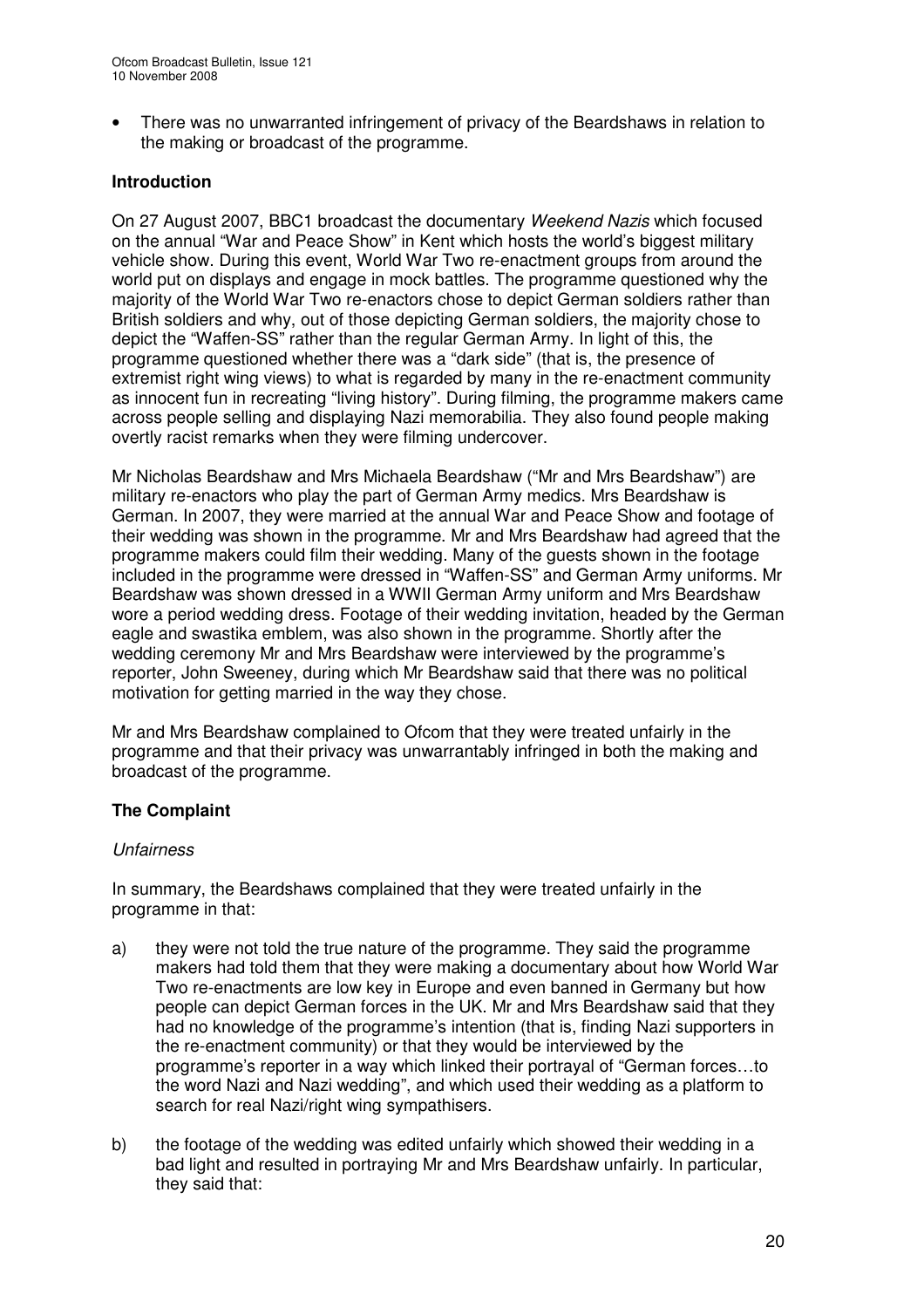- i) Mrs Beardshaw, who is German, had felt stressed and victimised over the accusation made by the programme makers that they had had a "Nazi wedding", though footage of her distress was not shown in the programme;
- ii) the music to their wedding was "dubbed out" in the programme and replaced by the German National Anthem;
- iii) only 20 wedding guests out of the 60 in attendance were dressed in German uniforms. The programme failed to show those dressed in civilian clothing or Allied military uniforms. It also included footage of people who were not invited to the wedding but had turned up without Mr Beardshaw's prior knowledge;
- iv) despite the Beardshaws having asked the programme makers not to show the footage of John Sweeney demanding to know why they had had a "Nazi wedding" it was included in the programme as broadcast;
- v) John Sweeney expressed his views on Mr and Mrs Beardshaw's "Nazi wedding" and then unfairly stated that "we have seen Nick and Michaela in their civilian clothing with SS decoration". In fact, Mr and Mrs Beardshaw said that the programme makers would have seen them wearing:
	- a modern "Bundeswehr" (the German Federal Defence Service) t-shirt;
	- a skull and crossbones key ring bought from a children's department store in Germany;
	- skull and crossbones sword belt buckle bought from the "Pirates of the Caribbean" ride at Euro Disney; and,
	- skull and crossbones socks worn by Mrs Beardshaw and bought from the same ride at Euro Disney.
- c) they were not given an appropriate opportunity to respond to the allegations made by the programme. In particular, Mr and Mrs Beardshaw said that John Sweeney demanded to know why they had had a "Nazi wedding" just after they had taken their wedding vows and walked down the aisle. After the filming of the wedding, Mr and Mrs Beardshaw said they complained to the programme makers about their conduct at the wedding and they agreed to be re-interviewed about their involvement in re-enacting. Mr and Mrs Beardshaw said that this interview footage was not shown in the programme although the footage they requested not to be shown was included.

### *Privacy*

In summary, Mr and Mrs Beardshaw also complained that their privacy was unwarrantably infringed in both the making and broadcast of the programme in that:

- d) the programme showed their personal wedding stationary (that is, the wedding invitation) without Mr and Mrs Beardshaw's knowledge or consent.
- e) the programme makers did not keep to the permission given by Mr and Mrs Beardshaw to film at the wedding from a distance.

### **The BBC's Statement**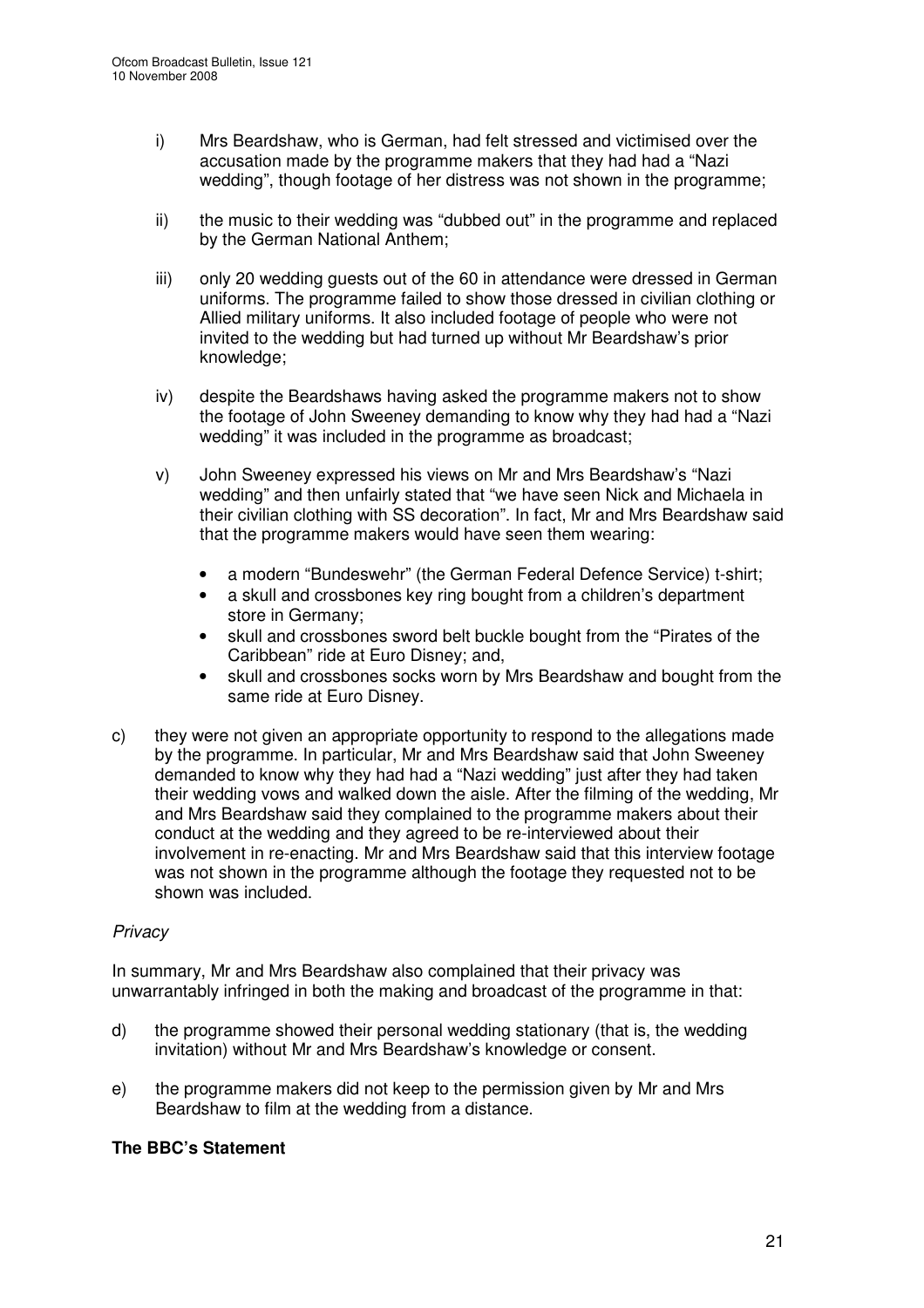In summary the BBC said that Nicholas Beardshaw chose to marry his wife, Michaela, wearing a uniform bearing the Nazi swastika symbol. It said that the Nazi regime plunged the world into a devastating war and slaughtered millions of people. It argued that modern democratic Germany has done a great deal to purge itself of the stain of Nazism, and has erected numerous memorials to ensure its people never forget. As the programme pointed out:

"*In Germany, displays of the swastika and other symbols of the Third Reich are illegal. Indeed, the German authorities are so anxious about neo-Nazis that they've tried to get the whole of Europe to adopt their ban."*

The BBC said that the programme had suggested that some would find what the Beardshaws did tacky and tasteless, but had gone no further than this. They said that other people, including some viewers of the programme, might regard any association with Nazism as highly offensive, but that was a matter for them. The BBC's overall position was that nothing in the programme exceeded the boundaries of fair comment.

### *Unfairness*

a) In relation to the complaint that the Beardshaws were not told the nature of the programme, the BBC said there were careful discussions between the programme makers and the BBC Executive Producer before production started. There was a written outline of the programme, agreed between the BBC and October Films, the production company, which formed the basis of any approach to contributors. This outline explained that the programme was a documentary about the debate on whether or not the ban on the display of swastikas should be introduced throughout Europe. Two weeks before the Beardshaws' wedding, the programme's associate producer asked members of the re-enactment groups she had been in touch with to pass her telephone number to Nick Beardshaw and his then fiancée, Michaela Sett. Mr Beardshaw then called the associate producer, and she told him she wished to film their forthcoming ceremony as part of the programme. The nature of the programme was carefully explained to Mr Beardshaw and Ms Sett to ensure they were clear about it. After this lengthy phone call, in which Mr Beardshaw explained how he had met his fiancée at a previous War and Peace Show, he said he would be quite happy for the ceremony to be filmed. He also explained that there would be other media present, and agreed to be interviewed beforehand. The associate producer's contemporaneous note of the conversation contained no reference to any special terms or conditions for their participation in the programme, and the associate producer did not recall any discussion on this point.

The BBC said the wedding invitation, shown in the programme, was a painstaking re-creation of a period document, featuring swastikas and the German eagle. From the untransmitted footage of the wedding (which was provided to Ofcom) the BBC said it was clear that the groom, the best man and all those who lined up to form the guard of honour were dressed in Nazi era uniforms, many of them in the black of the Waffen SS.

In relation to the complainants' claim that the intention of the programme was to "find Nazi supporters in the re-enactment community" the BBC said the wedding sequence was carefully separated from the later "investigative" sequences. It said the wedding was presented in a different context, namely exploring freedom of speech and why people are involved in re-enactment. Following the footage of the wedding there were then several sequences looking at, firstly, the sale of Nazi memorabilia and, secondly, the English "love affair with the Second World War".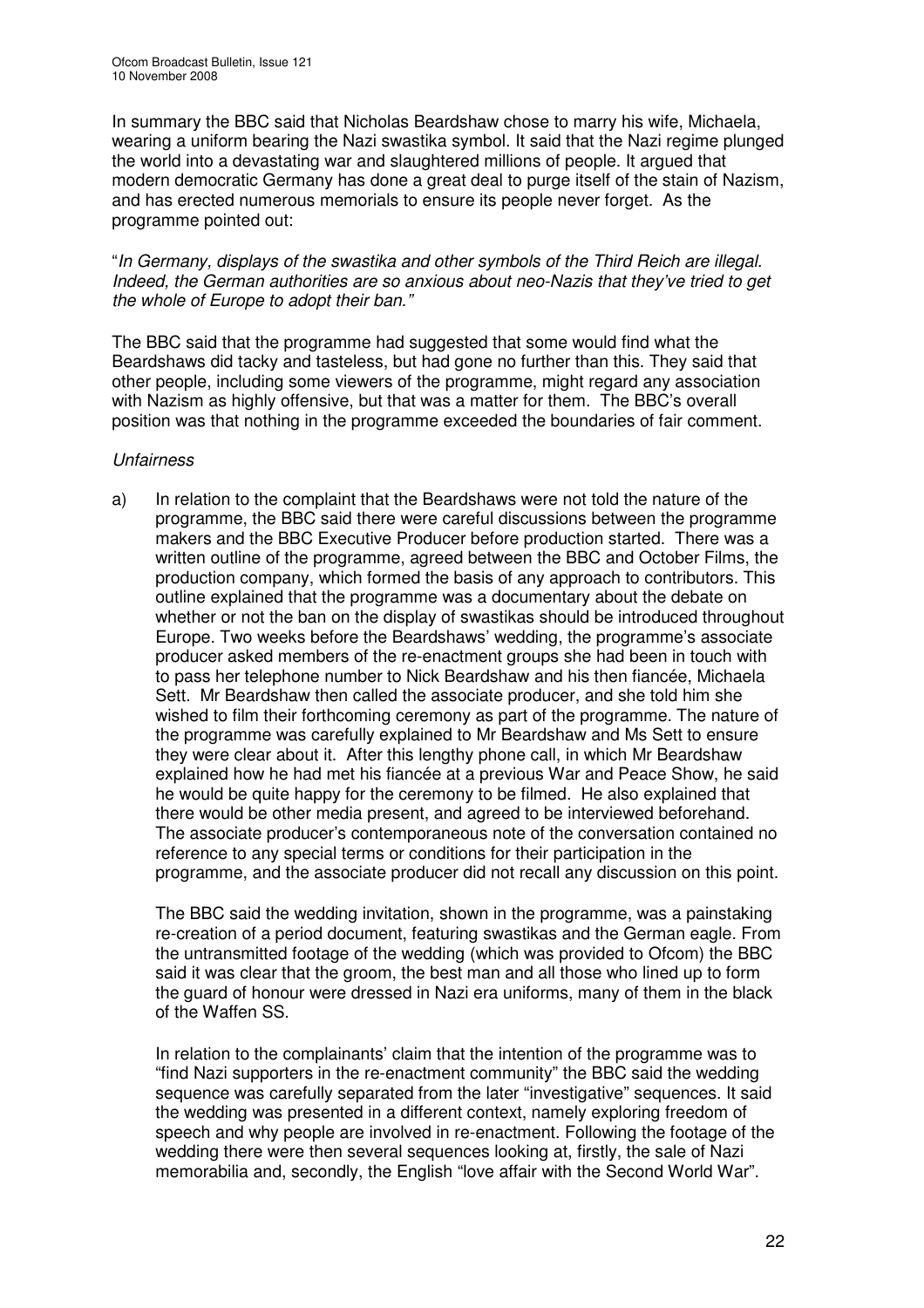The BBC stated that it was only then that the programme turned to the meaning of Nazism, firstly by noticing the absence of material at the show relating to the Holocaust, then by interviewing the Holocaust denier David Irving, and finally going on to point out the selective view of the history of the Waffen SS. It was only in the final part of the programme that the reporter started raising questions about the true beliefs of those individuals who parade in SS uniforms, which, as Mr Beardshaw pointed out, he does not. In any event, the BBC said it did not accept that an intention to "find Nazi supporters" was in itself unfair to Mr or Mrs Beardshaw.

Similarly, the BBC rejected the complainants' contention that the wedding was used "as a platform to search for real Nazi right wing sympathisers" and that they were interviewed to link their portrayal of "German forces … to the word Nazi and Nazi wedding".

- b) In relation to the complaint that footage of the wedding was edited unfairly the BBC dealt with each point raised by the Beardshaws as follows:
	- i) In relation to the Beardshaws' complaint that footage of Mrs Beardshaw's distress was not shown, the BBC rejected the claim that Mrs Beardshaw was distressed on the day. The BBC recorded two interviews with the Beardshaws. The programme reporter's first interview with the Beardshaws took place immediately after the wedding. The BBC maintained that Mr Sweeney did not push forward and interrupt them. The BBC pointed out that Mrs Beardshaw's first answer includes the comment

"*I was absolutely shaking, but I feel really, really good now"*.

The BBC said that this suggested Mrs Beardshaw was, as many brides are, nervous about the ceremony but delighted to be married. The BBC pointed out that after the wedding the programme makers met the Beardshaws to discuss their concerns about being asked, as they alleged, about their "Nazi wedding". The BBC said that at this meeting the Beardshaws gave no indication that either of them felt "stressed" or "victimised" once they had been assured that at no time during the interview had Mr Sweeney used the term "Nazi wedding".

- ii) In relation to the complaint that the programme replaced the music used in the Beardshaws' wedding with the German National Anthem, the BBC said the incidental music used to link into the wedding sequence was the current German National Anthem, and that it was used over the shot of the wedding invitation and not the wedding. The BBC said the purpose of the music was to link one scene to the next so as to render the bridge between scenes smooth and seamless. The BBC said that immediately after this the music as played at the wedding and recorded on the untransmitted footage was clearly heard.
- iii) In relation to the complaint that the programme failed to reflect that only 20 wedding guests out of the 60 in attendance were dressed in German uniforms, and did not show any guests dressed in civilian clothing but did focus on many uninvited attendees who were dressed in German uniform, the BBC said that the wedding was held in the middle of a show that attracts some 20,000 visitors a day. It said the couple's chosen location was outside the main Hop Farm restaurant, which remained open throughout the ceremony. Several members of the public stopped to observe and some took photographs in close proximity to the wedding party. In addition there were two other television crews present, and several press photographers. The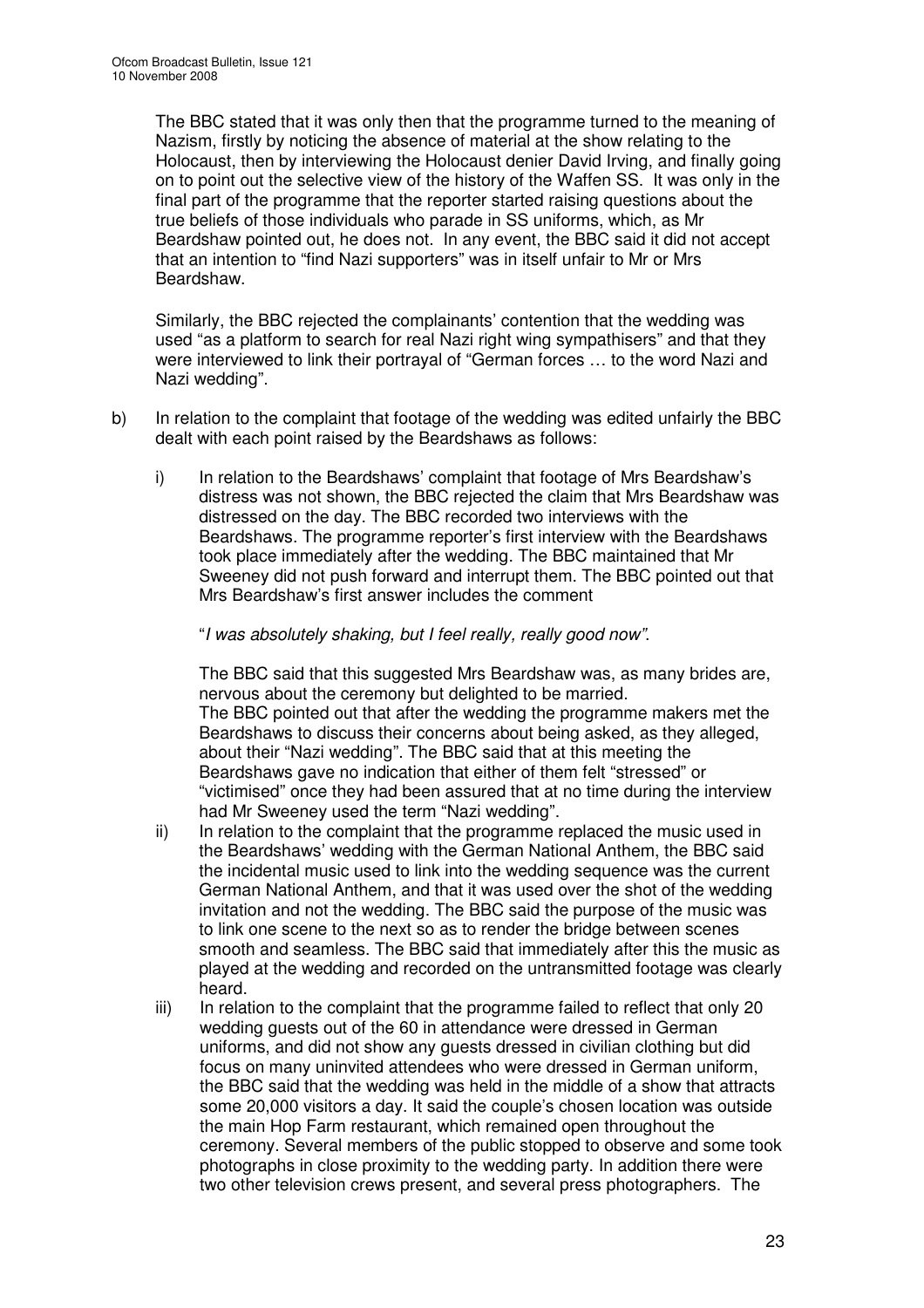BBC said that it was therefore hard to be certain from the recorded material which of those present were invited guests and which were simply bystanders. However, from the footage they obtained, the BBC stated they were able to identify 47 individuals who seemed likely to be "wedding guests". It calculated that 27 of the 47 wedding guests present were in German Wehrmacht or SS uniform.

The BBC also pointed out that Mr Beardshaw had posted a message on an internet message board frequented by participants in the War and Peace Show announcing the forthcoming nuptials. In the circumstances, the BBC said it was unsurprising that there were uninvited guests.

- iv) In relation to the complaint that, despite asking the programme makers not to show the footage of John Sweeney demanding to know why they had had a "Nazi wedding" in the programme, it was included in the programme as broadcast, the BBC denied that Mr Sweeney asked why the Beardshaws had had a "Nazi wedding". It denied that the relevant part of the programme included this phrase. Further it said the Beardshaws did not request that any part of the coverage not be shown.
- v) In relation to the comment in the programme that

*"…we have seen Nick and Michaela in their civilian clothing with SS decoration…"*

the BBC said the programme's two researchers went to the Hop Farm site at Beltring on the afternoon of Sunday July 15, 2007, while the show was still being prepared. Once there they bumped into the Beardshaws, who had just arrived. The BBC stated that both researchers were surprised at the Beardshaws' attire: they were wearing ordinary civilian clothes but decorated with sewn-on patches depicting SS insignia, swastikas and other Nazi symbols. The BBC said that both were also wearing retro jewellery, such as a Thor Hammer and runes, traditionally worn by the Nazis. The BBC reproduced pictures of the Disney and *Pirates of the Caribbean* items which the Beardshaws said they had worn and compared them to genuine Nazi symbols. The BBC said the researchers, who had spent considerable time investigating such artefacts, did not accept they have would have confused entertainment-themed Disney pirate materials with the infamous SS death's head.

c) In relation to the Beardshaws' complaint that they were not given an appropriate opportunity to respond to the allegations made by the programme, the BBC said that on 21 July 2007 they offered the Beardshaws the chance to talk at more length on camera about their wedding and their fascination with re-enactment in a second interview. The BBC pointed out that a large part of this interview was dedicated to Mr Beardshaw explaining the minutiae and history of his re-enactment activities. The BBC said that when this material was reviewed it became apparent that Mr Beardshaw's first interview was a more concise and spontaneous account of his hobby in the context of the wedding, so the excerpt used came from his first interview. The BBC suggested that no unfairness arose from what it said was an appropriate exercise of editorial discretion. Furthermore, the BBC again stated that at no point was a request made, or a commitment given, to transmit - or not transmit - any specific material.

*Privacy*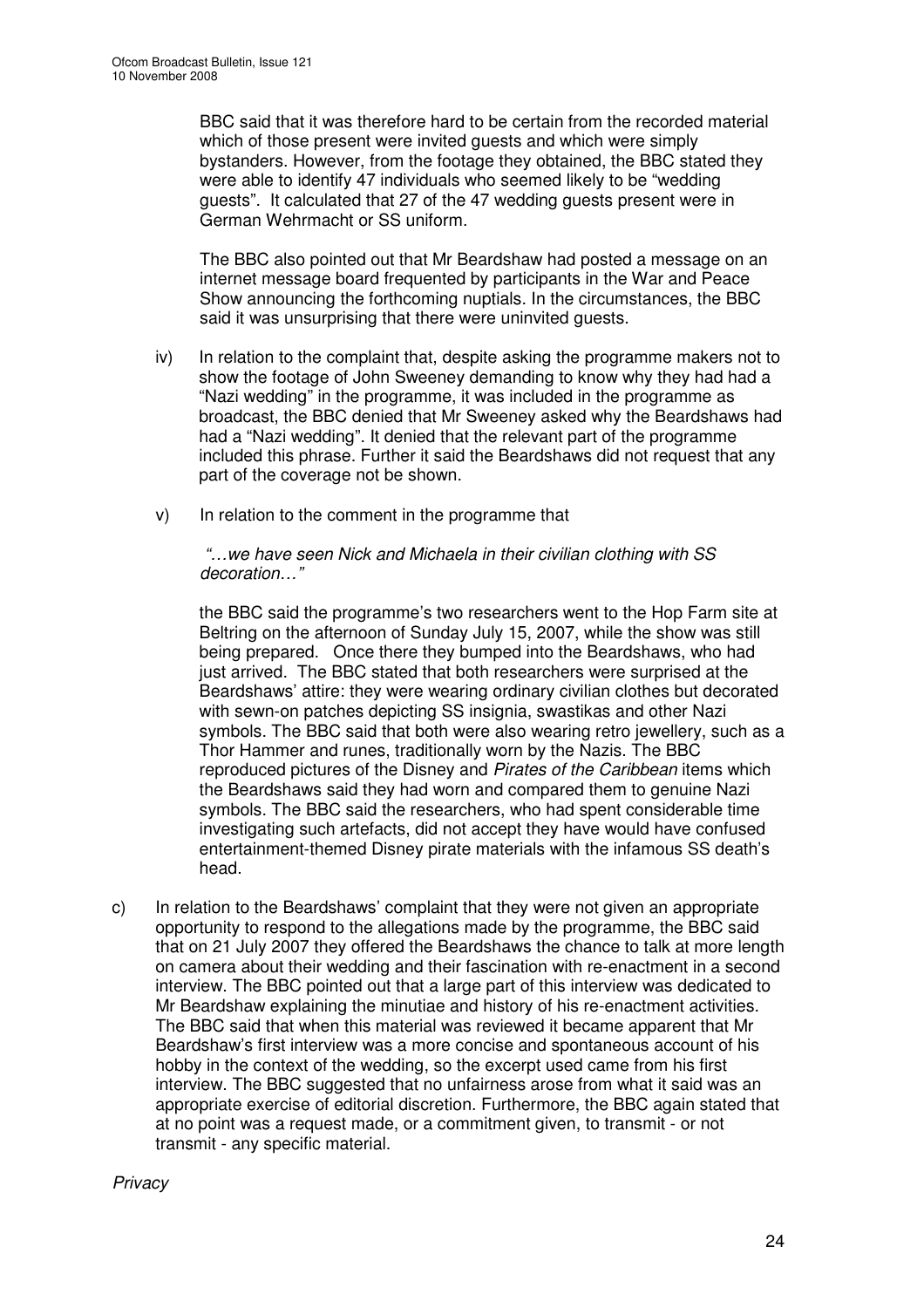- d) In relation to the complaint that their personal wedding stationery was shown, the BBC did not accept that showing Mr and Mrs Beardshaw's wedding invitation constituted a breach of privacy. They stated that the invitation did not reveal any inherently private or personal information about the Beardshaws. The BBC pointed out that the Beardshaws had agreed that the programme makers and two other television companies could film their wedding, and again referred to the fact that Mr Beardshaw had posted a wedding announcement on a public internet bulletin board. The BBC felt that Mr Beardshaw had therefore put the relevant information into the public domain. In any event, the BBC said the style of the invitation, with its "prominently displayed" swastika, raised reasonable questions about the wedding itself. These were properly put to Mr Beardshaw, and the programme carried his response.
- e) Finally in relation to the complaint that the programme makers did not keep to the permission given by Mr and Mrs Beardshaw to film at the wedding from a distance, the BBC said that no such request was made to any member of the production crew at any time. The BBC also said that from the untransmitted material (provided to Ofcom), it was clear that the programme maker's camera was no closer than either of the other two TV cameramen in attendance.

### **The complainants' comments**

### *Unfairness*

- a) In summary and in relation to the complaint that they were not told the nature of the programme, the Beardshaws said that what they were told about the programme bore no relationship to the final broadcast, which was sensational. They said the title *Weekend Nazis* was a statement and implied that everyone featured in the programme was a right wing Nazi sympathizer. They also said that the content of the programme changed drastically throughout. The Beardshaws disputed the BBC's account of the communications between themselves and the programme's associate producer. They stated that the associate producer had told them the programme aimed to highlight how 'we remember the war but some parts of Europe want to sweep the war away and keep it hidden'. The Beardshaws also said that the associate producer had told them that she too was a re-enactor in Germany and that she would never allow re-enactors to be brought into disrepute.
- b) In relation to the complaint that the footage of the wedding was edited unfairly the Beardshaws responded to the BBC statement as follows:
	- i) The Beardshaws said the untransmitted footage showed that Mrs Beardshaw was clearly uneasy at Mr Sweeney's approach. The Beardshaws stated that when they approached the associate producer two days after the wedding Mrs Beardshaw burst into tears and said she would not have participated if she had known that Mr Sweeney was going to be involved in the programme. In discussions with the programme makers they asked for the footage not to be used and agreed to another interview.
	- ii) The Beardshaws disputed the BBC's account that the German anthem was used purely to link the wedding sequence in the programme. They repeated their complaint that the German anthem was played over footage of the wedding, replacing the music that they had chosen.
	- iii) In relation to the wedding attendees, the Beardshaws said that the people in the footage wearing the black SS uniforms had not been invited and turned up at the same time as the undercover reporters. They also said that 'civilian'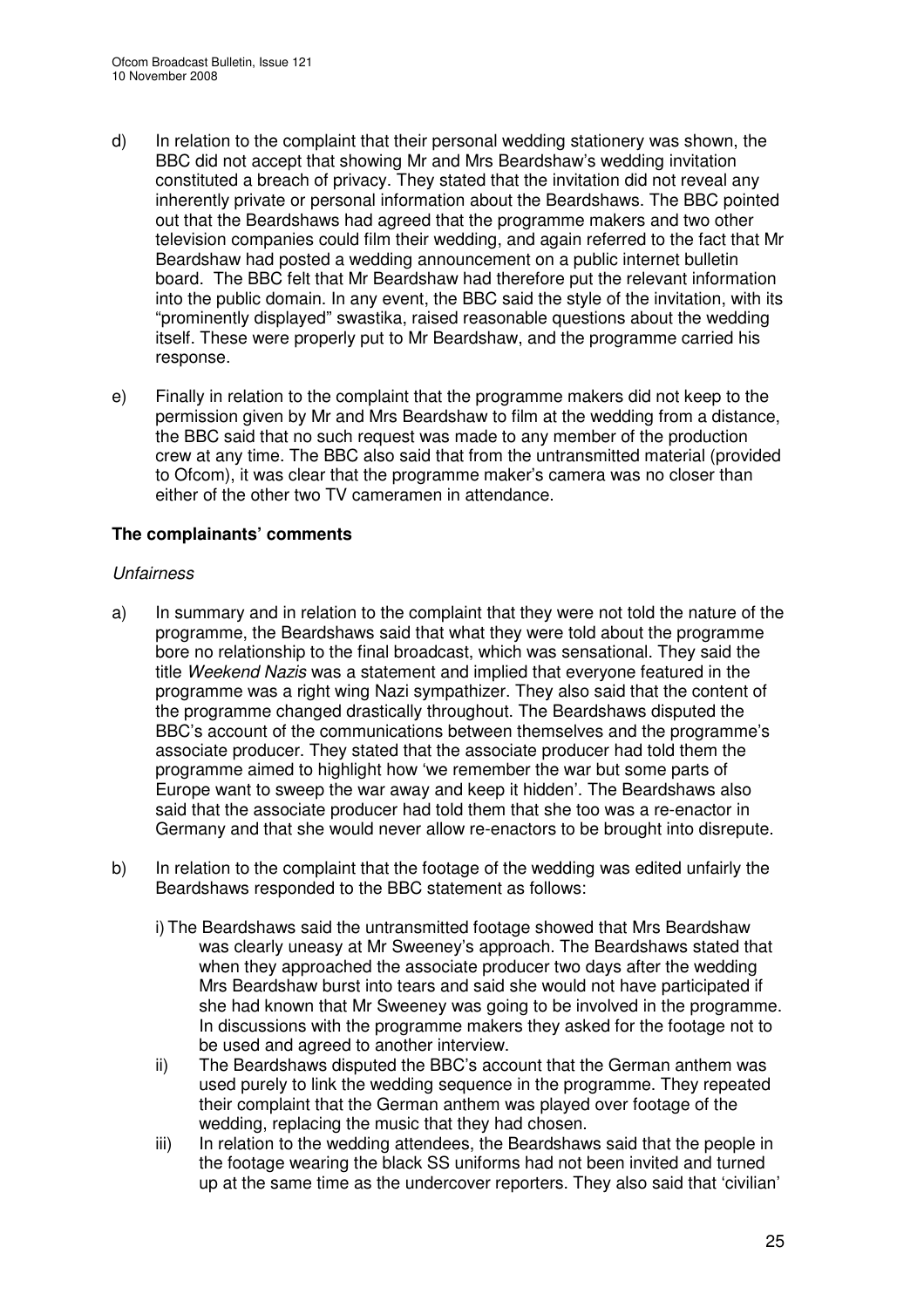guests were out of shot of the BBC camera. The Beardshaws provided a list of all the invited guests and photographic evidence of the guests and what they were wearing.

- iv) In relation to the inclusion of what the Beardshaws said were references to a "Nazi wedding" the Beardshaws re-emphasised their dismay at Mr Sweeney's line of questioning and referred to comments in the programme such as "*A big fat Nazi wedding"*; *"a beautiful day but you're in Nazi uniform";* "*tacky but tasteless"*. The Beardshaws said that these comments bore little resemblance to the overall "remit" of the programme that had been initially explained to them.
- v) In relation to the claim that the Beardshaws had been seen wearing SS symbols on civilian clothing, they stated that they had never worn any SS symbols, either while enacting or in their civilian lives. The Beardshaws provided Ofcom with photographs of clothing worn by them when they had met the programme researchers before the wedding. They said these photographs demonstrated that they were not wearing SS symbols.
- c) In relation to the complaint that they were not given an opportunity to respond, the Beardshaws referred to the interview they gave two days after the wedding which they said went well. They were given an opportunity to discuss how they represented the Red Cross organization and how they raised money and worked with veterans charities. They noted that none of this material was used in the programme as broadcast and questioned whether the exclusion of the material was really down to editorial discretion.

### *Privacy*

- d) In relation to the complaint that the programme showed their wedding stationery without their consent, the Beardshaws said the stationery (the invitation) was private and issued only to invited guests. The Beardshaws said the invitation was obtained by the programme makers by deception and that when the picture of the invitation was broadcast it was the first time it had been shown in public. The Beardshaws particularly objected to the BBC statement that the nature of the wedding invitation, with its prominently displayed swastika, raised questions about the wedding itself.
- e) Finally in relation to the complaint that the programme makers did not keep to the permission given by the Beardshaws to film at a distance, the Beardshaws said they had agreed with the programme makers to film with discretion. The associate producer had told them that "no invasion would occur". Despite this the Beardshaws stated that on two occasions the wedding photographer had to request the *Weekend Nazis* film crew to move.

### **The BBC's Second Statement**

In summary, the BBC again made the point that Nicholas Beardshaw chose to get married wearing a uniform adorned with a swastika, that numerous guests at his wedding wore other uniforms adorned with swastikas and that the invitation he sent out was headed with a German eagle and swastika symbol. The BBC said it was quite clear from the Beardshaws' submissions that they understand that the swastika was the symbol of the Nazi regime, and that they understand that the regime was a *"fascist … political movement"*. The BBC remained of the view that the following description of the Beardshaws' wedding in the programme by reporter John Sweeney was no more than fair comment: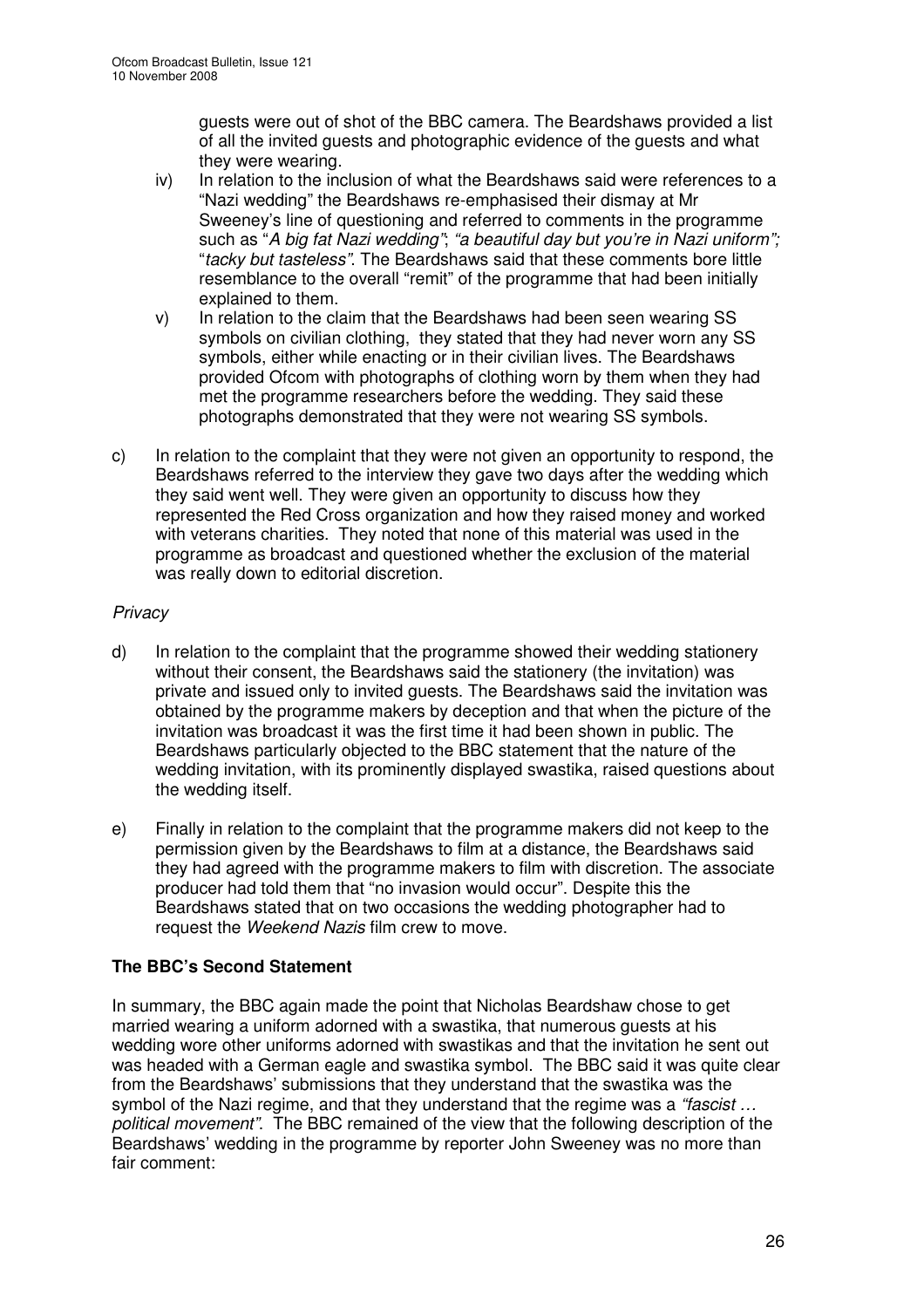*"It's a free country and on their happy day they can wear what they want. If tolerance extends to them, then it should also extend to others who feel that getting married in this way is not just a little bit tacky, but tasteless."*

### *Fairness*

- a) The BBC said it had nothing to add to its first statement in relation to the Beardshaws' complaint that they were not told the nature of the programme. The producers of the programme were quite clear that the purpose of the programme was described to both Mr and Mrs Beardshaw on several occasions.
- b) In relation to the complaint that the footage of the wedding was edited unfairly the BBC:
	- i) made no further comment on this sub-head.
	- ii) made no further comment on this sub-head.
	- iii) In relation to the complaint about the portrayal of the wedding attendees, it noted that the Beardshaws had provided Ofcom with photographs and a guest list. The Beardshaws' summary of guests showed there were thirteen guests in German army uniform and nine in Field Grey SS uniform, making a total of twenty two. The Beardshaws' summary also said there were six uninvited guests dressed in black SS uniform. The BBC said this closely matched the analysis of guests and their attire made in its first statement, which noted that twenty seven of the forty seven wedding guests present were in German *Wehrmacht* or SS uniform.

The BBC said that the Beardshaws had implied that the six individuals in black SS uniform seen in the untransmitted footage were somehow connected to the producers. The BBC denied this. The BBC also said it noted that several of them joined the guard of honour for the couple. The BBC questioned how those individuals were able to do this if they were unknown to the Beardshaws.

- iv) In relation to the complaint about the inclusion of the footage showing the Beardshaws being asked about a "Nazi wedding" the BBC said that neither Mr nor Mrs Beardshaw had made any request to the programme makers over use of parts of the filming, and the producers had at no stage agreed that parts of the coverage would not be used in the programme.
- v) In relation to the complaint about the statements made regarding the Beardshaws' clothing on 15 July, the BBC said that one of the undercover reporters had made contemporaneous notes about the emblems on the Beardshaws' clothing and the BBC provided Ofcom with a copy of this note. The BBC stated that one of the reporters involved had been reporting on rightwing extremism for nine years in Germany and was extremely familiar with the associated symbols. The BBC maintained that the reporter would not have mistaken symbols of the Third Reich for *Pirates of the Caribbean* items as was suggested by the Beardshaws.
- c) the BBC had no further comment to make on this head of complaint.

*Privacy*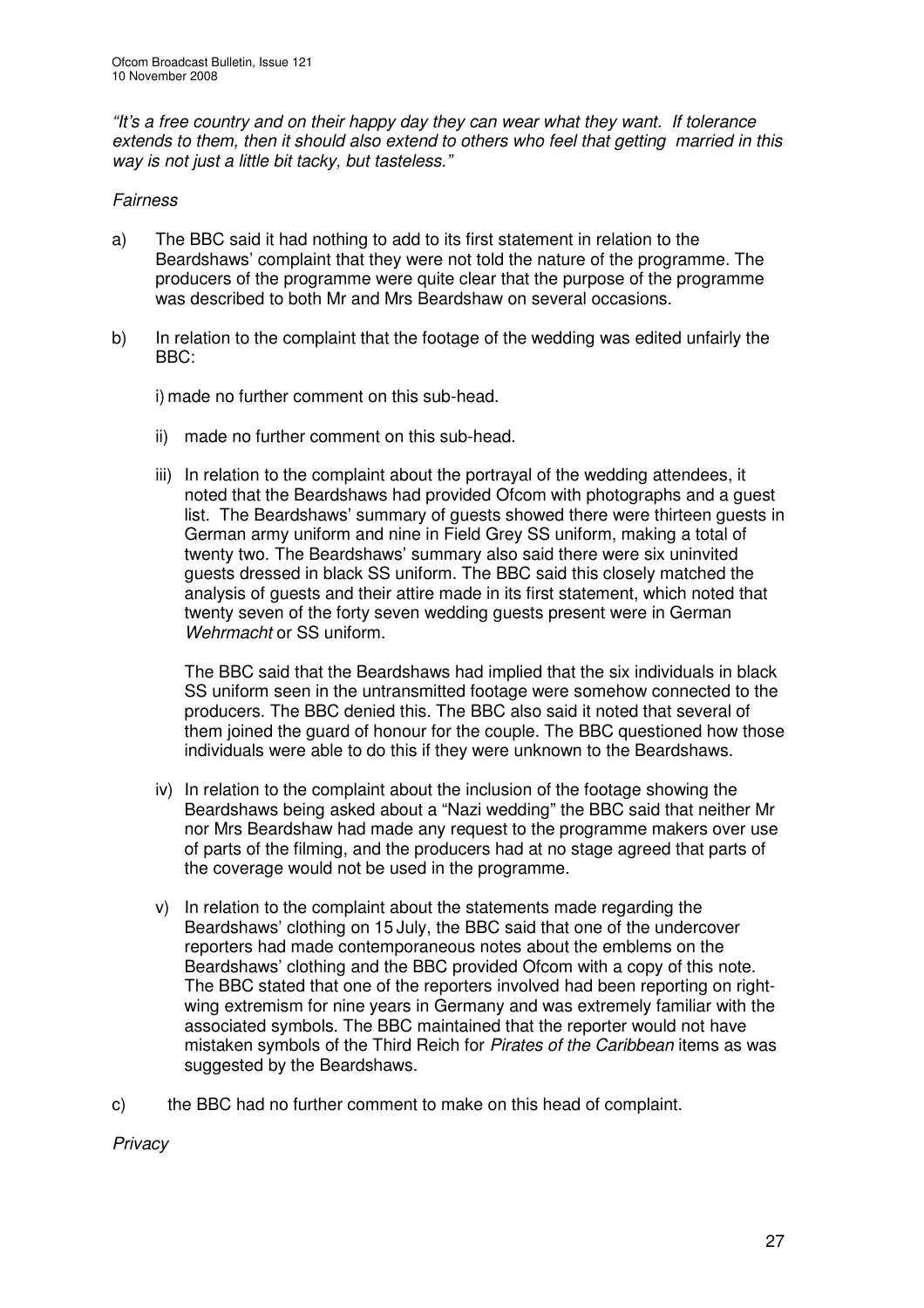- d) In relation to the complaint about the wedding stationery being shown, the BBC said it maintained its view that the invitation was a painstaking re-creation of a period document.
- e) the BBC had no further specific comment to make on this head of complaint.

### **Decision**

Ofcom's statutory duties include the application, in the case of all television and radio services, of standards which provide adequate protection to members of the public and all other persons from unfair treatment in programmes included in such services.

In carrying out its duties, Ofcom has regard to the need to secure that the application of these standards is in the manner that best guarantees an appropriate level of freedom of expression. Ofcom is also obliged to have regard, in all cases, to the principles under which regulatory activities should be transparent, accountable, proportionate and consistent and targeted only at cases in which action is needed.

This complaint was considered by Ofcom's Fairness Committee. In reaching a decision it considered a recording and transcript of the programme together with transcripts of unbroadcast footage and unbroadcast footage. It also considered the submissions from both parties.

### *Fairness*

a) The Committee first considered the complaint that the Beardshaws were not told the nature of the programme and that they had no knowledge of the programme makers' intention, which the Beardshaws said was to find Nazi supporters in the reenactment community. The Committee took particular account of whether the programme makers' actions were consistent with its obligation to avoid unjust or unfair treatment of individuals in programmes (as set out in Rule 7.1) which states:

"Broadcasters must avoid unjust or unfair treatment of individuals or organisations in programmes".

It also considered whether the broadcaster was fair in its dealings with the Beardshaws as outlined in Practice 7.2. which states:

"Broadcasters and programme makers should normally be fair in their dealings with potential contributors to programmes unless, exceptionally, it is justified to do otherwise".

Finally the Committee considered whether the steps in Practice 7.3 were followed in a way which led to the Beardshaws giving their informed consent. Practice 7.3 states:

"Where a person is invited to make a contribution to a programme (except when the subject matter is trivial or their participation minor) they should normally, at an appropriate stage:

- be told the nature and purpose of the programme, what the programme is about and be given a clear explanation of why they were asked to contribute and when (if known) and where it is likely to be first broadcast;
- be told what kind of contribution they are expected to make, for example live, pre-recorded, interview, discussion, edited, unedited, etc;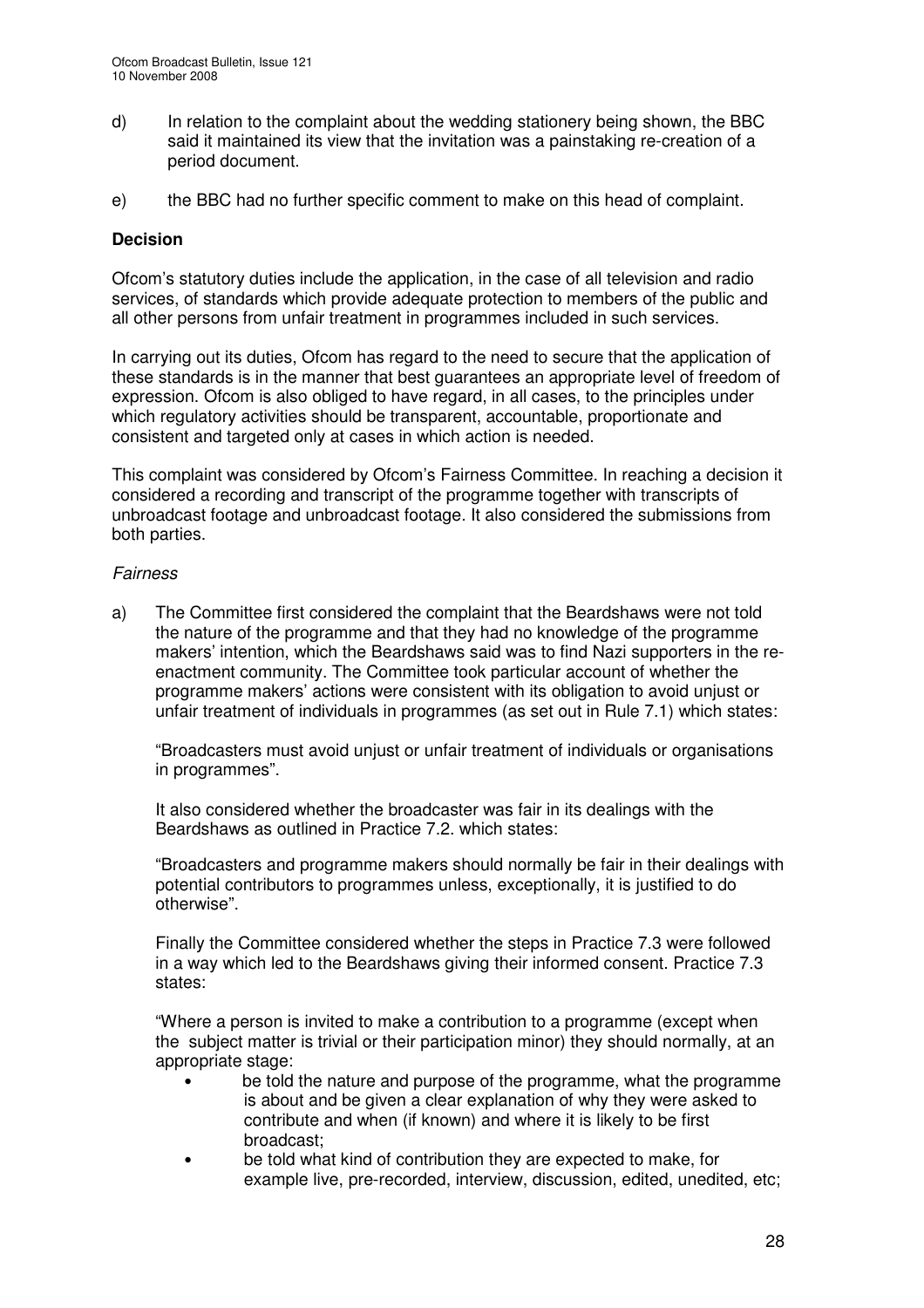- be informed about the areas of questioning and, wherever possible, the nature of other likely contributions;
- be made aware of any significant changes to the programme as it develops which might reasonably affect their original consent to participate, and which might cause material unfairness.

Taking these measures is likely to result in the consent that is given being 'informed consent' (referred to in this section and the rest of the Code as "consent").

It may be fair to withhold all or some of this information where it is justified in the public interest or under other provisions of this section of the Code."

The Committee noted the contents of the BBC's written outline for the programme which the BBC said formed the basis of what the Beardshaws were told about it when they were being asked to give permission for their wedding to be filmed. It stated:

*"In Germany the public displays of swastikas is illegal. …is this another example of EU 'nanny state' interference, designed to curb our freedom of speech, or an enlightened, progressive piece of legislation protecting the sensitivities of war veterans and persecuted minorities.*

*We are making a documentary for the BBC about this debate, and will be exploring the possible effect a ban would have on the portrayal of World War II – in literature, art, religion and at popular 'living history' events such as war re-enactments".*

The Committee also noted that the BBC stated that several conversations had taken place between the programme makers and the Beardshaws about the nature of the programme and provided details of one conversation between the associate producer and Mr Beardshaw.

The Committee then compared the content of the programme as broadcast with the written outline referred to above. For example, the Committee considered the opening line of programme commentary which stated:

*"If you go down to the woods in Kent, you'll be sure of a big surprise. The Second World War is raging. But they're not real bullets…and they're not real Nazis. They call this Living History. It's all good clean fun. Or is something darker lurking in the woods?"*

The Committee noted that the ban on swastikas referred to on the programme brief was mentioned. The voiceover said:

*"In Germany, displays of the swastika and other symbols of the third Reich are illegal. Indeed, the German authorities are so anxious about neo-Nazis that they've tried to get the whole of Europe to adopt their ban"*

However the Committee also noted how, as the programme progressed it focused on the issue of Nazi sympathisers within the re enactment community.

From reviewing the untransmitted footage, including the second interview with the Beardshaws, conducted two days after the wedding, the Committee considered that the way the Beardshaws behaved towards the programme makers suggested that they were under a misapprehension as to what the programme was focusing on. The Committee were clear that the brief of the programme described by the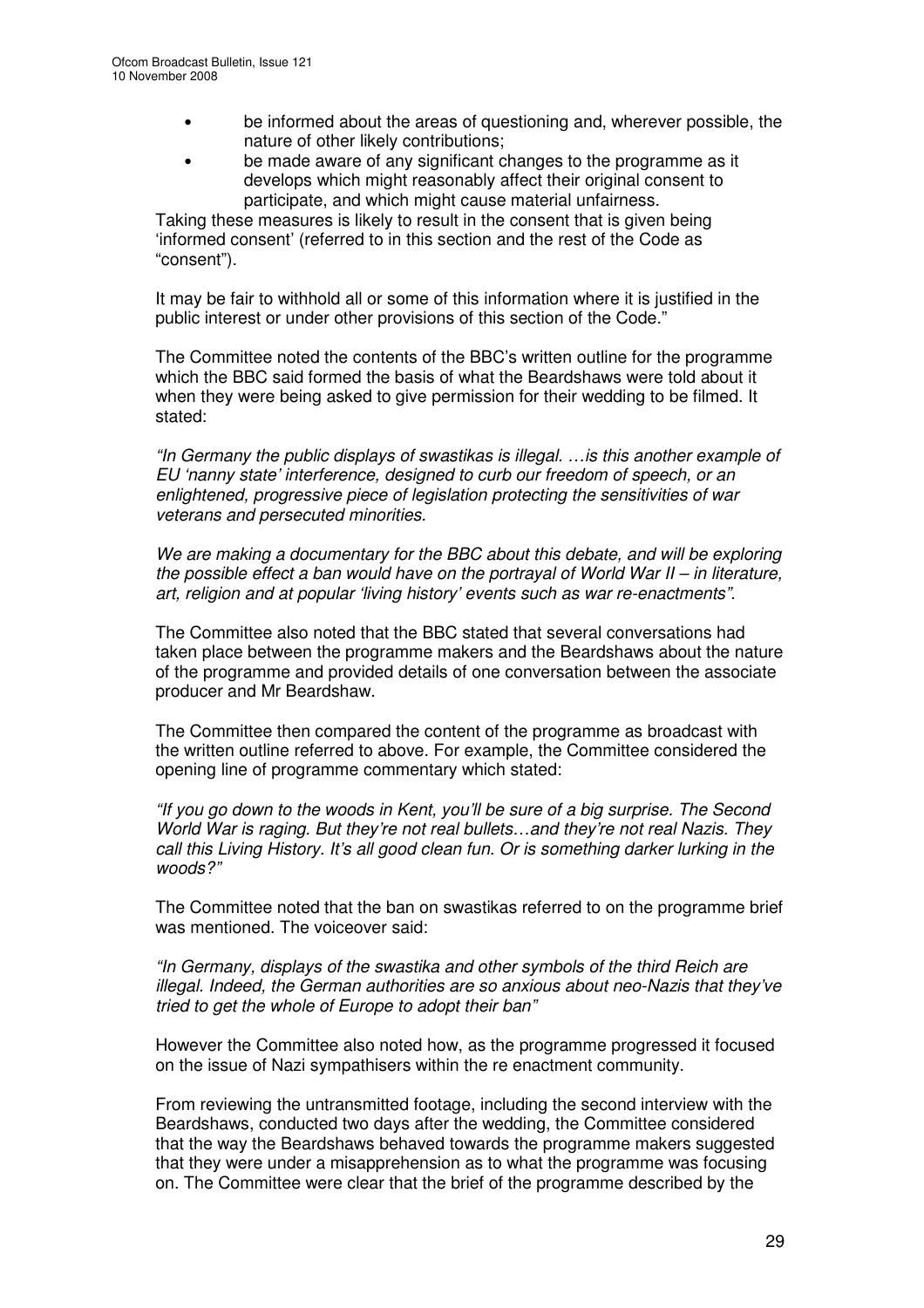BBC and apparently discussed with the Beardshaws by the associate producer did not accord closely with the programme as broadcast.

In relation to the Beardshaws' complaint that they had no knowledge that they would be interviewed in a way that would link their portrayal of "German forces….to the word Nazi and Nazi wedding…" the Committee considered how the Beardshaws and their wedding were portrayed in the context of the programme overall. It noted the title of the programme - *Weekend Nazis.* It also noted the images of children dressed in Hitler Youth uniforms prior to the wedding sequence. Finally, the Committee took particular note of the comment in the script immediately before the Beardshaws wedding that:

*"My first impression is of a big fat Nazi wedding. Later I was told I was wrong about that. Apparently – to the trained eye – many of these uniforms are not Nazi at all"*

The Committee considered that although John Sweeney said *"…I was wrong…" in* the above remark the scripted references had served to suggest a connection between the Beardshaws' wedding and Nazism. The Beardshaws were not informed that such a connection would be made when they agreed to be filmed.

In conclusion on this head of complaint, the Committee found that there was a significant difference between the content of the broadcast programme and what the programme makers had told the Beardshaws the content would be. The Committee therefore found that the Beardshaws were not told the true nature of the programme and were unaware of what kind of contribution they were expected to make to it at the time they agreed to participate. This resulted in unfairness to them.

Accordingly the Committee upheld this head of complaint, that the Beardshaws were not told the true nature of the programme.

- b) The Committee next considered the Beardshaws complaint that the footage of their wedding was edited unfairly. In seeking to make a decision on this head of complaint the Committee referred individually to each of the instances specified by the Beardshaws which they said demonstrated unfair treatment of them by the programme makers. In relation to each of these sub-heads (i) to v) below) and looking at the programme overall, the Committee took particular account of Rule 7.1 quoted above. The Committee also considered whether the way in which the programme makers edited any of the contributions resulted in those contributions having been represented unfairly (as outlined in Practice 7.6).
	- i) The Committee first considered the complaint that footage of Mrs Beardshaw's distress over the accusation was not shown in the programme.

The Committee considered the sequence of the wedding that was broadcast and also the unedited footage provided by the BBC of the Beardshaws being interviewed immediately after the marriage ceremony. It did not find any material to suggest distress and noted that the Beardshaws readily posed for pictures and seemed happy with events. Although Mrs Beardshaw may have appeared uncomfortable with the reporter's questions, she did not appear distressed. The editing of the footage appeared to the Committee to be a fair encapsulation of Mrs Beardshaw's demeanour during the wedding and the post wedding interview.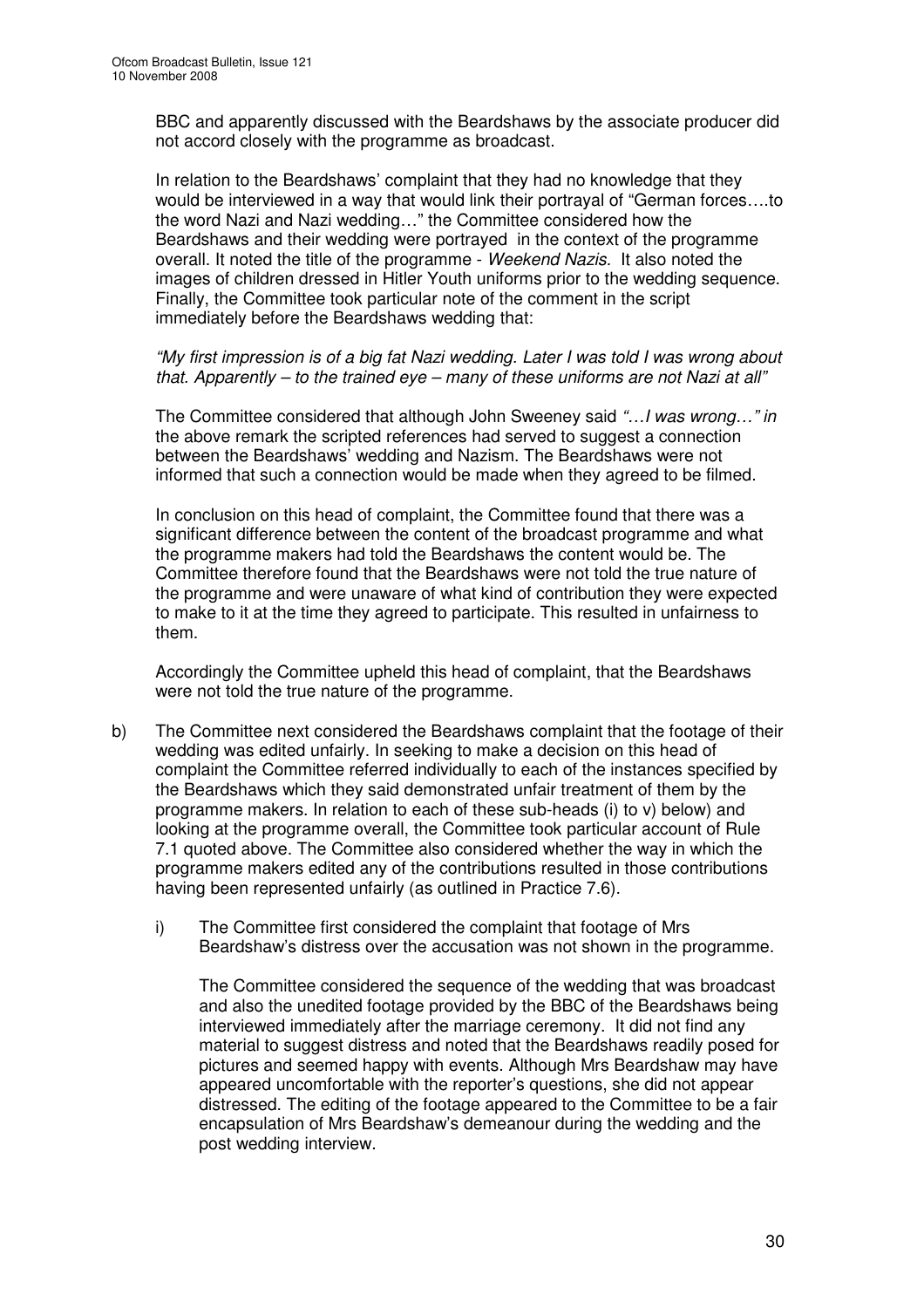Accordingly the Committee found that no unfairness resulted to the Beardshaws from the way the footage was edited in this respect.

ii) The Committee then considered the complaint that the music to the wedding was "dubbed out" in the programme and replaced by the German National Anthem.

The Committee considered both the transmitted and untransmitted footage of the wedding. It noted that the German National Anthem was played over the still shot of the wedding invitation and over the initial footage of the Beardshaws arriving for the wedding service, when it replaced the actual music that was played (US swing music). The Committee bore in mind that Mrs Beardshaw is German. It noted that this piece of music remains the national anthem of modern day Germany. It also noted that it was played on a harp in what could be said to be a 'wedding style'. In considering whether its use was unfair as the Beardshaws had complained the Committee noted that the music chosen by the Beardshaws for their wedding was American popular music of the 1940s era, with no nationalistic overtones. It also noted that immediately before the wedding sequence the programme commentary stated:

### *"It's a family affair. Some of the kids are even dressed up as Hitler Youth".*

The Committee concluded that the use of this piece of music, in the context of the whole introduction to the wedding sequence including the still shot of the wedding invitation with its prominently displayed swastika, (reproduced, according to the Beardshaws, in the interests of historical accuracy) served to make a likely connection in the minds of viewers between the Beardshaws' wedding and Nazi era Germany, as opposed to showing it as a 1940's period wedding in the context of a historical re-enactment event.

As a result the Committee found that the programme maker's use of music in this respect resulted in unfairness to the Beardshaws.

iii) The Committee then considered the complaint that the programme failed to show those wedding guests who were dressed in civilian clothing or Allied military uniforms and that the programme also included footage of people who were not invited to the wedding.

In adjudicating on this head of complaint the Committee considered both the transmitted and untransmitted footage of the wedding. It noted that the venue for the wedding – within an event open to the public and adjacent to outlets frequented by the public (albeit in a separate enclosure) – meant it was possible for uninvited guests to be present. The Committee considered additional photographic evidence supplied to it by the Beardshaws, including in particular a copy of the official wedding group photo. The Committee considered that although not all the guests wore German uniforms the overall impression was of a WWII German military style wedding. It noted the military style of Mr Beardshaw's attire and overall concluded that the portrayal of the wedding guests in the programme was fair. Therefore the Committee found no unfairness to the Beardshaws in respect of this head of complaint.

iv) The Committee then turned to the Beardshaws' complaint that despite asking the programme makers not to show the footage of the reporter, John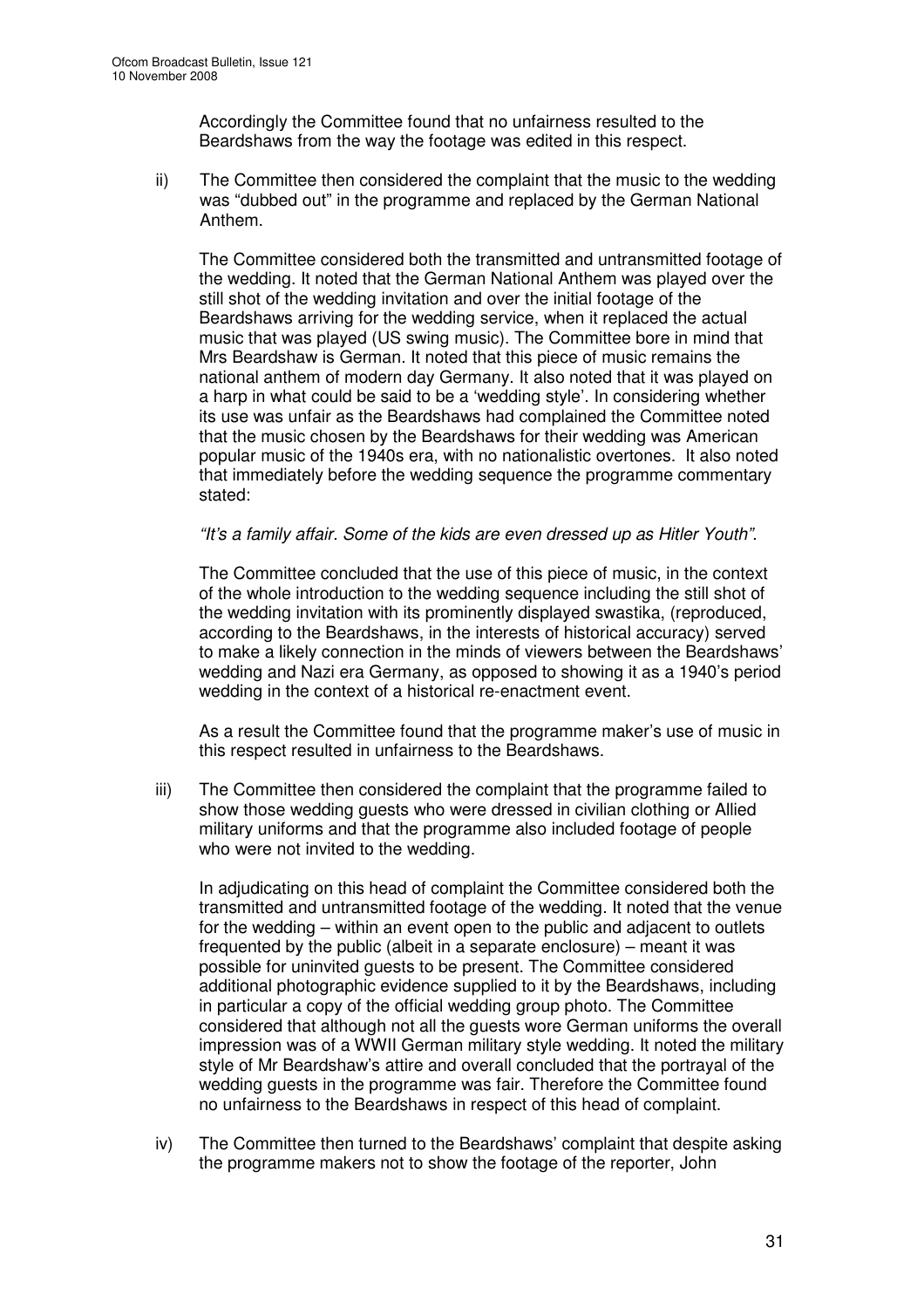Sweeney, demanding to know why they had had a "Nazi wedding", this footage was included in the programme as broadcast.

On the information before it, the Committee found that there was a conflict of evidence on this since it was disputed whether an undertaking in relation to the footage had been given. However, the issue of whether the use of the footage complained of resulted in unfairness is dealt with at head a) above.

v) Next the Committee considered the Beardshaws' complaint that John Sweeney expressed his views on Mr and Mrs Beardshaw's "Nazi wedding" and then unfairly stated that "…*we have seen Nick and Michaela in their civilian clothing with SS decoration…*" The Beardshaws' complaint on this sub head maintained that the programme makers would have seen them wearing modern German military replica t-shirts and innocent regalia purchased at amusement parks.

On the information available to it the Committee found that there was a conflict of evidence on this issue in relation to the basis of the allegations made. However the issue of whether the Beardshaws were given an opportunity to respond to these allegations is dealt with under head c) below.

Accordingly the Committee has upheld the complaint that the programme-maker's use of music during the wedding sequence was unfair to the Beardshaws (sub head ii) at head b) of the complaint).

c) The Committee then considered the Beardshaws' complaint that they were not given an appropriate opportunity to respond to the allegations made by the programme. In particular, Mr and Mrs Beardshaw complained that John Sweeney demanded to know why they had had a "Nazi wedding" just after they had taken their wedding vows and walked down the aisle. The Beardshaws also complained that no footage was broadcast from the second interview recorded two days after the wedding. In considering this head of complaint the Committee took particular account of Rule 7.1 discussed above. The Committee also considered Practice 7.11 which states:

"If a programme alleges wrongdoing or incompetence or makes other significant allegations, those concerned should normally be given an appropriate and timely opportunity to respond"

The Committee noted that the reporter challenged the Beardshaws about their wedding attire, saying:

*"It's a beautiful day but you're in Nazi uniform."*

Also that the commentary stated:

*"But previously we'd seen Nick Beardshaw and Michaela Sett, dressed in civvies, decorated with SS symbols."*

The Committee considered that in the context of the wider programme and its title both statements amounted to allegations that the Beardshaws were associated with Nazism. This was a significant allegation to which an opportunity to respond should be given.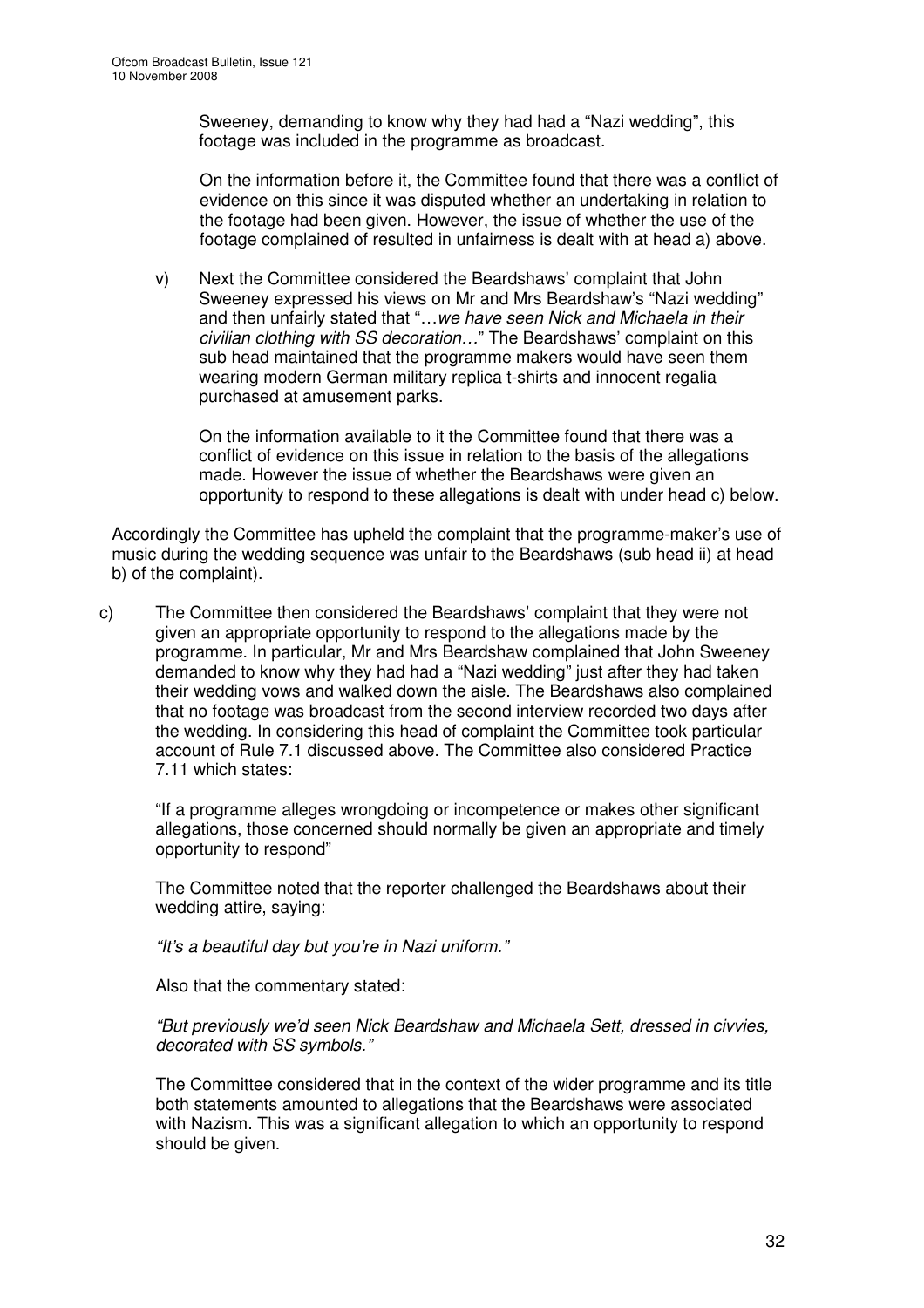In relation to both these allegations the Committee then considered whether the Beardshaws were given a timely and appropriate opportunity to respond. It noted that in relation to the first allegation, it was put to the Beardshaws shortly after their wedding ceremony. However, the Committee noted that the Beardshaws were standing in an area that was effectively a 'press pen' when the question was asked and they had been interviewed by other members of the press before Mr Sweeney. The Committee also noted that Mr Beardshaw appeared happy to address the question and gave a full and effective answer as follows:

*"No we're not in political uniform, we're just in German uniform, German Army uniform. It's to recreate a period in history which obviously can't be forgotten. We're here to show it justice, show people's respect, respect everybody. Erm, there's nothing political about it."*

On balance the Committee felt that the Beardshaws had been given an appropriate and timely opportunity to respond to this allegation.

In relation to the comment that the programme makers had previously seen the Beardshaws in civilian dress adorned with SS symbols, on the information provided the Committee found that what amounted to a serious allegation was made (that they wore SS symbols in civilian life) and the Beardshaws were given no opportunity to respond to it. This failure to provide an opportunity to respond resulted in unfairness to the Beardshaws.

Accordingly the Committee has partly upheld this head of complaint of unfairness.

### *Privacy*

The Committee then considered the Beardshaws' complaints that their privacy was unwarrantably infringed in both the making and broadcast of the programme.

d) The Beardshaws complained that the programme showed personal wedding stationery, namely their wedding invitation, without their knowledge or consent. The Committee noted that this was a complaint about the "showing" of the invitation and therefore considered it as one of unwarranted infringement of privacy in the broadcast of the programme. In adjudicating on whether the Beardshaws' privacy had been infringed in the broadcast of the programme, the Committee had regard to Rule 8.1 of the Code which states that any infringement of privacy in programmes and in connection to obtaining material included in programmes must be warranted. The Committee also considered Practice 8.6 which states that any infringement of privacy in the broadcast of the programme must be with the person's consent or be otherwise warranted.

The Committee considered whether the Beardshaws had a legitimate expectation of privacy in relation to the broadcast of the wedding stationery. The Committee noted that the overall context of the footage of the invitation was in the sequence of the Beardshaws' wedding, which the BBC had consent to film. The Committee acknowledged that the Beardshaws said the invitation had been obtained by the BBC by subterfuge. However the Committee found that the information shown on the invitation, namely details of the wedding which had appeared on the internet, was publicly available information and as such it was not material of an inherently private nature. Accordingly, the Committee found that, in relation to the broadcast of the wedding invitation, the Beardshaws did not have a legitimate expectation of privacy and therefore there was no infringement of privacy. Given this, it was not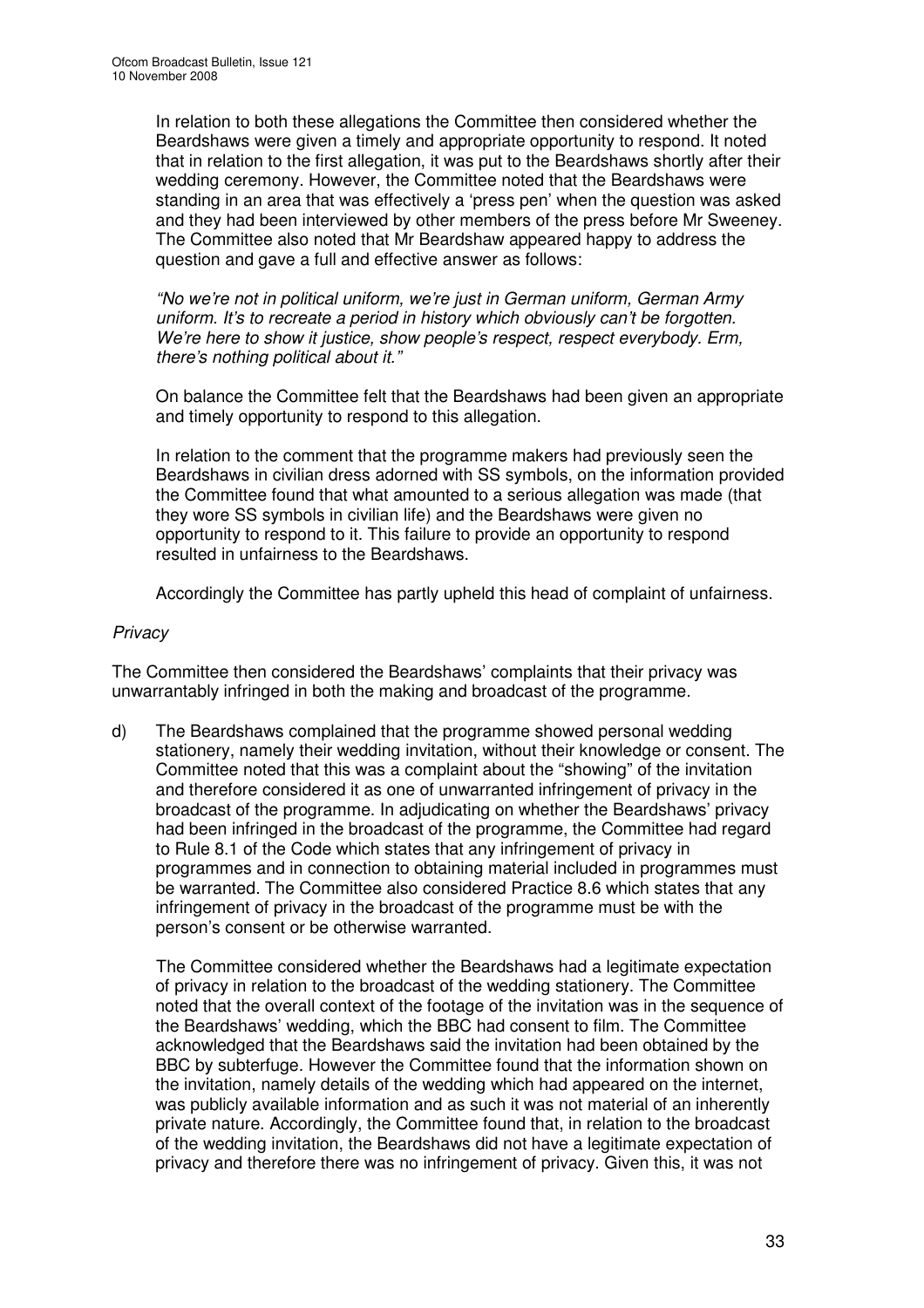necessary for the Committee to further consider whether any infringement of privacy was warranted.

e) The final head of complaint was the Beardshaws' complaint that the programme makers did not keep to the permission given by Mr and Mrs Beardshaw to film the wedding from a distance**.** The Committee noted that this complaint referred to the "filming" and therefore treated it as a complaint of unwarranted infringement of privacy in relation to the making of the programme**.** In adjudicating on whether the Beardshaws' privacy had been infringed in the making of the programme, the Committee had regard to Rule 8.1 of the Code which indicates that any infringement of privacy must be warranted, as well as Practice 8.5 which states that any infringement of privacy in the making of the programme must be with the person's consent or be otherwise warranted.

The Committee considered whether the programme makers were obliged to film at a particular distance. The Committee found no evidence of such an undertaking. In addition the wedding took place in a semi public place and there were other film crews and photographers in attendance, all of whom had the Beardshaws' permission to record their wedding. These factors served to diminish the Beardshaws' legitimate expectation of privacy.

Accordingly the Committee found on balance that the Beardshaws did not have a legitimate expectation of privacy in relation to the distance at which the wedding was filmed. Given this, the Committee found that the Beardshaws privacy was not infringed in the making of the programme, and it was not necessary for the Committee to further consider whether any infringement of privacy was warranted.

**Accordingly the Committee upheld head a), sub-head ii) of head b) and part of head c) of the complaint of unfair treatment so that the complaint of unfair treatment was partly upheld. The complaint of unwarranted infringement of privacy was not upheld.**

**Ofcom has directed the BBC to broadcast a summary of this finding.**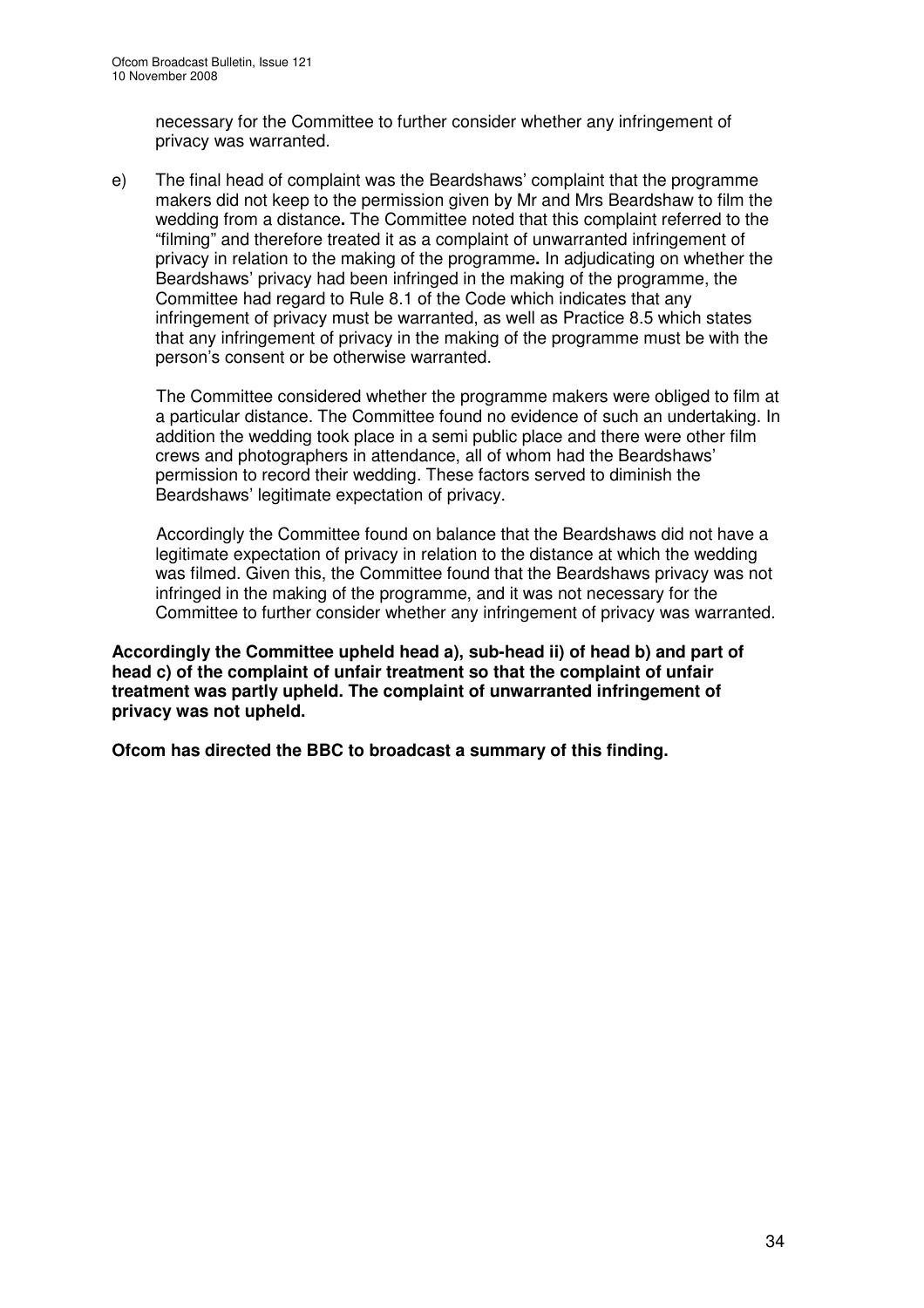# **Complaint by Mr Glenn Swallow**

*Weekend Nazis, BBC1, 27 August 2007*

**Summary:** Ofcom has not upheld Mr Swallow's complaints of unfair treatment and unwarranted infringement of privacy in the making of the programme. Ofcom upheld one part of Mr Swallow's complaint of unwarranted infringement of privacy in the broadcast of the programme.

On 27 August 2007, BBC1 broadcast the documentary Weekend Nazis which focused on the annual "War and Peace Show" in Kent. During this event, World War Two reenactment groups from around the world put on displays and engage in mock battles. The programme questioned why the majority of the World War Two re-enactors chose to depict German soldiers rather than British soldiers and why, out of those depicting German soldiers, the majority chose to depict the "Waffen-SS" rather than the regular German Army. During filming, the programme makers came across people selling and displaying Nazi memorabilia. While filming undercover they found people making overtly racist remarks.

Mr Swallow is one of the leaders of a large re-enactment group known as the Second Battle Group ('the SBG) which portrays the 1<sup>st</sup> SS Panzer Division Leibstandarte Adolf Hitler. He was shown in the programme inspecting the re-enactors in their uniform and answering 'no comment' to the programme reporter's questions.

The programme makers also secretly recorded Mr Swallow and broadcast remarks made by him.

Mr Swallow complained to Ofcom that he was treated unfairly in the programme and that his privacy was unwarrantably infringed in both the making and broadcast of the programme.

Ofcom found as follows:

- Mr Swallow was not treated unfairly in the programme as broadcast either by the interview technique of the programme makers or by the order in which footage was broadcast.
- Mr Swallow's privacy was unwarrantably infringed in the broadcast of the programme because the public interest in broadcasting the comments he complained of did not outweigh Mr Swallow's right to privacy. The complaint of unwarranted infringement of privacy in the making of the programme was not upheld.

### **Introduction**

On 27 August 2007, BBC1 broadcast the documentary *Weekend Nazis.* The programme focused on the annual "War and Peace Show" in Kent. During this event, World War II re-enactment groups from around the world put on displays and engaged in mock battles. The programme questioned why the majority of the World War II re-enactors chose to depict German soldiers rather than British soldiers and why, out of those depicting German soldiers, the majority chose to depict the "Waffen-SS" rather than the regular German Army. In light of this, the programme also questioned whether or not there was a "dark side" (that is, the presence of extremist right wing views) to what was regarded by many in the re-enactment community as innocent fun in recreating "living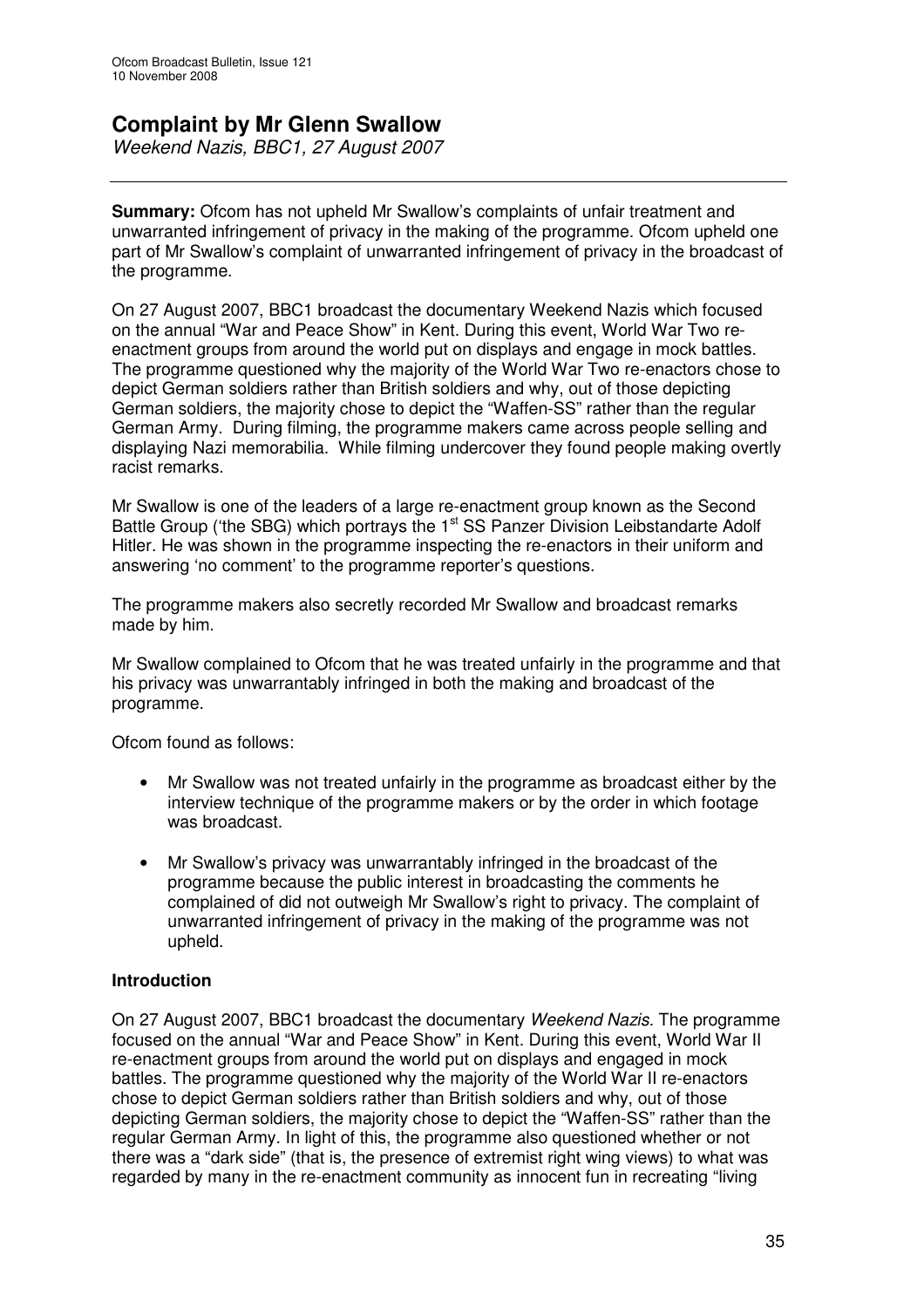history". During filming, the programme makers came across people selling and displaying Nazi memorabilia. While filming undercover they found people making overtly racist remarks.

Mr Glenn Swallow is a military re-enactor and at the time of filming he was a leading member of the Second Battle Group (the "SBG"), a re-enactment group who portray the 1 st SS Panzer Division *Leibstandarte Adolf Hitler.* Mr Swallow first appeared in the programme dressed in the uniform of an SS-Sturmscharführer (the equivalent of a Regimental Sergeant Major in the British Army) and inspecting a group of SBG members also dressed in SS uniform. He was identified by name by the programme's presenter, Mr John Sweeney. Mr Sweeney went on to talk about the SBG's history and said that, while its website stated that the group had appeared in *Saving Private Ryan* and documentary programmes, it failed to mention the war crimes attributed to the 1<sup>st</sup> SS Panzer Division during World War II. The programme showed Mr Sweeney approaching a number of SBG members, including Mr Swallow, and asking about these war crimes. Mr Swallow was shown answering "*No comment*" to Mr Sweeney's questions.

Mr Swallow was then shown in conversation in a beer tent reserved for show organisers and re-enactors. An undercover reporter equipped with a hidden camera and a microphone recorded Mr Swallow's conversation and, although he could not be clearly seen in the footage, his voice was broadcast and his words were subtitled on screen. Mr Sweeney introduced this part of the programme by stating that "*Glenn Swallow, after quite a few beers was only too keen to share his political views*". The programme then included the following comments made by Mr Swallow:

"If the Waffen-SS existed now – its too late for me now – I would join. I believe we should *be sorting these \*\*\*\*ing Muslims out, personally*."

Mr Swallow was then heard talking to a member of another SS re-enactment group about the British Army. He stated:

"*All these [unclear] out of Africa. They're a waste of time, trouble…they undermine the morale of the unit. All this PC \*\*\* that goes on. I got investigated at least three times, asking questions about the way you think, what you do. Now the Muslims have played their card. Now they've realised instead of looking at people like us which is on the system's side they should be looking at them. I know this truthfully because I've been told."*

Mr Swallow complained to Ofcom that he was treated unfairly in the programme and that his privacy was unwarrantably infringed in both the making and broadcast of the programme.

### **The Complaint**

### *Unfairness*

In summary, Mr Swallow complained that he was treated unfairly in the programme in that:

a) The footage of Mr Swallow answering "No comment" to the reporter John Sweeney's questions, and the footage of him in the beer tent, were shown out of sequence. Mr Swallow said that the footage of him being asked questions by Mr Sweeney was taken on the day of the main arena event on Sunday 22 July 2007, while the secretly obtained footage in the beer tent was recorded on Friday/Saturday evening 20/21 July 2007. The sequence of these events in the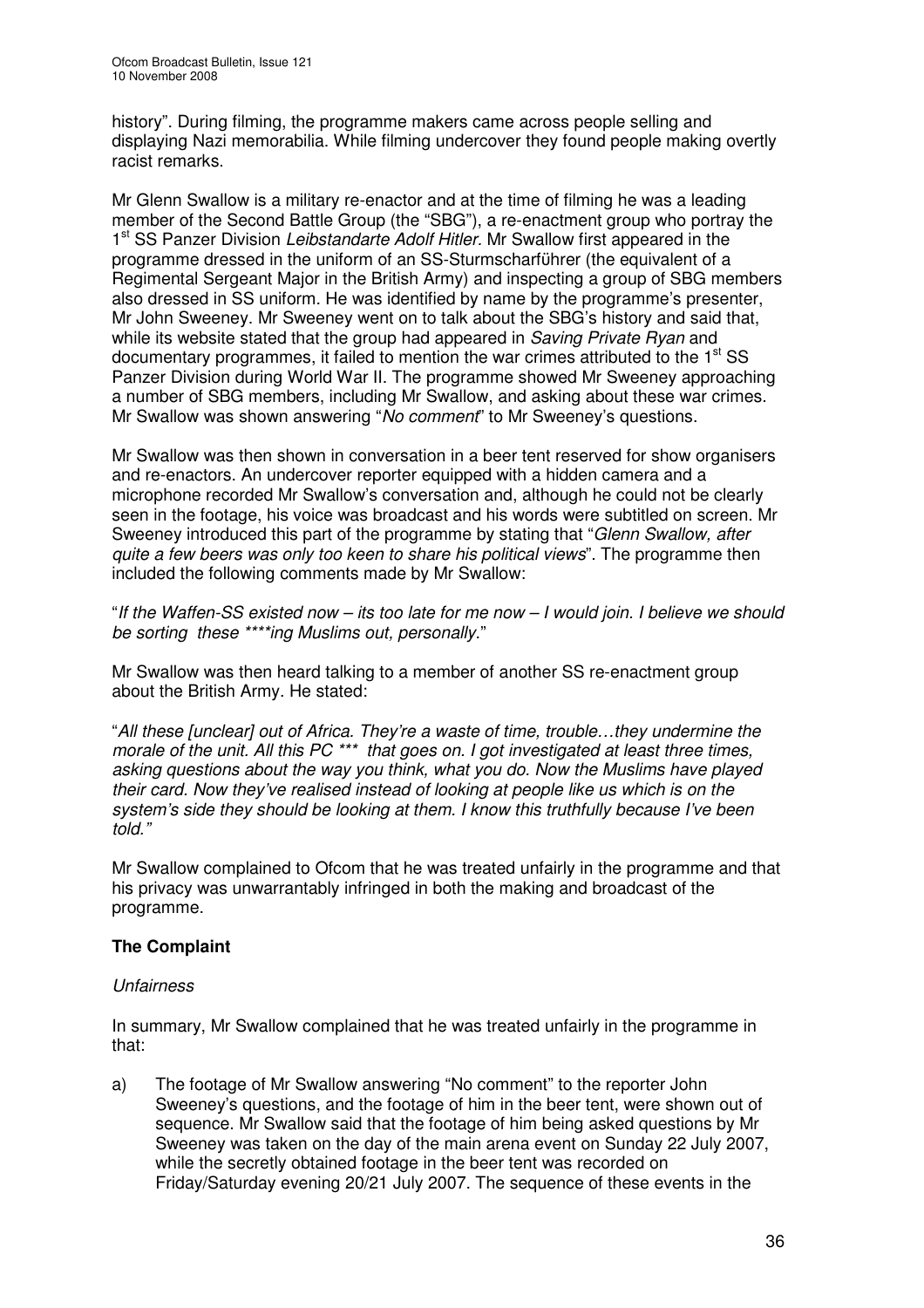broadcast of the programme was, according to Mr Swallow, "moved to make it more sensational".

b) The interview technique used by the programme makers on Mr Swallow was aggressive and was an attempt to goad him into a reaction. (This head of complaint was only considered insofar as it caused potential unfairness to the complainant in the programme as broadcast).

### *Privacy*

In summary, Mr Swallow also complained that his privacy was unwarrantably infringed in both the making and broadcast of the programme in that:

- c) The programme makers did not seek Mr Swallow's permission to conduct any interview with him.
- d) Mr Swallow was named in the programme. By way of background, Mr Swallow said that this resulted in him being associated with neo-Nazis by Internet users, despite him never belonging to any political group.
- e) He was secretly filmed in the beer tent having a private conversation in which he expressed his personal views.

### **The BBC's case**

In summary the BBC said that:

### *Unfairness*

- a) In relation to the sequencing of the footage featuring Mr Swallow, the BBC said that Mr Swallow was correct to state that the material in the beer tent was filmed on Friday 20 July and the material in the main arena was filmed on Sunday 22 July. The BBC said that the programme set out to establish whether those who enjoy recreating the look of, in the case of the SBG, the 1<sup>st</sup> SS Panzer Division Leibstandarte Adolf Hitler, include some who want to recreate the political climate that led to its formation. The BBC argued that viewers needed to understand what the SBG is, and its public position, before hearing Mr Swallow's remarks in the beer tent, and that therefore the sequence in which the footage was shown in the programme was not unfair to Mr Swallow. The BBC also stated that the programme was neither presented nor constructed as a chronological narrative, so there was no deception in not showing events sequentially.
- b) The BBC did not accept that Mr Swallow was interviewed in an aggressive manner. In support of this the BBC directed Ofcom to untransmitted footage of the interview. The BBC said this showed Mr Swallow being approached openly by Mr Sweeney after the programme makers had discovered that other members of the SBG had been instructed not to speak to the BBC. Mr Swallow responded to each question with the words *"no comment"*. After the third question, Mr Sweeney terminated the interview with the words *"thank you"*, and Mr Swallow replied *"thank you"*. The BBC said there was no suggestion of aggression or hostility on either side, and did not accept that the conduct of the interview resulted in unfairness to Mr Swallow.

### *Privacy*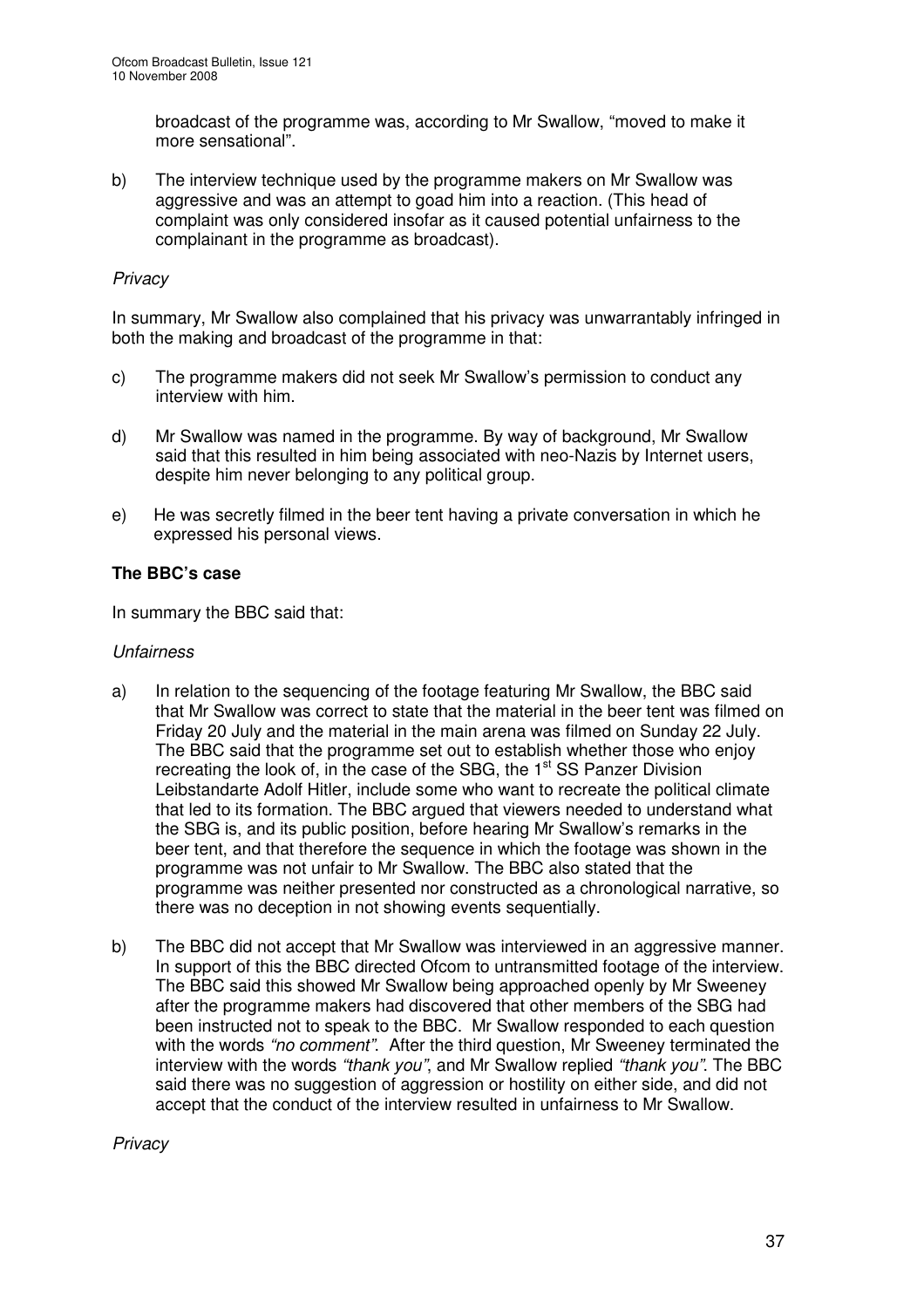- c) In relation to the complaint that Mr Swallow's permission was not sought for any interview, the BBC did not separately address the 'no comment' interview in its statement. Its response regarding the undercover footage of Mr Swallow is dealt with at head e) below.
- d) In relation to the complaint that Mr Swallow was named in the programme, the BBC said Mr Swallow was described in the programme as *"the fussy chap on the right, Glenn Swallow. He's the Sturmscharführer"* and as *"the senior officer on duty for the second battle group, Glenn Swallow".* This identification took place over footage of him marshalling members of his organisation for a display at an event which was open to the public. The BBC said that for some years Mr Swallow has been publicly associated with running the SBG and referred Ofcom to extracts from the SBG's website. The BBC said Mr Swallow's name was therefore already in the public domain in this connection, and the programme did not reveal any further information about him. The BBC said as a result it did not believe the naming of Mr Swallow in this sequence breached Mr Swallow's privacy.
- e) The BBC pointed out that although the organiser of the War and Peace Show where all the filming took place had written to Ofcom saying that the beer tents were "*effectively private parties for the benefit of the exhibitors after the show has closed to the general public*" it was the clear recollection of the programme makers that no restrictions had been put on where they could film. They pointed out that the programme also contained material filmed openly in the beer tents and the programme producer said the marshals were aware that the filming was taking place. Contrary to Mr Swallow's complaint, the programme makers were not asked to stop filming. The production team had been issued with yellow wrist bands as press identification and, the BBC said, there was nothing in the correspondence between the War and Peace Show organiser and the programme makers that indicated that the beer tents were "off limits" to the press.

The BBC did accept that Mr Swallow may have had a limited expectation of privacy while in the beer tent. However, the BBC pointed out that in his complaint to Ofcom, Mr Swallow had referred to the two "*Combat 18 members*" who were also in the beer tent. The BBC said that this demonstrated that Mr Swallow accepted that among those with him were members of a notorious racist organisation. This in the BBC's opinion confirmed the findings of the programme's research that there were racists among the re-enactors. In this regard the BBC pointed out that undercover research leading up to this programme had taken place over more than two years, during which time researchers attended previous "War and Peace Shows" and other events. The BBC stated that the researchers witnessed numerous extreme and racist remarks, and attended a session at which participants in the show sang Nazi songs glorifying the Hitler Youth and the Third Reich. The BBC said that the programme had information that at least two British National Party supporters were associated with the Second Battle Group and would be attending the War and Peace Show 2007. The BBC further said that the programme makers had a variety of other information, which they considered to be reliable, relating to named individuals who attended the War and Peace Show 2007 as exhibitors. It indicated they held racist views, or sought to deny the generally accepted history of Nazism.

The BBC said that all of this research material was considered by appropriate senior editorial managers at the BBC whose permission was required in advance of any secret filming. Those managers considered it warranted such filming taking place. The BBC referred to the material contained in the programme which it said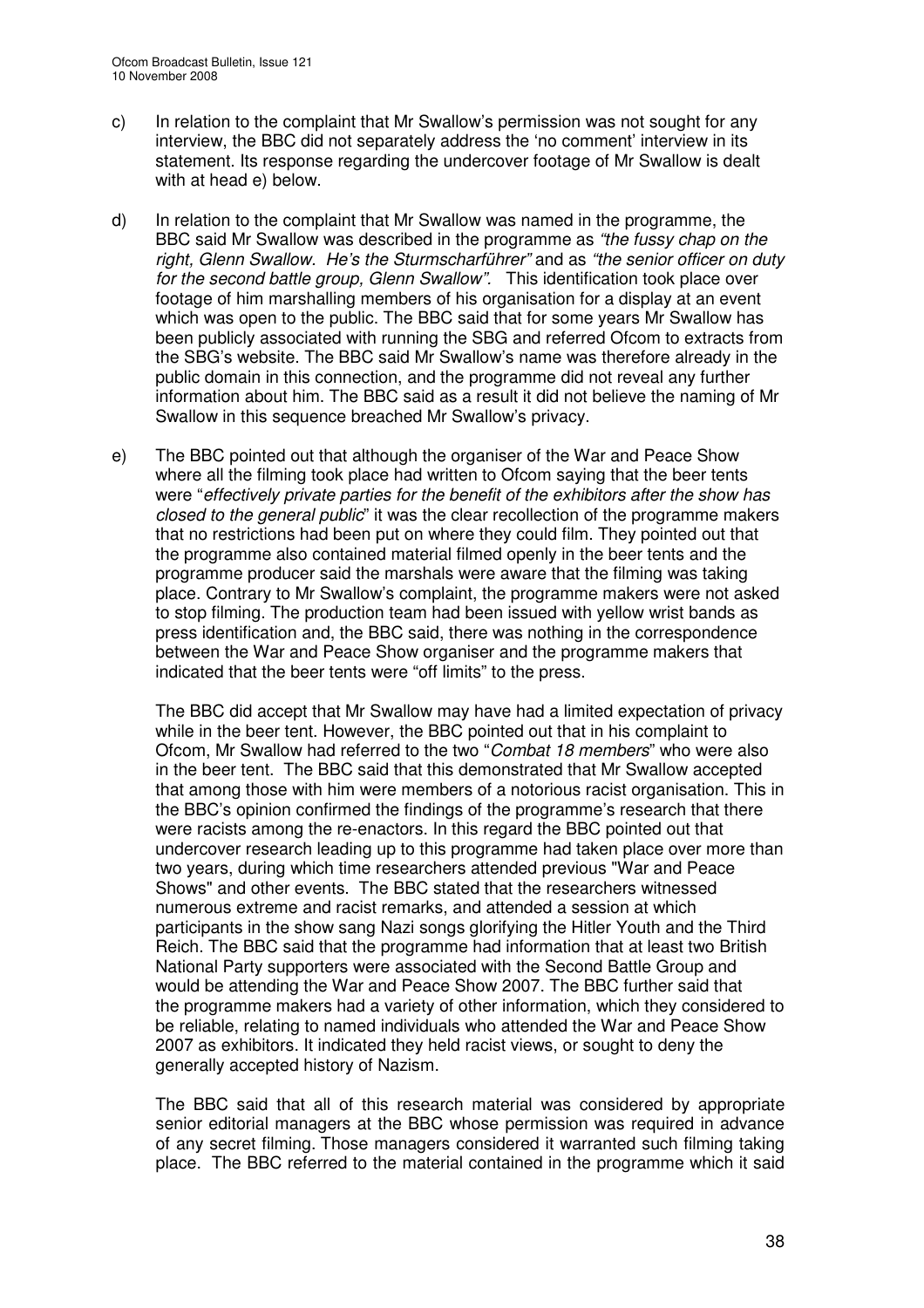showed re-enactors making racist remarks. It was this finding that warranted the producers' decision to secretly record conversations in the beer tent.

The BBC maintain that the recording made of Mr Swallow's conversation with the programme's undercover reporter, and the partial transcript of the conversation (which the BBC provided to Ofcom) showed that Mr Swallow made many racially based pejorative remarks, including *"bloody gypsies" and "I don't like these blacks".* These, according to the BBC, were in addition to those comments of Mr Swallow included in the programme. The BBC accepted that no permission was sought for this recording, but it said any breach of privacy either in the making or the broadcast of the programme was warranted by the clear public interest in exposing the contradiction between the public statement made by the SBG on its website and the actual views of one of its senior members.

### **Decision**

Ofcom's statutory duties include the application, in the case of all television and radio services, of standards which provide adequate protection to members of the public and all other persons from unfair treatment in programmes included in such services.

In carrying out its duties, Ofcom has regard to the need to secure that the application of these standards is in the manner that best guarantees an appropriate level of freedom of expression. Ofcom is also obliged to have regard, in all cases, to the principles under which regulatory activities should be transparent, accountable, proportionate and consistent and targeted only at cases in which action is needed.

This complaint was considered by Ofcom's Fairness Committee. In reaching a decision it considered a recording and transcript of the programme together with transcripts of unbroadcast footage and unbroadcast footage. It also considered the submissions from both parties.

### *Fairness*

a) The Fairness Committee first considered the complaint that, by moving the order within the programme of the footage that was secretly filmed in the beer tent and the interview in which Mr Swallow repeatedly replied "no comment" to the programme reporter's questions, Mr Swallow was treated unfairly. The Committee took particular account of whether the programme makers' actions were consistent with the obligation to avoid unjust or unfair treatment of individuals in programmes as set out in Rule 7.1 which states:

"Broadcasters must avoid unjust or unfair treatment of individuals or organisations in programmes"

It also considered whether the way in which Mr Swallow's contributions were edited resulted in those contributions having been represented unfairly as stated in Practice 7.6. Finally it considered whether the presentation of facts in the programme was consistent with the broadcaster's obligation to ensure that material facts had not been presented in a way which was unfair as outlined in Practice 7.9 which states:

"Before broadcasting a factual programme, including programmes examining past events, broadcasters should take reasonable care to satisfy themselves that… material facts have not been presented, disregarded or omitted in a way that is unfair to an individual or organisation…"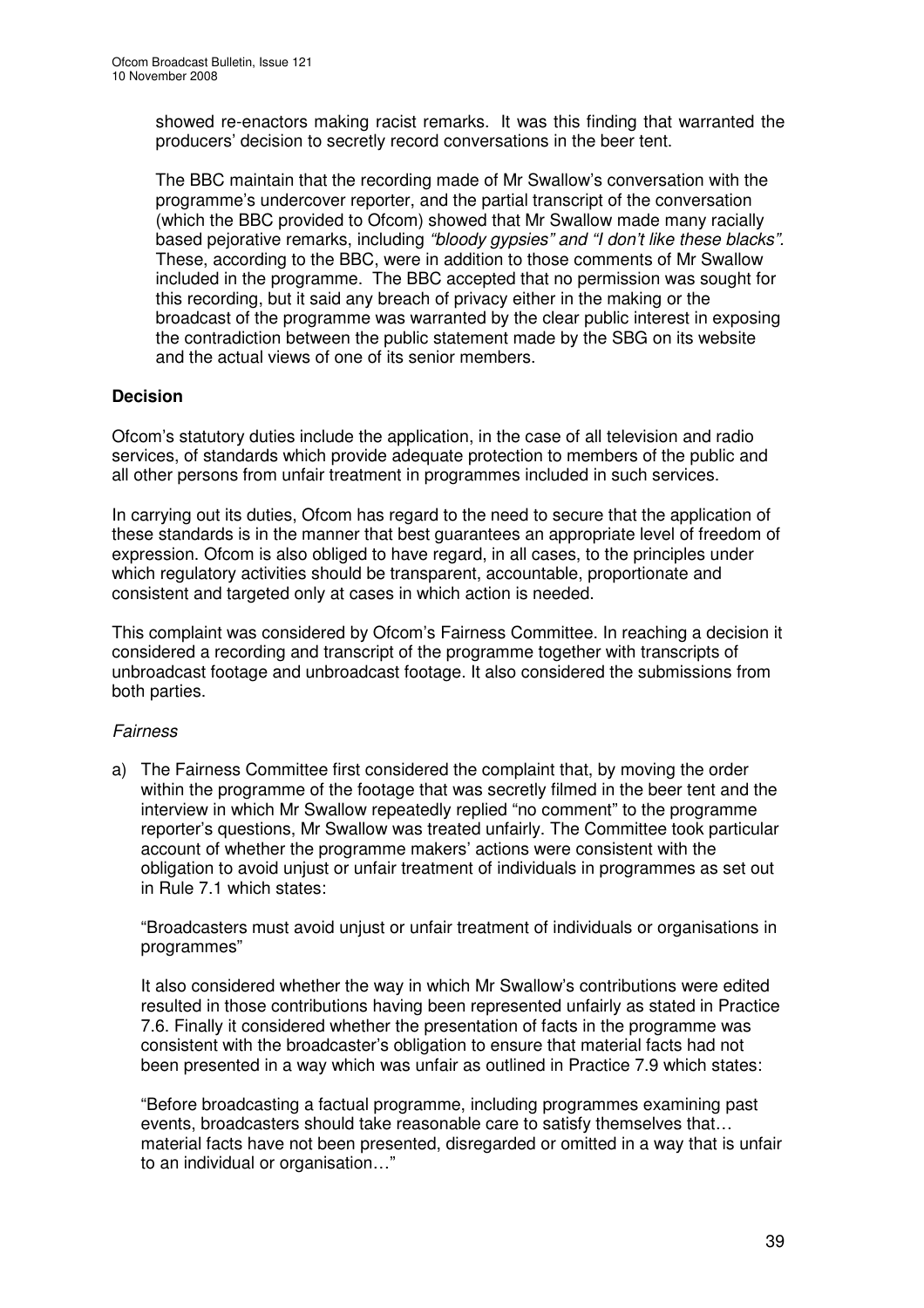The Committee noted that the secret filming sequence in the programme was introduced by the narrator immediately after the 'no comment' interview with Mr Swallow as follows:

### *"I wanted to catch the Second Battle Group in a more relaxed moment. Once the public go home, the re-enactors hit the beer tent reserved for them"*

Although the Committee acknowledged that this remark implied that the secret filming took place after the 'no comment' interview, the Committee considered that it was not unreasonable for the programme makers to use daytime footage of Mr Swallow with the SBG to explain the context and then subsequently to use the footage in the beer tent. The Committee considered that even though the order of the two sequences was not chronologically correct viewers' opinions of Mr Swallow would not have been affected one way or the other by the order in which these sequences were broadcast. Accordingly the Committee found that the sequence of these particular events as shown in the programme did not result in unfairness to Mr Swallow and therefore it did not uphold this head of complaint.

b) The Committee next considered Mr Swallow's complaint that the reporter's interview technique was aggressive. The Committee took particular account of whether the programme makers' actions were consistent with the obligation to avoid unjust or unfair treatment of individuals in programmes (as set out in Rule 7.1). It also considered whether the programme makers were fair in their dealings with Mr Swallow in accordance with Practice 7.2. The Committee considered this head of complaint only insofar as it could result in unfairness in the programme as broadcast.

The Committee referred to the sequence in the programme in which Mr Swallow's 'no comment' responses were heard:

|             | Commentary: Finally I track down the senior officer on duty for the Second Battle<br>Group, Glen Swallow.       |
|-------------|-----------------------------------------------------------------------------------------------------------------|
| Reporter:   | You've decided not to talk to the BBC – why's that?                                                             |
| Mr Swallow: | No comment.                                                                                                     |
| Reporter:   | You're wearing SS uniform – why do you choose to re-enact a Nazi<br>racial supremacist military fightingmachine |
| Mr Swallow: | No comment.                                                                                                     |
| Reporter:   | Why is it impossible in England in the $21st$ century to answer my<br>questions?                                |
| Mr Swallow: | No comment.                                                                                                     |
| Reporter:   | Thank you.                                                                                                      |

It also considered a recording of the untransmitted footage of the incident. It noted that rather than walk away from the reporter's questioning – as other SBG members had done - Mr Swallow chose to remain and politely but firmly make the point that he had no comment to make. The Committee further noted that, on the material available to them, there was no evidence of aggression in respect of Mr Sweeney's conduct during the interview. As a result of these factors the Committee found that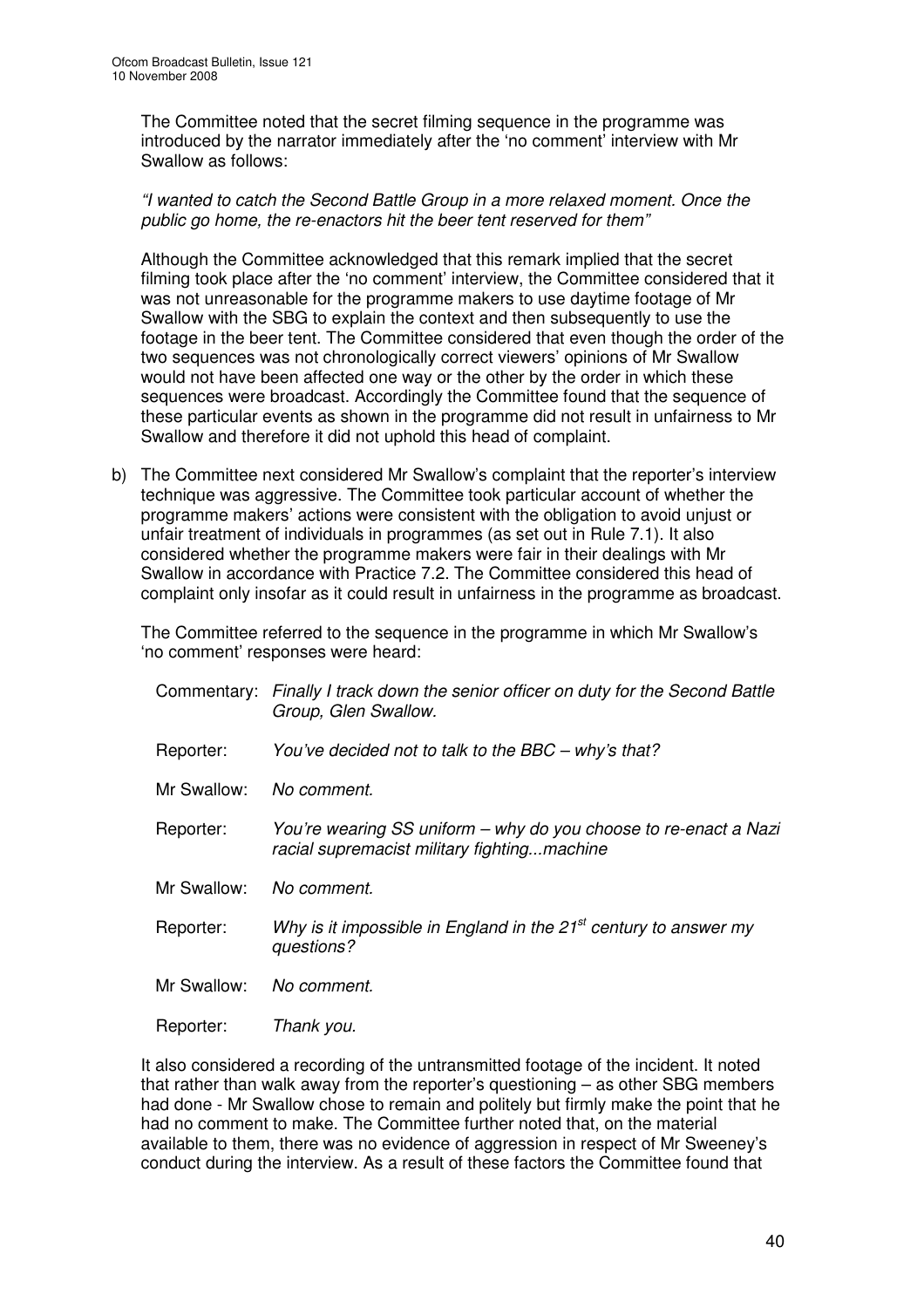no unfairness resulted from the interview technique in relation to the broadcast interview, and did not uphold this head of complaint.

### *Privacy*

The Committee then turned to Mr Swallow's complaints that his privacy was unwarrantably infringed in both the making and broadcast of the programme.

c) The Committee first considered Mr Swallow's complaint that the programme makers did not seek his permission to conduct any interview with him. The Committee noted that this complaint related to the conduct of the interview with Mr Swallow and therefore considered the complaint in relation to the making of the programme. The complaint in relation to the undercover footage filmed in the beer tent is dealt with under head e) below. The Committee took particular account of Rule 8.1 of the Code which indicates that any infringement of privacy in programmes, or in connection with obtaining material included in programmes, must be warranted. The Committee also took account of Practice 8.5 of the Code which states that any infringement of privacy in the making of a programme must be with the person's consent or be otherwise warranted.

The Committee considered whether Mr Swallow had a legitimate expectation of privacy in relation to the recording of the 'no comment' footage. In seeking to adjudicate on this issue, the Committee had regard to the meaning of 'legitimate expectation of privacy' as set out in the Code, which provides that:

'Legitimate expectations of privacy will vary according to the place and nature of the information, activity or condition in question, the extent to which it is in the public domain (if at all)…'

The Committee noted that the footage was filmed at a public event, namely the War and Peace Event, during which no restrictions were placed on the programme makers by the event organisers. From the untransmitted footage viewed by the Committee, it was apparent that the programme makers had openly attended the War and Peace venue with their film equipment and had filmed openly.

The Committee further noted that in filming Mr Swallow the programme makers were engaged in recording short 'vox pop' style interviews designed to question the motivation of the re-enactors. The Committee noted from the untransmitted material that Mr Swallow had been present while the reporter had attempted to question another SBG member (who had refused to speak to him), and on being questioned himself Mr Swallow responded *"no comment"* several times, did not seek to remove himself from the filming and did not disclose any information of a private nature.

In the Committee's view all these factors, coupled with Mr Swallow's status as a recognisable figure identified with one of the largest German re-enactment groups at the event, served to diminish any expectation of privacy in relation to being interviewed by the programme makers. Accordingly, the Committee found that Mr Swallow did not have a legitimate expectation of privacy in relation to recording of the 'no comment' footage. Given this, the Committee found that Mr Swallow's privacy was not infringed in the making of the programme under this head of complaint, and it was not necessary for the Committee to further consider whether any infringement of privacy was warranted.

d) The Committee next considered Mr Swallow's complaint that, because he was named in the programme, his privacy was unwarrantably infringed. The Committee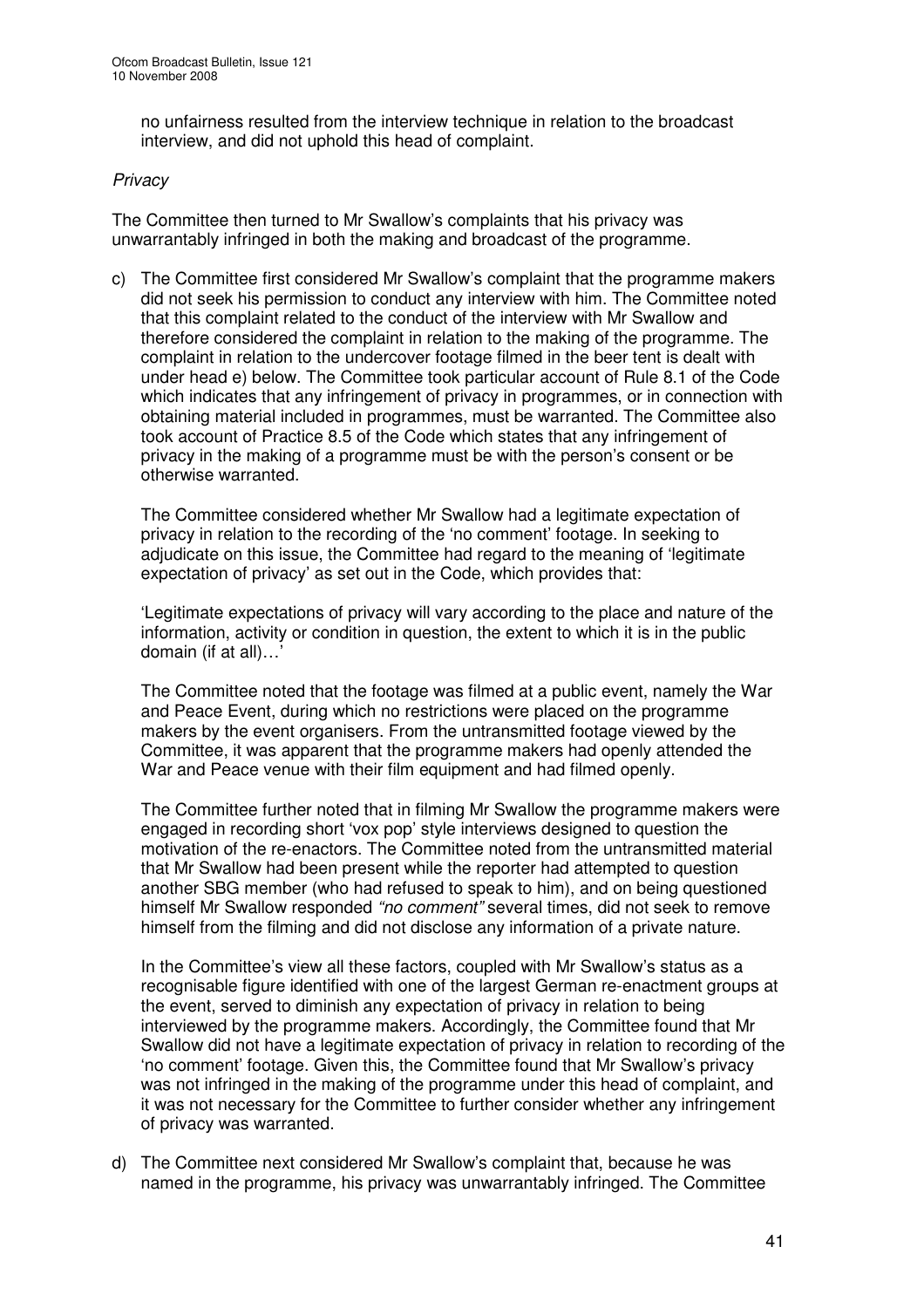took particular account of Rule 8.1 of the Code which indicates that any infringement of privacy must be warranted, as well as Practice 8.6 which states that any infringement of privacy in the broadcast of the programme must be with the person's consent or be otherwise warranted.

In relation to this head of complaint the Committee noted that it related to Mr Swallow being named in the programme and therefore considered it as a complaint of unwarrantable infringement of privacy in the broadcast. Under this head of complaint, the Committee did not consider the fact that Mr Swallow was named in relation to his comments made in the beer tent. This aspect of Mr Swallow's identification in the programme is dealt with below under head e).

The Committee considered whether Mr Swallow had a legitimate expectation of privacy in relation to the broadcast of his first name and surname in the programme. The reporter in the programme commentary stated:

*"…I was hoping to introduce myself to the fussy chap on the right, Glenn Swallow. He's the Sturmscharfuhrer – the boss man to you and me."*

### And later

*"…Finally I track down the senior officer on duty for the Second Battle Group, Glen Swallow…"*

The Committee noted that in this section of the programme Mr Swallow was named in the broadcast in the context of his leadership of the SBG. The BBC referred the Committee to the War and Peace Show website which is available to the public in which Glenn Swallow is referred to. This indicated that Glenn Swallow was already publicly associated with the SBG. As a result the Committee found that in the context in which he was named in the programme, described above, Mr Swallow did not have a legitimate expectation of privacy. Given this the Committee therefore found that Mr Swallow's privacy was not infringed in the broadcast of the programme under this head of complaint, and it was not necessary for the Committee to further consider whether any infringement of privacy was warranted.

e) The final head of complaint related to the undercover filming of Mr Swallow in the beer tent. Mr Swallow complained that his privacy was infringed because he was secretly filmed having a private conversation in which he expressed his personal views. The Committee considered this head of complaint in relation to both the making and broadcast of the programme.

### *The making of the programme*

In adjudicating on whether Mr Swallow's privacy had been infringed in the making of the programme, the Committee had regard to Rule 8.1 of the Code which indicates that any infringement of privacy must be warranted, as well as Practice 8.5 which states that any infringement of privacy in the making of the programme should be with the person's consent or be otherwise warranted. In addition the Committee considered Practice 8.9 which states that the means of obtaining material must be proportionate. Finally the Committee considered Practice 8.13 which states:

"Surreptitious filming or recording should only be used where it is warranted. Normally, it will only be warranted if:

• there is prima facie evidence of a story in the public interest; and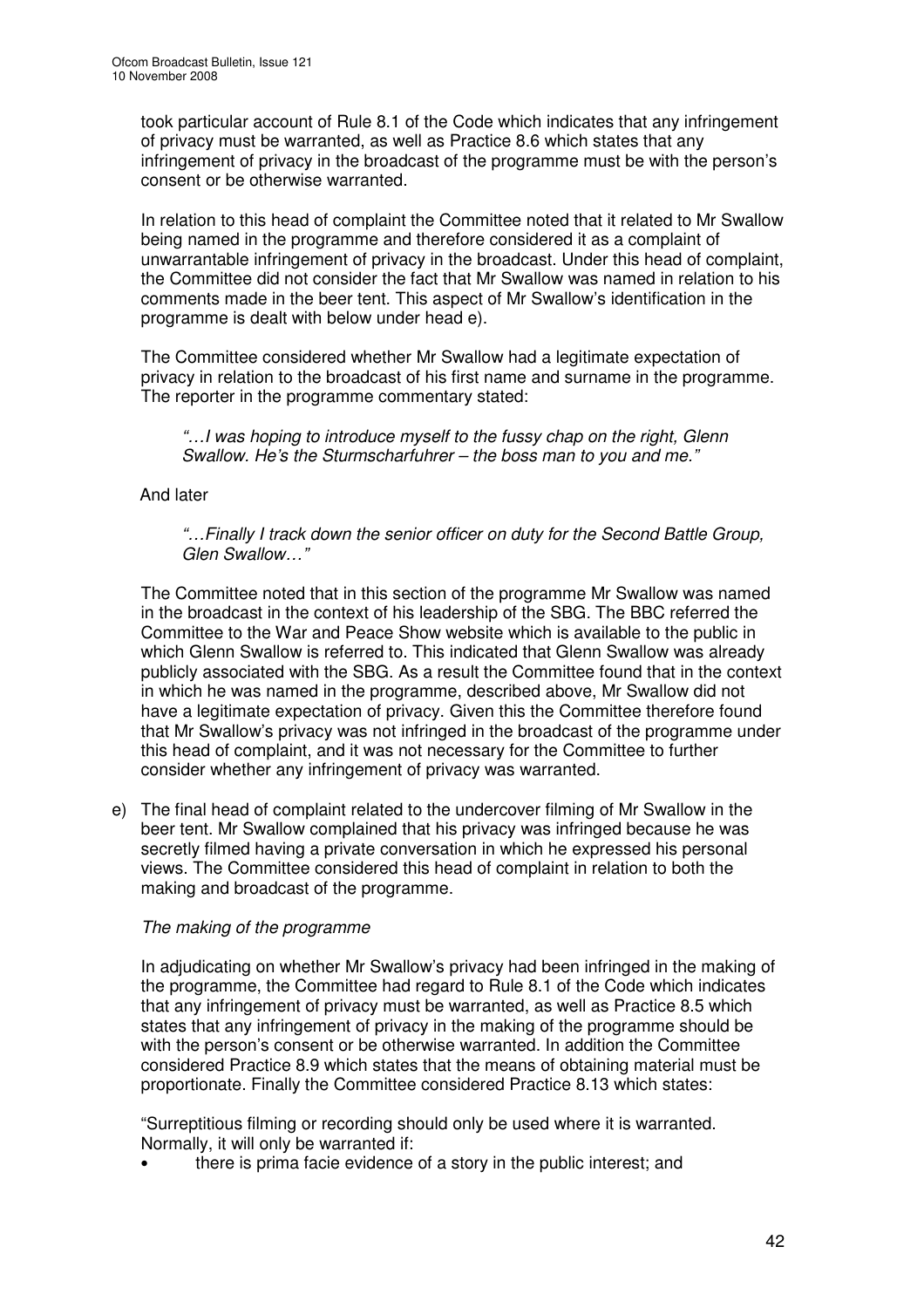- there are reasonable grounds to suspect that further material evidence could be obtained; and
- it is necessary to the credibility and authenticity of the programme."

The Committee first considered whether Mr Swallow had a legitimate expectation of privacy in relation to being secretly filmed. The Committee noted that the filming took place in the early hours of the morning and that according to Mr Swallow the programme makers only had permission to film between 09.00 and 18.00. However the Committee also noted that the BBC disputed that any restrictions had been placed on when filming could take place. The Committee also had regard to the statement by the organiser of the War and Peace Show which was provided at Mr Swallow's request. This stated that the beer tents were "effectively private parties for the benefit of the exhibitors after the show has closed to the general public". The Committee noted that the secretly recorded pictures and sound were strongly indicative of a noisy, even boisterous, social occasion at which some of those present had consumed quantities of alcohol. It noted that Mr Swallow was secretly recorded while in a situation in which he assumed he was having a private conversation.

In light of these considerations, the Committee concluded that Mr Swallow did have a legitimate expectation of privacy in relation to the material that was recorded in the beer tent.

The Committee proceeded to consider whether Mr Swallow's privacy had been infringed. Given the surreptitious manner of the filming the Committee found that there had been an infringement of Mr Swallow's privacy.

Having found an infringement of privacy the Committee then had to decide whether it was warranted. It had particular regard to Practice 8.13 (see above). It considered first whether there was prima facie evidence of a story in the public interest. It noted that the broadcaster had stated that research for the programme took place over two years during which time researchers witnessed numerous extreme and racist remarks at earlier War and Peace events. The broadcaster also stated that the programme researchers had "attended a session at which participants in the show sang Nazi songs glorifying Hitler and the Third Reich". As a result the Committee concluded that there was prima facie evidence of a story in the public interest which in particular related to alleged group activity involving glorification of Hitler and the Third Reich.

The Committee then considered whether the BBC had reasonable grounds to suspect further evidence was likely to be obtained by surreptitious filming. In the material provided to the Committee, the BBC described evidence it had that named individuals holding racist views would be attending the War and Peace event in 2007. It also said that in light of this information, senior editorial managers at the BBC authorised that the filming took place in the manner that it did. The Committee also noted that before the surreptitious filming took place the programme makers had spent the day at the War and Peace Event and stated they had observed attendees dressed in Nazi regalia and had seen other Nazi-type material on display. The Committee therefore concluded that there were reasonable grounds to suspect that further evidence was likely to be obtained by secret filming.

In relation to whether it was necessary for the credibility and authenticity of the programme to carry out the surreptitious filming, the Committee considered that given the nature of the material the programme makers sought to obtain, there was no alternative method to surreptitious filming available to the programme makers.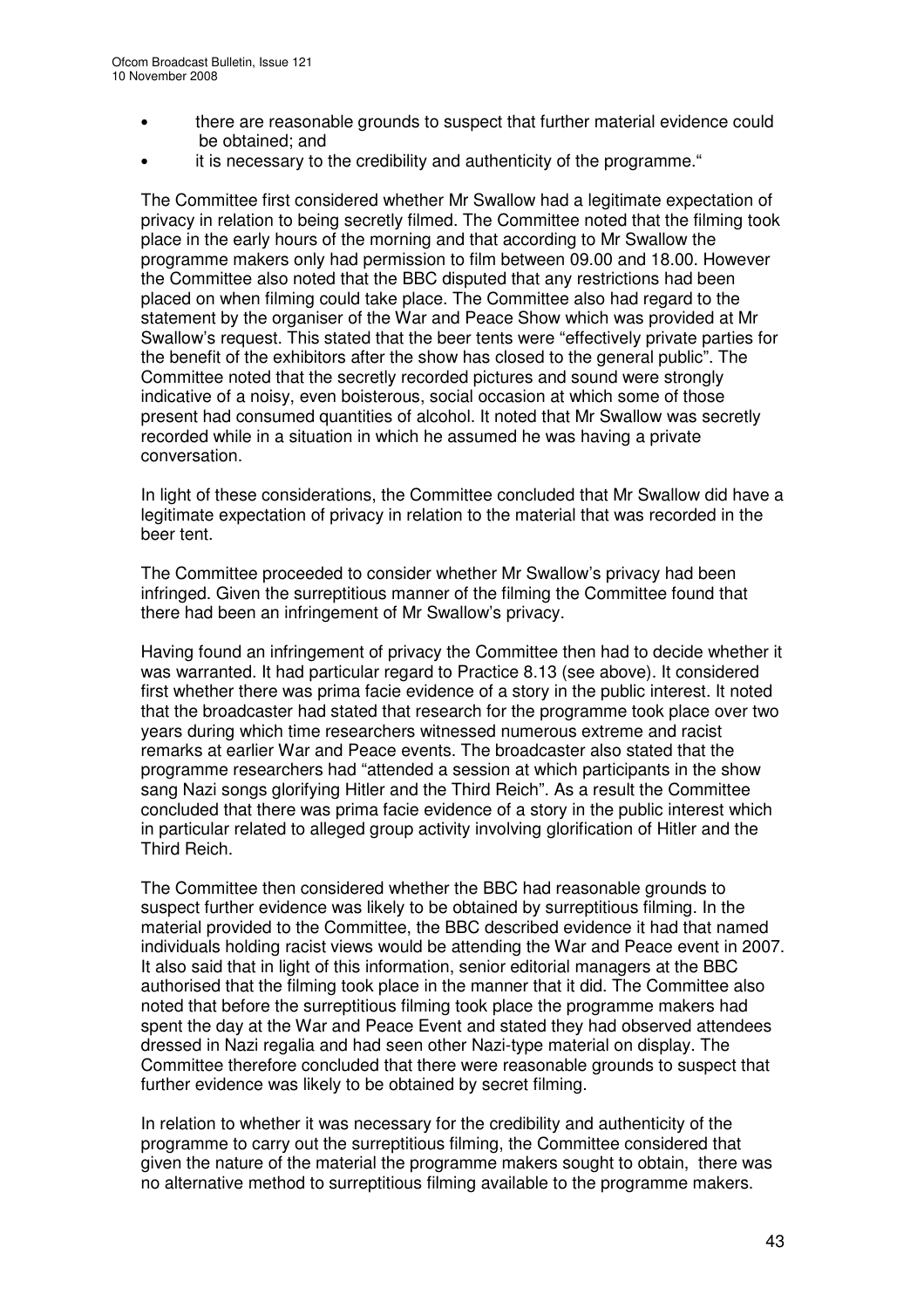The Committee was therefore satisfied that undercover filming was a legitimate attempt to get further evidence of what had been revealed in the programme makers' research and was supported by previous research. The surreptitious filming was therefore found to be warranted. In the circumstances the Committee found that this was proportionate in a manner consistent with Practice 8.9 of the Code. Accordingly having considered all of the factors above the Committee found that the infringement of Mr Swallow's privacy in the making of the programme was warranted and this head of his complaint was not upheld.

### *The broadcast of the programme*

In adjudicating on whether Mr Swallow's privacy had been infringed in the broadcast of the programme, the Committee had regard to Rule 8.1 of the Code which indicates that any infringement of privacy must be warranted, as well as Practice 8.6 which states that any infringement of privacy in the broadcast of the programme must be with the person's consent or be otherwise warranted. In addition the Committee considered Practice 8.14 which states that material gained by surreptitious filming should only be used when it is warranted.

In reaching its decision about whether Mr Swallow's privacy was infringed in the programme as broadcast, the Committee first considered whether Mr Swallow had a legitimate expectation of privacy in relation to the broadcast of comments made by him in the beer tent. It noted that the comments were surreptitiously recorded and that the broadcast comments included:

### *"If there was an Waffen-SS, if it existed now, it's too late for me now, I'd join. I believe we should be sorting these \*\*\*\*ing Muslims out, personally"*

The Committee also noted that the broadcast was of a private conversation in a location that was described by the event organiser as "…effectively private…for the benefit of exhibitors after the show has closed to the general public…" In these circumstances the Committee found that Mr Swallow did have a legitimate expectation of privacy in relation to the broadcast of the secretly recorded footage.

In light of the above, the Committee then considered whether the Mr Swallow's privacy was infringed in the broadcast. In the Committee's view the broadcast of footage surreptitiously filmed, in which Mr Swallow had a legitimate expectation of privacy, and in which he was named, did infringe his privacy in the programme as broadcast.

Having decided that Mr Swallow's privacy was infringed in the broadcast of the programme, the Committee then considered whether this infringement was warranted. It considered the explanation of "warranted" contained in the Code which states:

"…where broadcasters wish to justify an infringement of privacy as warranted, they should be able to demonstrate why in the particular circumstances of the case, it is warranted. If the reason is that it is in the public interest, then the broadcaster should be able to demonstrate that the public interest outweighs the right to privacy. Examples of public interest would include revealing or detecting crime, protecting public health or safety, exposing misleading claims made by individuals or organisations or disclosing incompetence that affects the public..."

The Committee considered whether the broadcast of comments by Mr Swallow in the beer tent were warranted for example by a public interest in broadcasting the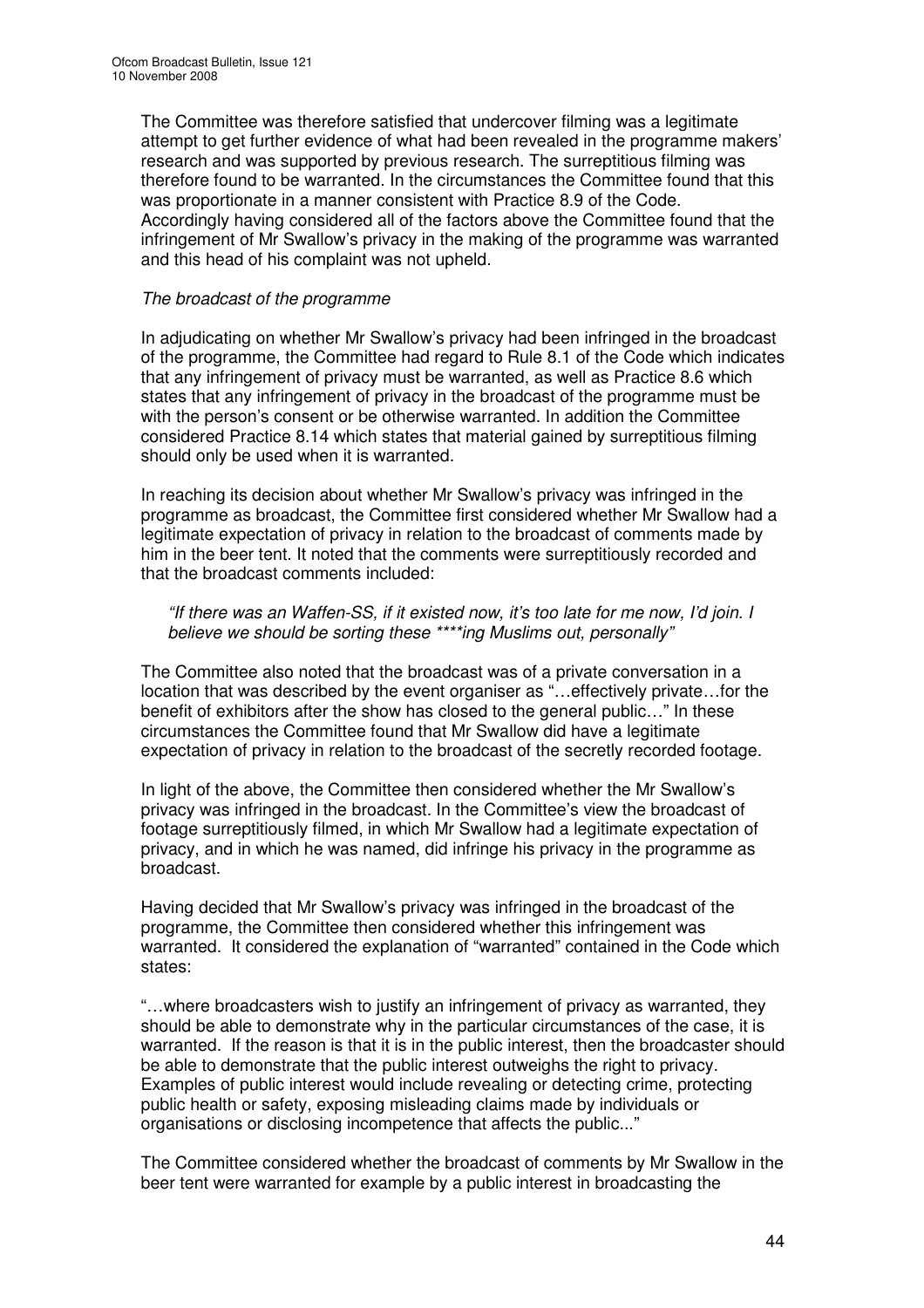material. It first considered the full context of the broadcast material which immediately followed the material quoted at head b).

| Reporter:         | I wanted to catch the Second Battle Group in a more relaxed<br>moment. Once the public go home, the re-enactors hit the beer<br>tent reserved for them. But few of the SS seem to have slipped<br>into something more comfortable. Apart from the odd zombie.<br>None of the SBG would talk when our camera was around. So<br>we used hidden cameras. Despite their website claiming they<br>are not political, their senior officer - Mr No Comment himself -<br>Glen Swallow, after quite a few beers was only too keen to<br>share his politics. |
|-------------------|-----------------------------------------------------------------------------------------------------------------------------------------------------------------------------------------------------------------------------------------------------------------------------------------------------------------------------------------------------------------------------------------------------------------------------------------------------------------------------------------------------------------------------------------------------|
| Mr Swallow:       | If the Waffen-SS, if it existed now, it's too late for me now, I'd<br>join. I believe we should be sorting these ****ing Muslims out,<br>personally.                                                                                                                                                                                                                                                                                                                                                                                                |
| Presenter:        | In the pitch black in the early hours of the morning Swallow's<br>face is not clear, but here he is talking with a chum from<br>another SS re-enactment group about the British army.                                                                                                                                                                                                                                                                                                                                                               |
| Mr Swallow:       | All these [unclear] out of Africa. They're a waste of time,<br>trouble."                                                                                                                                                                                                                                                                                                                                                                                                                                                                            |
| Other re-enactor: | Tell me about it, lazy shits.                                                                                                                                                                                                                                                                                                                                                                                                                                                                                                                       |
| Mr Swallow:       | They undermine the morale of the unit. All this PC **** that<br>goes on. I got investigated at least three times, asking<br>questions about the way you think, what you do. Now the<br>Muslims have played their card. Now they've realised instead<br>of looking at people like us which is on the system's side they<br>should be looking at them.<br>I know this truthfully because I've been told.                                                                                                                                              |

Other re-enactor*: A nice gas chamber somewhere.*

The Committee took full account of the gravity of the offensive nature of the comments made by Mr Swallow and the other re-enactor. It also noted the BBC's argument that a significant public interest was served by the broadcast of the programme in that it showed that there were individuals with extreme racist views in a prominent re-enactment organisation. Furthermore, according to the BBC it was in the public interest to expose a senior member of the SGB re-enactment group, namely Mr Swallow, as holding racist opinions in light of the organisation's public disavowal of extremist viewpoints.

However the Committee was not persuaded that the public interest in broadcasting these comments, in which Mr Swallow was named, was sufficient to warrant the infringement of Mr Swallow's privacy. In particular the Committee noted that Mr Swallow holds no publicly accountable office, nor does the SBG re-enactment group of which he is a member hold any publicly accountable function, or receive public money. It further noted that the filming was at a private, social occasion at which alcohol was served, indeed the programme recognised that the re-enactors had *"hit the beer tent"* and Mr Swallow was filmed by the programme makers after he had had *"quite a few beers"*.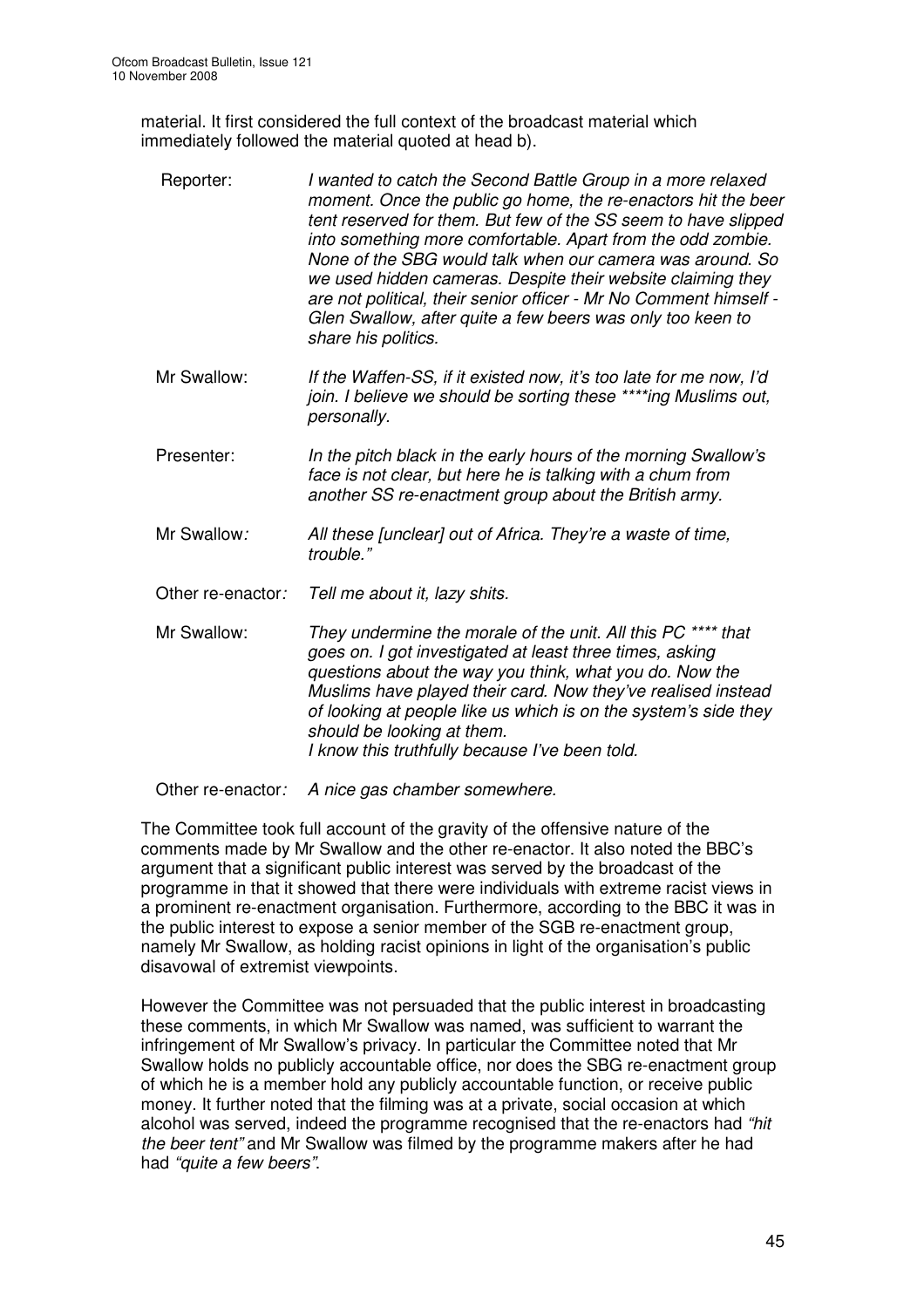The Committee concluded that although Mr Swallow's highly offensive views broadcast in the programme were at odds with the publicly stated principles of the organisation in which he is a prominent member, for the reasons given above the public interest in naming him and broadcasting the comments did not outweigh the infringement of his privacy. The Committee therefore found that the infringement of Mr Swallow's privacy in relation to the broadcast of the programme was not warranted.

**Accordingly the complaints of unfair treatment and unwarranted infringement of privacy in the making of the programme were not upheld. The complaint of unwarranted infringement of privacy in the broadcast of the programme (at head e)) was upheld.**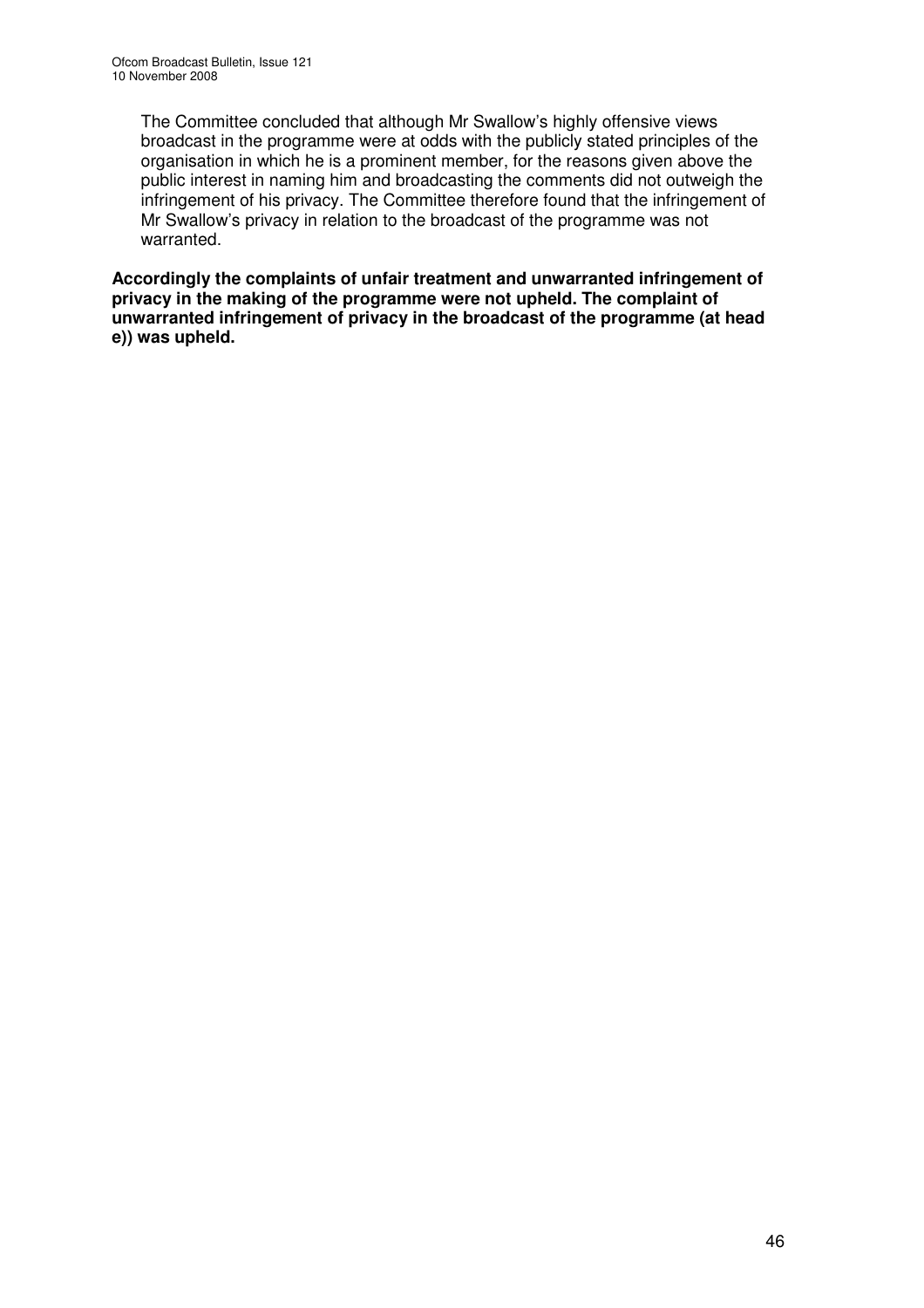# **Other Programmes Not in Breach/Resolved**

# **22 October to 4 November**

| Programme                                     | <b>Transmission</b><br>Date | <b>Channel</b>                     | Category                                      | No of<br><b>Complaints</b> |
|-----------------------------------------------|-----------------------------|------------------------------------|-----------------------------------------------|----------------------------|
| 20 Steps of Madonna                           | 16/10/2008                  | Smash Hits                         | Sex/Nudity                                    |                            |
| $6 - 0 - 6$                                   | 17/09/2008                  | <b>BBC Radio</b><br>5 Live         | Offensive Language                            | $\mathbf{1}$               |
| 8 Out Of 10 Cats                              | 31/10/2008                  | Channel 4                          | Offensive Language                            | 1                          |
| All Star Family Fortunes                      | 25/10/2008                  | ITV1                               | Generally Accepted<br><b>Standards</b>        | 1                          |
| <b>BBC Weather Forecast</b>                   | n/a                         | <b>BBC</b>                         | Inaccuracy/Misleading                         | 1                          |
| Bear Grylls: Born Survivor                    | 19/10/2008                  | Channel 4                          | <b>Animal Welfare</b>                         | $\overline{\mathbf{4}}$    |
| Bear Grylls: Born Survivor                    | 26/10/2008                  | Channel 4                          | <b>Animal Welfare</b>                         | $\overline{7}$             |
| <b>Breakfast with Richard Wyatt</b>           | 02/10/2008                  | <b>BBC Radio</b><br><b>Bristol</b> | <b>Generally Accepted</b><br><b>Standards</b> | 1                          |
| Bremner, Bird and Fortune:<br>Silly Money     | 02/11/2008                  | Channel 4                          | Offensive Language                            | $\mathbf{1}$               |
| <b>Britain's Best Breaks</b>                  | 23/07/2008                  | Red TV                             | <b>Commercial References</b>                  | 1                          |
| <b>Britain's Best Dish</b>                    | 24/10/2008                  | ITV1                               | Inaccuracy/Misleading                         | $\mathbf{1}$               |
| <b>Bush and Troy</b>                          | 23/10/2008                  | <b>GWR</b>                         | Offensive Language                            | $\overline{1}$             |
| Car of The Year 2008                          | 26/10/2008                  | Dave                               | Offensive Language                            | $\mathbf{1}$               |
| Casualty                                      | 04/10/2008                  | BBC1                               | Religious Offence                             | 1                          |
| Channel 4 News                                | 16/10/2008                  | Channel 4                          | <b>Generally Accepted</b><br><b>Standards</b> | $\mathbf{1}$               |
| Channel 4 News                                | 07/10/2008                  | Channel 4                          | Due Impartiality/Bias                         | $\overline{4}$             |
| Come Dine With Me                             | 22/10/2008                  | Channel 4                          | Offensive Language                            | 1                          |
| Coming of Age                                 | 28/10/2008                  | BBC <sub>3</sub>                   | Generally Accepted<br>Standards               | 1                          |
| Continuity preceding<br>Neighbours            | 16/09/2008                  | Five                               | Generally Accepted<br>Standards               | 11                         |
| <b>Coronation Street</b>                      | 27/10/2008                  | ITV1                               | Generally Accepted<br>Standards               | $\overline{4}$             |
| <b>Coronation Street</b>                      | 08/10/2008                  | ITV1                               | Generally Accepted<br>Standards               | $\mathbf{2}$               |
| <b>Coronation Street</b>                      | 22/10/2008                  | ITV1                               | Generally Accepted<br>Standards               | $\mathbf{2}$               |
| <b>Coronation Street</b>                      | 08/10/2008                  | ITV1                               | Due Impartiality/Bias                         | $\overline{c}$             |
| <b>Coronation Street</b>                      | 24/10/2008                  | ITV1                               | Generally Accepted<br>Standards               | $\mathbf{1}$               |
| Crimewatch UK Uncut                           | 25/08/2008                  | <b>Bravo</b>                       | Violence                                      | 1                          |
| Cutting Edge: Bobski the<br><b>Builder</b>    | 16/10/2008                  | Channel 4                          | Generally Accepted<br><b>Standards</b>        | 1                          |
| Dead Set (Trailer)                            | 23/10/2008                  | Channel 4                          | Generally Accepted<br>Standards               | 1                          |
| Dispatches: Undercover<br>Mosque - The Return | 01/09/2008                  | Channel 4                          | Due Impartiality/Bias                         | 11                         |
| Dispatches: Undercover<br>Mosque - The Return | 01/09/2008                  | Channel 4                          | Crime (incite/encourage)                      | 2                          |
| Dispatches: Undercover<br>Mosque - The Return | 01/09/2008                  | Channel 4                          | Religious Offence                             | $\mathbf{2}$               |
| Dispatches: Undercover<br>Mosque - The Return | 01/09/2008                  | Channel 4                          | Generally Accepted<br>Standards               | 1                          |
| Don't Tell The Bride                          | 02/10/2008                  | BBC3                               | Dangerous Behaviour                           | $\mathbf{1}$               |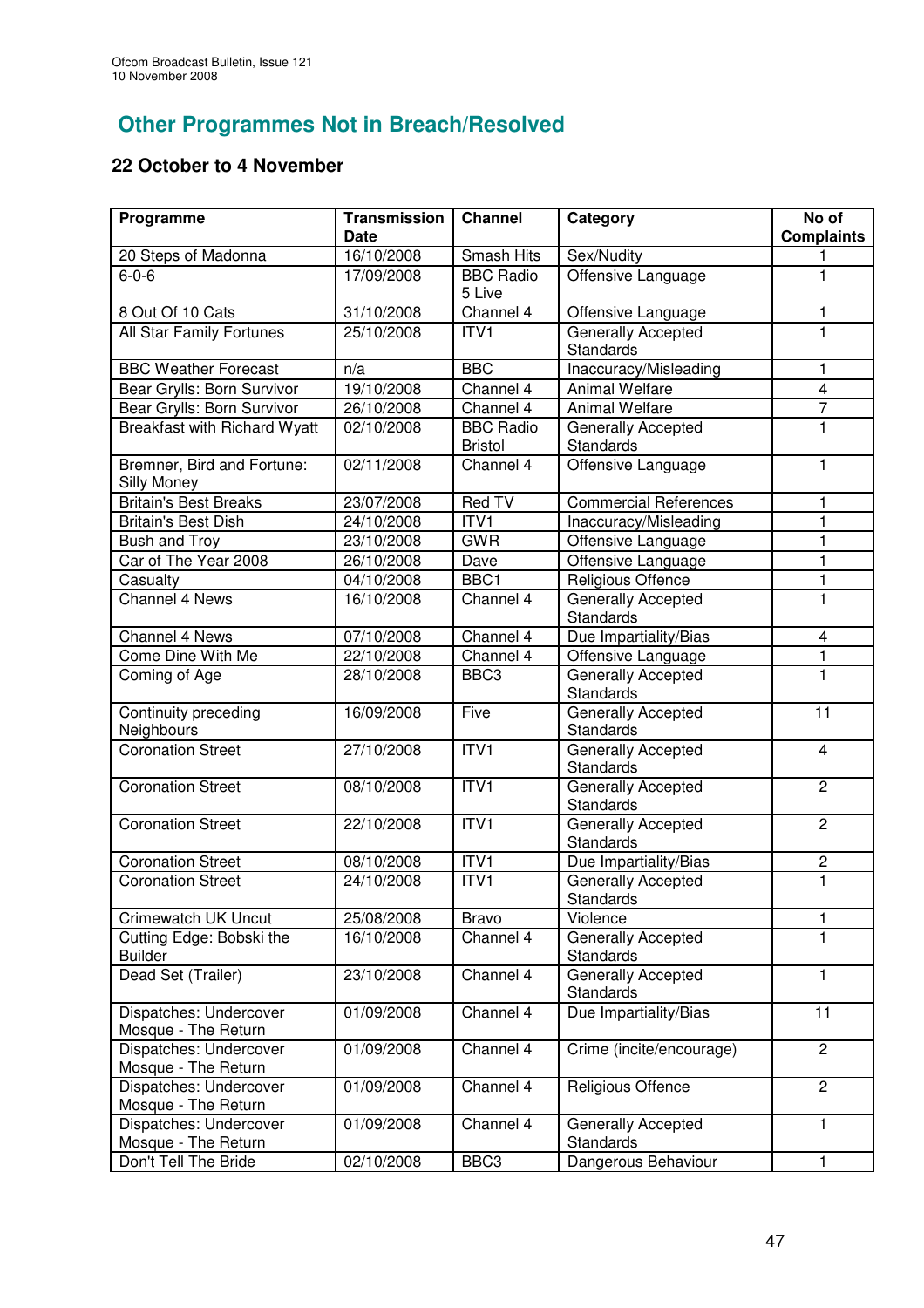| Eastenders                                         | 16/10/2008 | BBC1                       | Generally Accepted<br>Standards               | 1                       |
|----------------------------------------------------|------------|----------------------------|-----------------------------------------------|-------------------------|
| Eastenders                                         | 07/10/2008 | BBC1                       | <b>Generally Accepted</b><br><b>Standards</b> | 1                       |
| Eastenders                                         | 24/10/2008 | BBC1                       | Generally Accepted<br><b>Standards</b>        | $\mathbf{1}$            |
| <b>Embarrassing Teenage</b><br>Bodies (Trailer)    | 19/10/2008 | Channel 4                  | Sex/Nudity                                    | 8                       |
| Emmerdale                                          | 14/10/2008 | ITVI                       | Suicide/Self Harm                             | 1                       |
| F1 Racing - Sony HDTV<br>sponsor credit            | n/a        | ITVI                       | Violence                                      | 1                       |
| Family Guy trail                                   | 15/10/2008 | <b>FX</b>                  | Generally Accepted<br>Standards               | 1                       |
| <b>Fifth Gear</b>                                  | 06/10/2008 | Dave                       | Dangerous Behaviour                           | 1                       |
| Film 2008 with Jonathan<br>Ross                    | 26/10/2008 | BBC <sub>2</sub>           | Violence                                      | 1                       |
| <b>Five News</b>                                   | 13/10/2008 | Five                       | Generally Accepted<br>Standards               | 1                       |
| <b>Five News</b>                                   | 09/10/2008 | Five                       | Generally Accepted<br>Standards               | $\mathbf{1}$            |
| <b>Five News</b>                                   | 22/10/2008 | Five                       | Generally Accepted<br>Standards               | $\mathbf{1}$            |
| Fonejacker                                         | 15/10/2008 | E <sub>4</sub>             | Religious Offence                             | $\overline{c}$          |
| Fonejacker                                         | 22/10/2008 | E4                         | Religious Offence                             | 1                       |
| For One Night Only                                 | 14/09/2008 | ITV1                       | Generally Accepted<br>Standards               | $\overline{7}$          |
| For One Night Only                                 | 12/10/2008 | ITV1                       | Generally Accepted<br>Standards               | 1                       |
| Fox News                                           | 15/10/2008 | Fox News                   | Due Impartiality/Bias                         | 1                       |
| Fox News Live                                      | n/a        | <b>Fox News</b>            | Due Impartiality/Bias                         | $\mathbf{1}$            |
| Frank Skinner Live at the<br>Birmingham Hippodrome | 17/10/2008 | Channel 4                  | Generally Accepted<br>Standards               | 1                       |
| Friends                                            | 01/11/2008 | Channel 4                  | Sex/Nudity                                    | 1                       |
| Futurama                                           | 14/10/2008 | Sky One                    | Generally Accepted<br>Standards               | 1                       |
| <b>GMTV</b>                                        | 01/09/2008 | ITV1                       | Inaccuracy/Misleading                         | 1                       |
| Generation Sex (Trailer)                           | 20/10/2008 | Five                       | Generally Accepted<br>Standards               | 1                       |
| Going For Gold                                     | n/a        | Five                       | Competitions                                  | $\overline{\mathbf{c}}$ |
| <b>Harsh Times</b>                                 | 27/10/2008 | <b>Sky Movies</b><br>Drama | Offensive Language                            | 1.                      |
| Have I Got News For You                            | 31/10/2008 | BBC1                       | Generally Accepted<br>Standards               | $\mathbf{1}$            |
| Hogzilla                                           | 07/10/2008 | Nat Geo<br>Wild            | <b>Animal Welfare</b>                         | $\mathbf{1}$            |
| Hollyoaks                                          | 16/10/2008 | Channel 4                  | Inaccuracy/Misleading                         | 1                       |
| <b>ITV News</b>                                    | 21/10/2008 | ITV1                       | <b>Generally Accepted</b><br>Standards        | 1                       |
| Ian Wright and Adrian<br>Durham                    | 01/10/2008 | Talksport                  | Generally Accepted<br>Standards               | 1                       |
| Indian Idol                                        | 11/10/2008 | Sony TV<br>Asia            | U18's in Programmes                           | 1                       |
| Jeremy Vine                                        | 17/10/2008 | <b>BBC Radio</b><br>2      | Generally Accepted<br>Standards               | 1                       |
| Jeyes sponsorship of The Bill                      | n/a        | ITV1                       | Dangerous Behaviour                           | 1                       |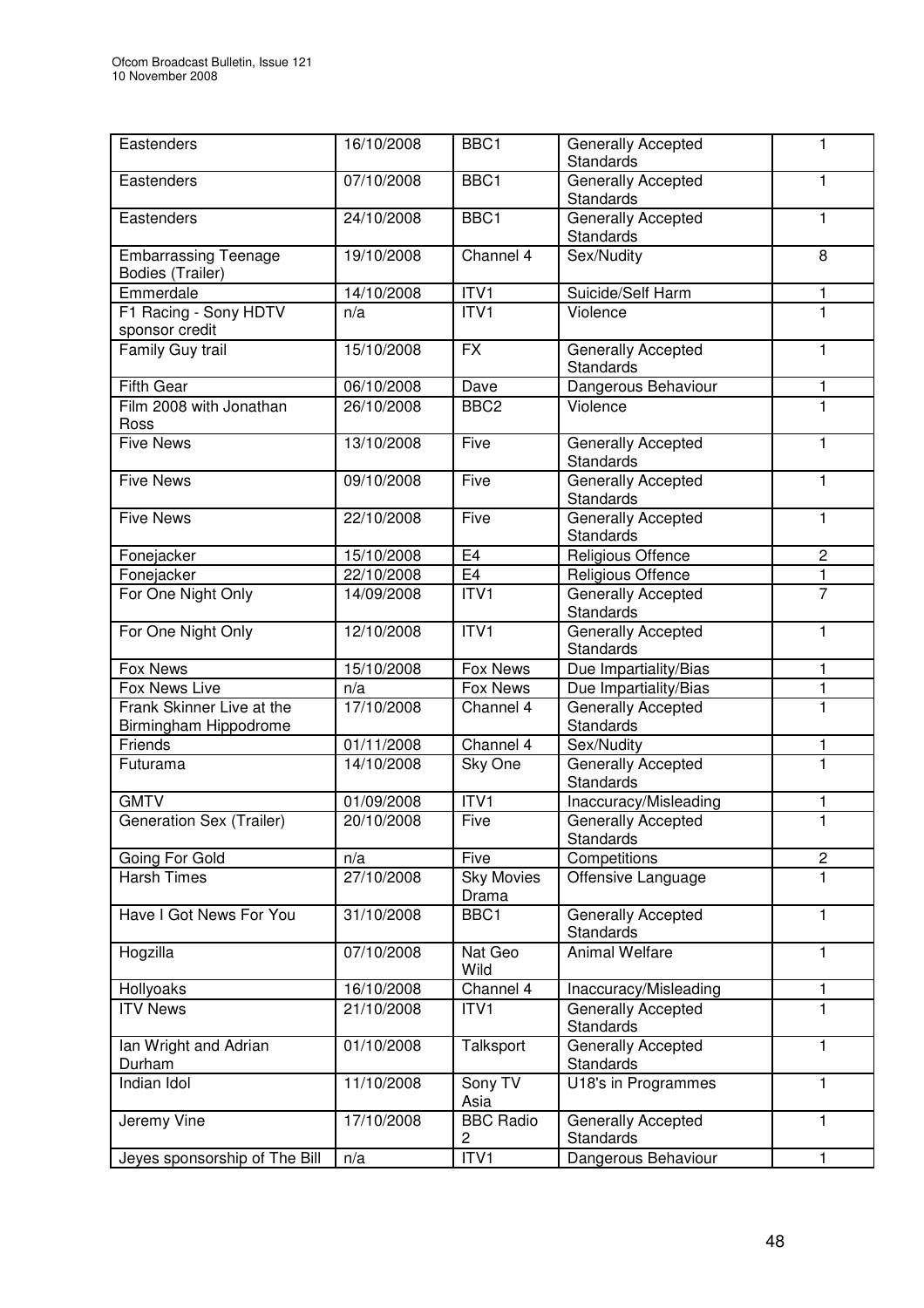| Jon Gaunt                                     | 13/10/2008 | Talksport                        | Generally Accepted<br><b>Standards</b>        | $\mathbf{1}$   |
|-----------------------------------------------|------------|----------------------------------|-----------------------------------------------|----------------|
| KCR 106.7 Knowsley                            | n/a        | <b>KCR 106.7</b>                 | Format                                        | 1              |
| Katy Brand's Big Ass Show                     | 07/10/2008 | ITV2                             | Religious Offence                             | $\mathbf{1}$   |
| Kia Motors sponsorship of<br>CSI              | 21/10/2008 | Five                             | Generally Accepted<br>Standards               | 1              |
| Look North                                    | 06/10/2008 | <b>BBC1 North</b>                | Generally Accepted<br>Standards               | $\overline{2}$ |
| Loose Women                                   | 04/11/2008 | $\overline{IV1}$                 | Generally Accepted<br><b>Standards</b>        | 1              |
| Loose Women                                   | 28/10/2008 | ITV1                             | Generally Accepted<br><b>Standards</b>        | 1              |
| Loose Women-Maltesers<br>Sponsorship          | n/a        | ITV1                             | Generally Accepted<br>Standards               | 1              |
| Martin & Sue                                  | 27/10/2008 | Essex Fm                         | Generally Accepted<br>Standards               | 1              |
| Midsomer Murders                              | 09/10/2008 | ITV1                             | Offensive Language                            | 3              |
| <b>Miss Naked Beauty</b>                      | 28/10/2008 | Channel 4                        | Generally Accepted<br><b>Standards</b>        | $\overline{2}$ |
| <b>Miss Naked Beauty</b>                      | 21/10/2008 | Channel 4                        | Sex/Nudity                                    | 1              |
| Mock the Week                                 | 08/10/2008 | BBC <sub>2</sub>                 | Generally Accepted<br><b>Standards</b>        | 1              |
| Most Haunted - Halloween<br>Special (Trailer) | n/a        | Living TV                        | Generally Accepted<br>Standards               | 1              |
| Mum, Heroin and Me                            | 23/10/2008 | Channel 4                        | Substance Abuse                               | 1              |
| <b>NDTV Imagine</b>                           | n/a        | <b>NDTV</b><br>Imagine           | Advertising                                   | 1              |
| Neighbours (continuity<br>announcement)       | 21/10/2008 | Five                             | Generally Accepted<br>Standards               | 1              |
| Peter Kay's Britain's Got the<br>Pop Factor   | 12/10/2008 | Channel 4                        | Offensive Language                            | 21             |
| Peter Kay's Britain's Got the<br>Pop Factor   | 12/10/2008 | Channel 4                        | Generally Accepted<br>Standards               | 11             |
| Peter Kay's Britain's Got the<br>Pop Factor   | 12/10/2008 | Channel 4                        | Religious Offence                             | 1              |
| <b>Politics Now</b>                           | 25/09/2008 | <b>STV</b>                       | Elections/Referendums                         | 1              |
| Public v Police: Tonight                      | 24/10/2008 | ITV1                             | Due Impartiality/Bias                         | $\overline{4}$ |
| Rosemary Shrager's School<br>for Cooks        | 28/10/2008 | ITV1                             | Generally Accepted<br>Standards               | 1              |
| Saw                                           | 25/10/2008 | Channel 4                        | Violence                                      | $\overline{c}$ |
| Scene Stealers                                | 04/10/2008 | BBC <sub>2</sub>                 | Crime (incite/encourage)                      | 1              |
| Signal 1 Breakfast                            | 29/09/2008 | Signal 1                         | Exorcism/Occult/Paranormal                    | 1              |
| Sky Bet Sponsorship Credit                    | n/a        | <b>Sky Sports</b>                | <b>Generally Accepted</b><br><b>Standards</b> | 1              |
| Sky Sports News (Trailer)                     | 17/10/2008 | <b>Sky Sports</b><br><b>News</b> | Offensive Language                            | 1              |
| Sport Scene                                   | 24/09/2008 | BBC1<br>Scotland                 | <b>Religious Offence</b>                      | 1              |
| <b>Steve Allen</b>                            | 12/10/2008 | <b>LBC</b>                       | <b>Generally Accepted</b><br>Standards        | 1              |
| <b>Strictly Come Dancing</b>                  | 18/10/2008 | BBC1                             | Inaccuracy/Misleading                         | 1              |
| <b>Strictly Come Dancing</b>                  | 25/10/2008 | BBC1                             | <b>Generally Accepted</b><br>Standards        | 1              |
| Sunshine                                      | 07/10/2008 | BBC1                             | Dangerous Behaviour                           | 1              |
| <b>T4</b>                                     | 19/10/2008 | Channel 4                        | <b>Generally Accepted</b><br>Standards        | $\overline{4}$ |